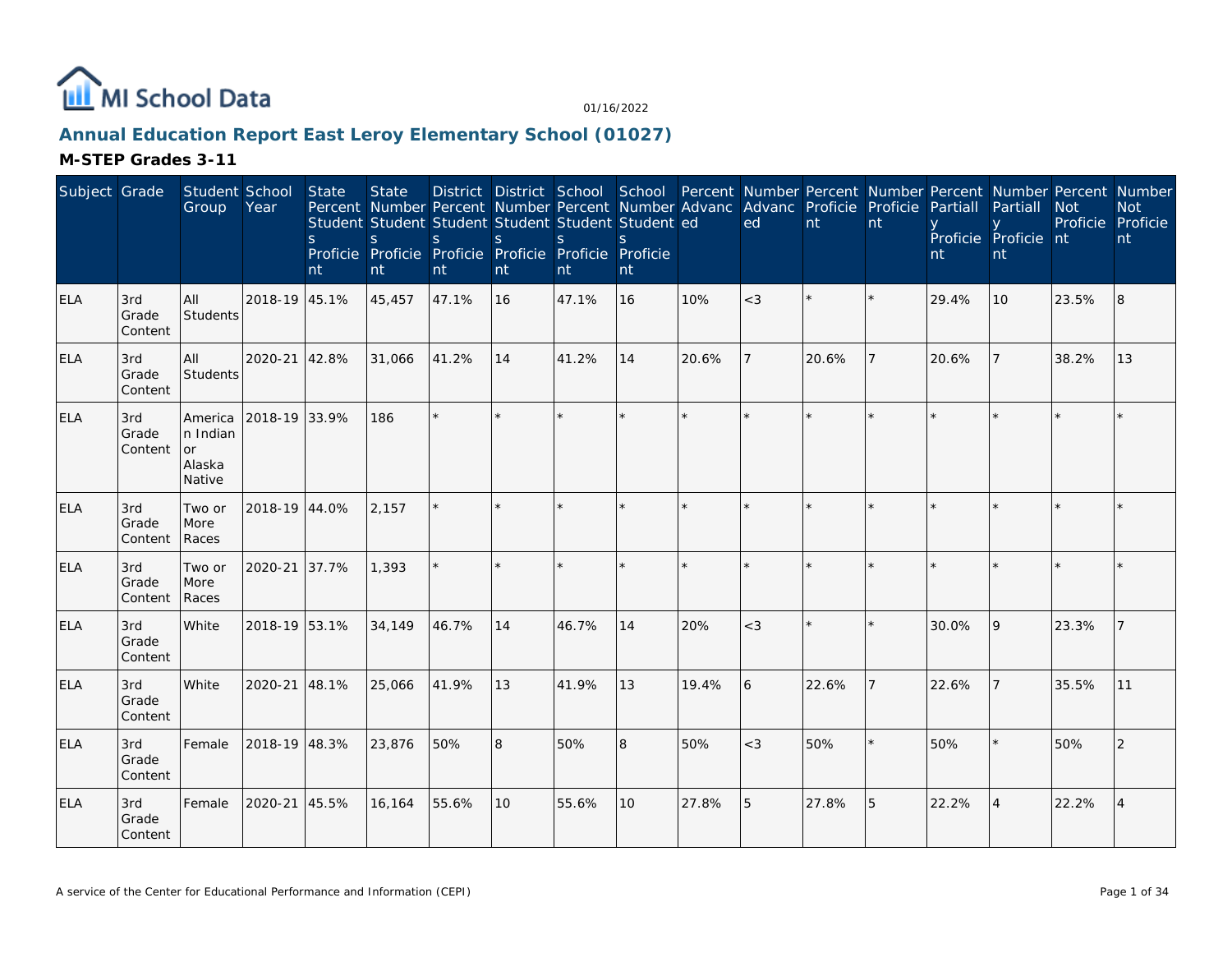

## **Annual Education Report East Leroy Elementary School (01027)**

| Subject Grade |                         | Student School<br>Group                      | Year                   | <b>State</b><br><sub>S</sub><br>nt | <b>State</b><br>S<br>nt | Percent Number Percent Number Percent Number Advanc Advanc Proficie Proficie<br>Student Student Student Student Student Student ed<br>S<br>Proficie Proficie Proficie Proficie Proficie Proficie<br>nt | <sub>S</sub><br>nt | <sub>S</sub><br>nt | S.<br>nt |         | ed      | nt  | nt    | Partiall<br>nt | District District School School Percent Number Percent Number Percent Number Percent Number<br>Partiall<br>Proficie Proficie nt<br>nt | <b>Not</b><br>Proficie | <b>Not</b><br>Proficie<br>nt |
|---------------|-------------------------|----------------------------------------------|------------------------|------------------------------------|-------------------------|--------------------------------------------------------------------------------------------------------------------------------------------------------------------------------------------------------|--------------------|--------------------|----------|---------|---------|-----|-------|----------------|---------------------------------------------------------------------------------------------------------------------------------------|------------------------|------------------------------|
| <b>ELA</b>    | 3rd<br>Grade<br>Content | Male                                         | 2018-19 42.0%          |                                    | 21,581                  | 38.1%                                                                                                                                                                                                  | 8                  | 38.1%              | 8        | 20%     | $<$ 3   |     |       | 33.3%          |                                                                                                                                       | 28.6%                  | 6                            |
| ELA           | 3rd<br>Grade<br>Content | Male                                         | 2020-21 40.3%          |                                    | 14,902                  | 25.0%                                                                                                                                                                                                  |                    | 25.0%              | 4        | 20%     | $<$ 3   | 20% | $<$ 3 | 20%            | 3                                                                                                                                     |                        | 9                            |
| <b>ELA</b>    | 3rd<br>Grade<br>Content | cally<br>Disadva<br>ntaged                   | Economi 2018-19 31.3%  |                                    | 17,711                  | 31.6%                                                                                                                                                                                                  | 16                 | 31.6%              | 6        | 20%     | $<$ 3   |     |       | 31.6%          | 6                                                                                                                                     | 36.8%                  |                              |
| <b>ELA</b>    | 3rd<br>Grade<br>Content | cally<br>Disadva<br>ntaged                   | Economi 2020-21 27.6%  |                                    | 10,241                  | 31.6%                                                                                                                                                                                                  | 16                 | 31.6%              | 6        | 20%     | $<$ 3   |     |       | 21.1%          | $\overline{4}$                                                                                                                        | 47.4%                  | 9                            |
| <b>ELA</b>    | 3rd<br>Grade<br>Content | With<br>Disabiliti<br>es                     | Students 2018-19 19.5% |                                    | 2,328                   |                                                                                                                                                                                                        |                    |                    |          |         |         |     |       |                |                                                                                                                                       |                        |                              |
| <b>ELA</b>    | 3rd<br>Grade<br>Content | Students 2020-21<br>With<br>Disabiliti<br>es |                        | 17.5%                              | 1,578                   |                                                                                                                                                                                                        |                    |                    |          |         |         |     |       |                |                                                                                                                                       |                        |                              |
| <b>ELA</b>    | 3rd<br>Grade<br>Content |                                              | Homeles 2018-19 23.4%  |                                    | 489                     |                                                                                                                                                                                                        |                    |                    |          |         |         |     |       |                |                                                                                                                                       |                        |                              |
| <b>ELA</b>    | 3rd<br>Grade<br>Content | Homeles 2020-21                              |                        | 19.3%                              | 205                     | $\star$                                                                                                                                                                                                |                    |                    | $\star$  | $\star$ | $\star$ |     |       |                |                                                                                                                                       |                        |                              |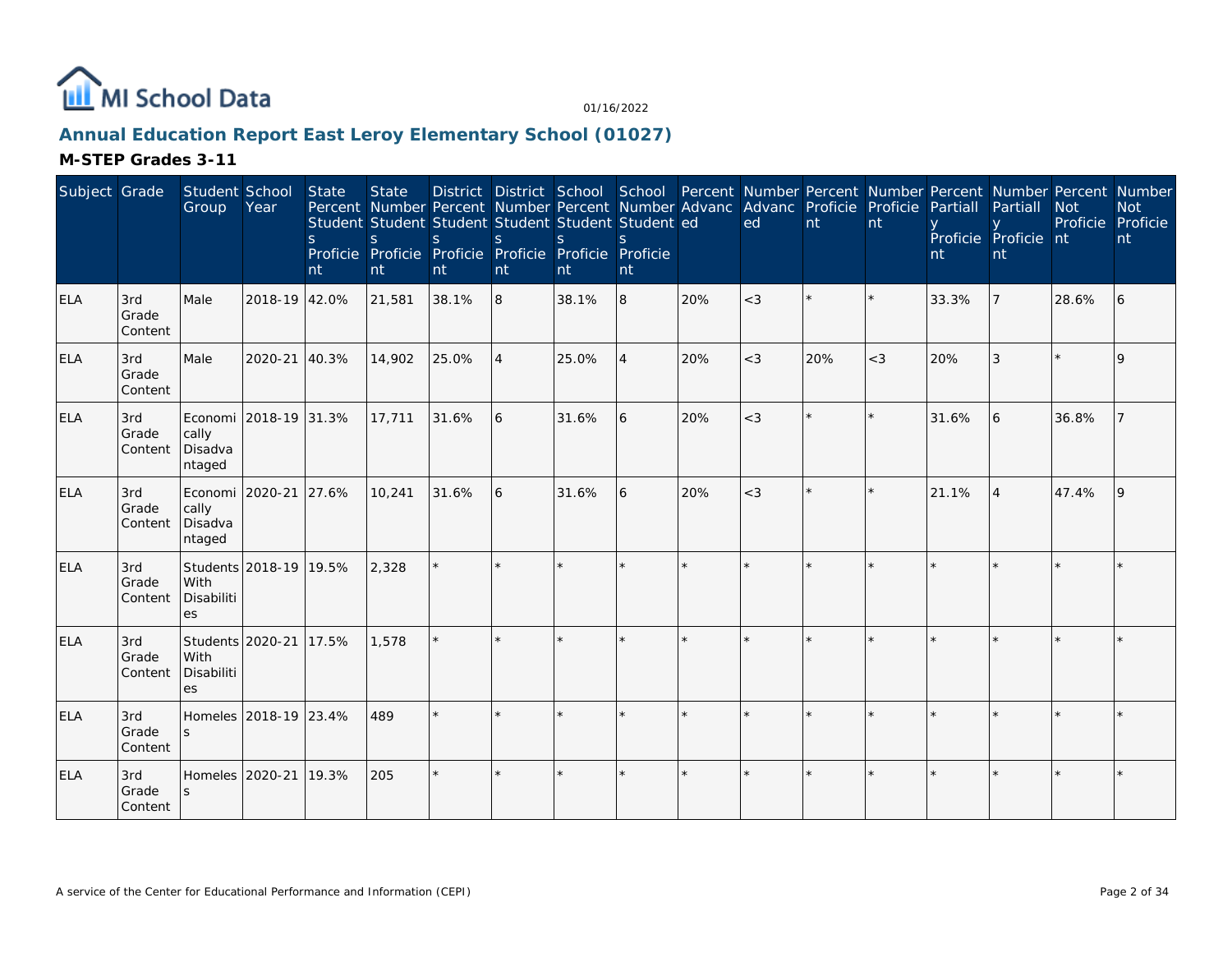

## **Annual Education Report East Leroy Elementary School (01027)**

| Subject Grade |                         | Student School<br>Group                                     | Year          | <b>State</b><br><sub>S</sub><br>nt | <b>State</b><br>S<br>nt | Percent Number Percent Number Percent Number Advanc Advanc Proficie Proficie<br>Student Student Student Student Student Student ed<br>$\mathsf{S}$<br>Proficie Proficie Proficie Proficie Proficie Proficie<br>nt | <sub>S</sub><br>nt | $\mathsf{S}$<br>nt | $\mathbf{S}$<br>nt |         | ed      | nt    | nt | Partiall<br>nt | District District School School Percent Number Percent Number Percent Number Percent Number<br>Partiall<br>Proficie Proficie nt<br>nt | <b>Not</b><br>Proficie | <b>Not</b><br>Proficie<br>nt |
|---------------|-------------------------|-------------------------------------------------------------|---------------|------------------------------------|-------------------------|-------------------------------------------------------------------------------------------------------------------------------------------------------------------------------------------------------------------|--------------------|--------------------|--------------------|---------|---------|-------|----|----------------|---------------------------------------------------------------------------------------------------------------------------------------|------------------------|------------------------------|
| ELA           | 4th<br>Grade<br>Content | All<br>Students                                             | 2018-19 45.8% |                                    | 46,892                  | 41.0%                                                                                                                                                                                                             | <b>16</b>          | 41.0%              | 16                 | 20.5%   | 8       | 20.5% | 8  | 28.2%          | 11                                                                                                                                    | 30.8%                  | 12                           |
| ELA           | 4th<br>Grade<br>Content | All<br>Students                                             | 2020-21 44.2% |                                    | 32,274                  | 41.9%                                                                                                                                                                                                             | 13                 | 41.9%              | 13                 | 16.1%   | 5       | 25.8% | 8  | 22.6%          |                                                                                                                                       | 35.5%                  | 11                           |
| <b>ELA</b>    | 4th<br>Grade<br>Content | <b>America</b><br>n Indian<br><b>or</b><br>Alaska<br>Native | 2018-19 35.4% |                                    | 210                     | $\star$                                                                                                                                                                                                           |                    | $\star$            | $\star$            | $\star$ | $\star$ |       |    |                |                                                                                                                                       |                        |                              |
| <b>ELA</b>    | 4th<br>Grade<br>Content | <b>America</b><br>n Indian<br>l or<br>Alaska<br>Native      | 2020-21       | 30.8%                              | 140                     | $\star$                                                                                                                                                                                                           |                    |                    | ×.                 |         | $\star$ |       |    |                |                                                                                                                                       |                        |                              |
| <b>ELA</b>    | 4th<br>Grade<br>Content | Hispanic<br>of Any<br>Race                                  | 2020-21 32.9% |                                    | 1,848                   |                                                                                                                                                                                                                   |                    |                    |                    |         |         |       |    |                |                                                                                                                                       |                        |                              |
| <b>ELA</b>    | 4th<br>Grade<br>Content | Two or<br>More<br>Races                                     | 2018-19 43.4% |                                    | 2,046                   |                                                                                                                                                                                                                   |                    |                    | $\star$            |         |         |       |    |                |                                                                                                                                       |                        |                              |
| ELA           | 4th<br>Grade<br>Content | Two or<br>More<br>Races                                     | 2020-21 39.0% |                                    | 1,373                   | $\star$                                                                                                                                                                                                           |                    |                    | ×.                 |         | $\star$ |       |    |                |                                                                                                                                       |                        |                              |
| <b>ELA</b>    | 4th<br>Grade<br>Content | White                                                       | 2018-19 53.4% |                                    | 35,331                  | 44.4%                                                                                                                                                                                                             | 16                 | 44.4%              | 16                 | 22.2%   | 8       | 22.2% | 8  | 30.6%          | 11                                                                                                                                    | 25.0%                  | 9                            |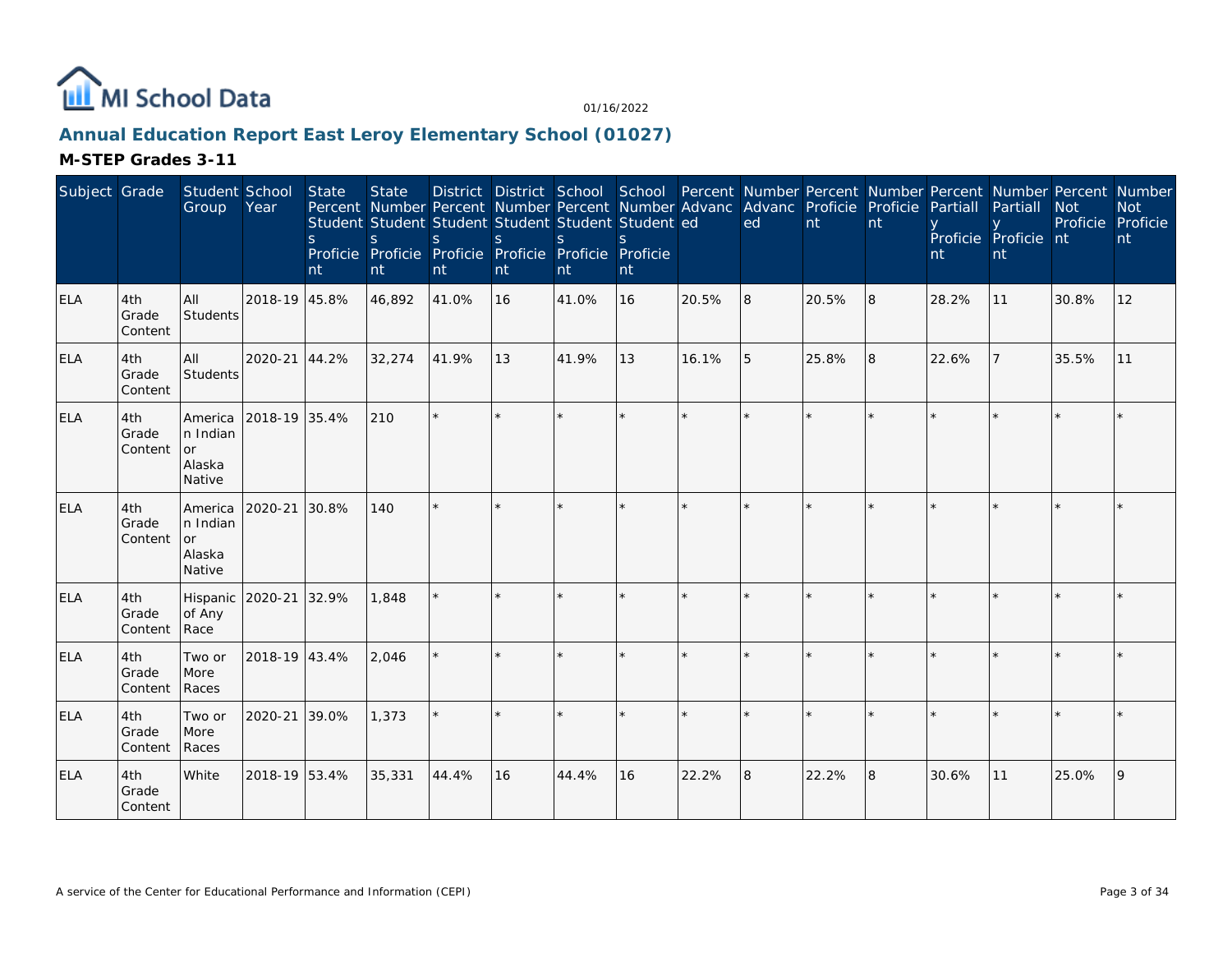

## **Annual Education Report East Leroy Elementary School (01027)**

| Subject Grade |                         | Student School<br>Group                 | Year                   | State<br>S.<br>nt | <b>State</b><br><sub>S</sub><br>nt | Percent Number Percent Number Percent Number Advanc<br>Student Student Student Student Student Student ed<br><sub>S</sub><br>Proficie Proficie Proficie Proficie Proficie Proficie<br>nt | <sub>S</sub><br>nt | <sub>S</sub><br>nt | S.<br>nt       |       | Advanc Proficie Proficie<br>ed | nt    | nt    | Partiall<br>nt | District District School School Percent Number Percent Number Percent Number Percent Number<br>Partiall<br>Proficie Proficie nt<br>nt | <b>Not</b><br>Proficie Proficie | <b>Not</b><br>nt |
|---------------|-------------------------|-----------------------------------------|------------------------|-------------------|------------------------------------|------------------------------------------------------------------------------------------------------------------------------------------------------------------------------------------|--------------------|--------------------|----------------|-------|--------------------------------|-------|-------|----------------|---------------------------------------------------------------------------------------------------------------------------------------|---------------------------------|------------------|
| <b>ELA</b>    | 4th<br>Grade<br>Content | White                                   | 2020-21                | 49.4%             | 25,863                             | 37.5%                                                                                                                                                                                    | 9                  | 37.5%              | 9              | 20%   | 3                              |       | 6     | 20.8%          | 5                                                                                                                                     | 41.7%                           | 10               |
| ELA           | 4th<br>Grade<br>Content | Female                                  | 2018-19 48.8%          |                   | 24,513                             | 50.0%                                                                                                                                                                                    | 11                 | 50.0%              | 11             | 22.7% | 5                              | 27.3% | 6     | 27.3%          | 6                                                                                                                                     | 22.7%                           | 5                |
| <b>ELA</b>    | 4th<br>Grade<br>Content | Female                                  | 2020-21                | 46.0%             | 16,315                             | 50%                                                                                                                                                                                      | 3                  | 50%                | 3              | 50%   | $<$ 3                          | 50%   | $<$ 3 | 50%            | 5                                                                                                                                     | 50%                             | 6                |
| <b>ELA</b>    | 4th<br>Grade<br>Content | Male                                    | 2018-19 42.9%          |                   | 22,379                             | 29.4%                                                                                                                                                                                    | 5                  | 29.4%              | 5              | 20%   | $\star$                        | 20%   | $<$ 3 | 29.4%          | 5                                                                                                                                     | 41.2%                           | $\overline{7}$   |
| ELA           | 4th<br>Grade<br>Content | Male                                    | 2020-21                | 42.6%             | 15,959                             | 58.8%                                                                                                                                                                                    | 10                 | 58.8%              | 10             | 20%   | 3                              |       |       | 20%            | $<$ 3                                                                                                                                 |                                 | 5                |
| ELA           | 4th<br>Grade<br>Content | cally<br>Disadva<br>ntaged              | Economi 2018-19 31.6%  |                   | 17,865                             | 20%                                                                                                                                                                                      | $\overline{4}$     | 20%                | $\overline{4}$ | 20%   | $<$ 3                          | 20%   | $<$ 3 |                | $\Omega$                                                                                                                              |                                 | 8                |
| <b>ELA</b>    | 4th<br>Grade<br>Content | Economi  <br>cally<br>Disadva<br>ntaged | 2020-21                | 28.9%             | 10.613                             | 50%                                                                                                                                                                                      | $<$ 3              | 50%                | ×.             | 50%   | $<$ 3                          | 50%   | $<$ 3 |                | 5                                                                                                                                     |                                 | 8                |
| <b>ELA</b>    | 4th<br>Grade<br>Content | English<br>Learners                     | 2018-19 29.1%          |                   | 2,630                              |                                                                                                                                                                                          |                    |                    | $\star$        |       | $\star$                        |       |       |                |                                                                                                                                       |                                 | $\star$          |
| <b>ELA</b>    | 4th<br>Grade<br>Content | With<br>Disabiliti<br>es                | Students 2018-19 17.5% |                   | 2,130                              | $\star$                                                                                                                                                                                  | $\star$            |                    | $\star$        |       |                                |       |       |                |                                                                                                                                       |                                 |                  |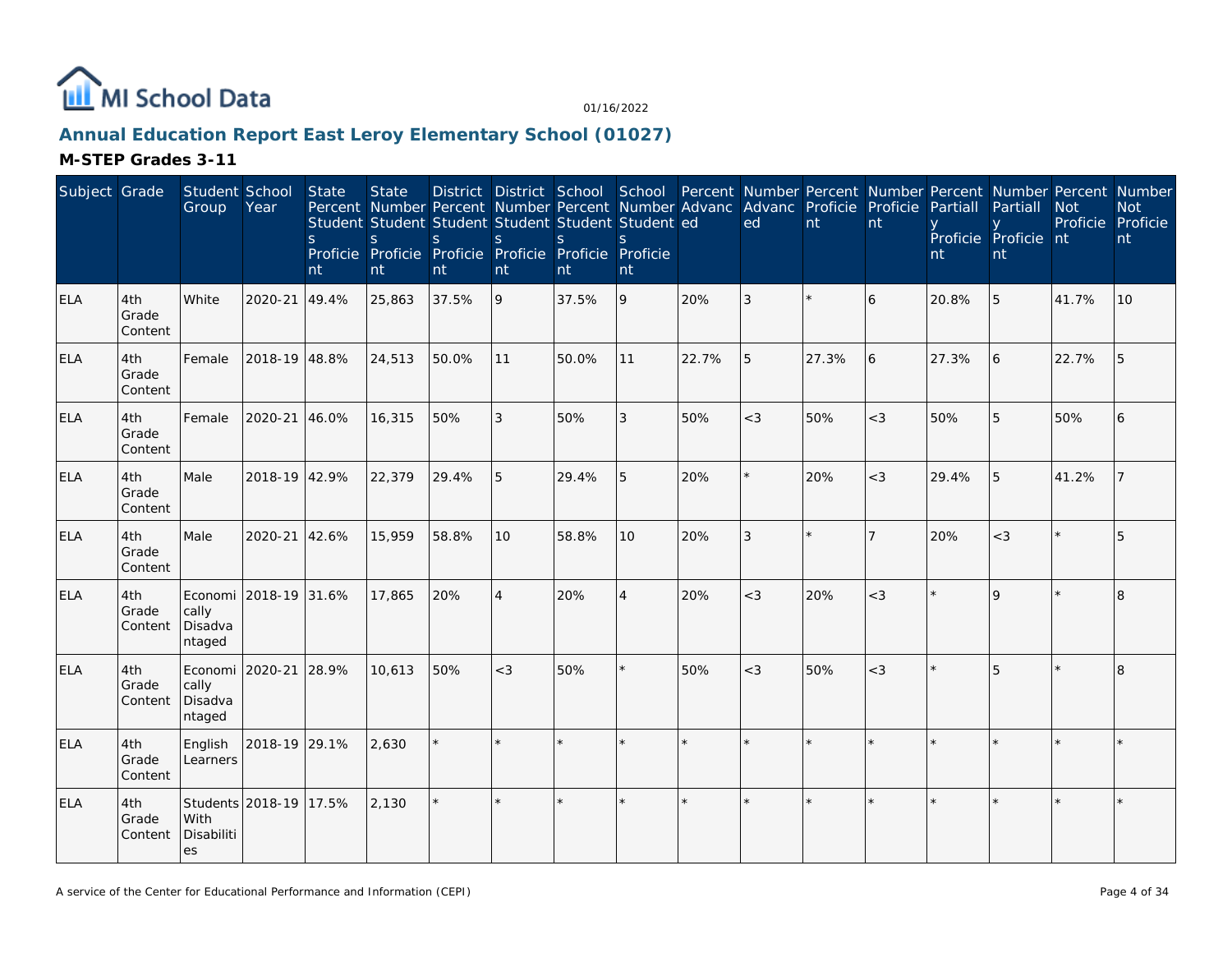

## **Annual Education Report East Leroy Elementary School (01027)**

| Subject Grade |                         | Student School<br>Group                                   | Year          | <b>State</b><br><sub>S</sub><br>nt | <b>State</b><br>Student Student Student Student Student Student ed<br>S<br>Proficie Proficie Proficie Proficie Proficie Proficie<br>nt | S.<br>nt | S<br>nt | <sub>S</sub><br>nt | <sub>S</sub><br>nt |         | District District School School Percent Number Percent Number Percent Number Percent Number<br>Percent Number Percent Number Percent Number Advanc Advanc Proficie Proficie<br>ed | $\overline{nt}$ | nt | Partiall<br>nt | Partiall<br>Proficie Proficie nt<br>nt | <b>Not</b><br>Proficie Proficie | <b>Not</b><br>nt |
|---------------|-------------------------|-----------------------------------------------------------|---------------|------------------------------------|----------------------------------------------------------------------------------------------------------------------------------------|----------|---------|--------------------|--------------------|---------|-----------------------------------------------------------------------------------------------------------------------------------------------------------------------------------|-----------------|----|----------------|----------------------------------------|---------------------------------|------------------|
| <b>ELA</b>    | 4th<br>Grade<br>Content | Students 2020-21<br>With<br>Disabiliti<br><b>es</b>       |               | 15.7%                              | 1,431                                                                                                                                  | $\star$  |         |                    |                    |         |                                                                                                                                                                                   |                 |    |                |                                        |                                 |                  |
| <b>ELA</b>    | 4th<br>Grade<br>Content | Homeles 2018-19 21.8%                                     |               |                                    | 436                                                                                                                                    | $\star$  |         |                    | $\star$            |         | $\star$                                                                                                                                                                           |                 |    |                |                                        |                                 |                  |
| <b>ELA</b>    | 4th<br>Grade<br>Content | Homeles 2020-21                                           |               | 18.9%                              | 197                                                                                                                                    | $\star$  |         |                    | ×.                 | $\star$ | $\star$                                                                                                                                                                           |                 |    |                |                                        |                                 |                  |
| ELA           | 5th<br>Grade<br>Content | All<br>Students                                           | 2018-19 46.2% |                                    | 48,528                                                                                                                                 | 44.4%    | 20      | 44.4%              | 20                 | 17.8%   | 8                                                                                                                                                                                 | 26.7%           | 12 | 28.9%          | 13                                     | 26.7%                           | 12               |
| <b>ELA</b>    | 5th<br>Grade<br>Content | All<br>Students                                           | 2020-21 43.7% |                                    | 31,669                                                                                                                                 | 55.6%    | 20      | 55.6%              | 20                 | 10%     | 3                                                                                                                                                                                 |                 | 17 | 22.2%          | 8                                      | 22.2%                           | 8                |
| <b>ELA</b>    | 5th<br>Grade<br>Content | America<br>n Indian<br>or<br>Alaska<br>Native             | 2020-21 26.9% |                                    | 125                                                                                                                                    | $\star$  | $\star$ |                    | $\star$            | $\star$ | ×.                                                                                                                                                                                |                 |    |                |                                        |                                 |                  |
| <b>ELA</b>    | 5th<br>Grade<br>Content | Hispanic 2018-19 35.7%<br>of Any<br>Race                  |               |                                    | 3,119                                                                                                                                  | $\star$  |         |                    | $\star$            |         | $\star$                                                                                                                                                                           |                 |    |                |                                        |                                 | $\star$          |
| <b>ELA</b>    | 5th<br>Grade<br>Content | Native<br>Hawaiia<br>n or<br>Other<br>Pacific<br>Islander | 2018-19 47.4% |                                    | 37                                                                                                                                     | $\star$  |         |                    | $\star$            | $\star$ | $\star$                                                                                                                                                                           |                 |    |                |                                        |                                 |                  |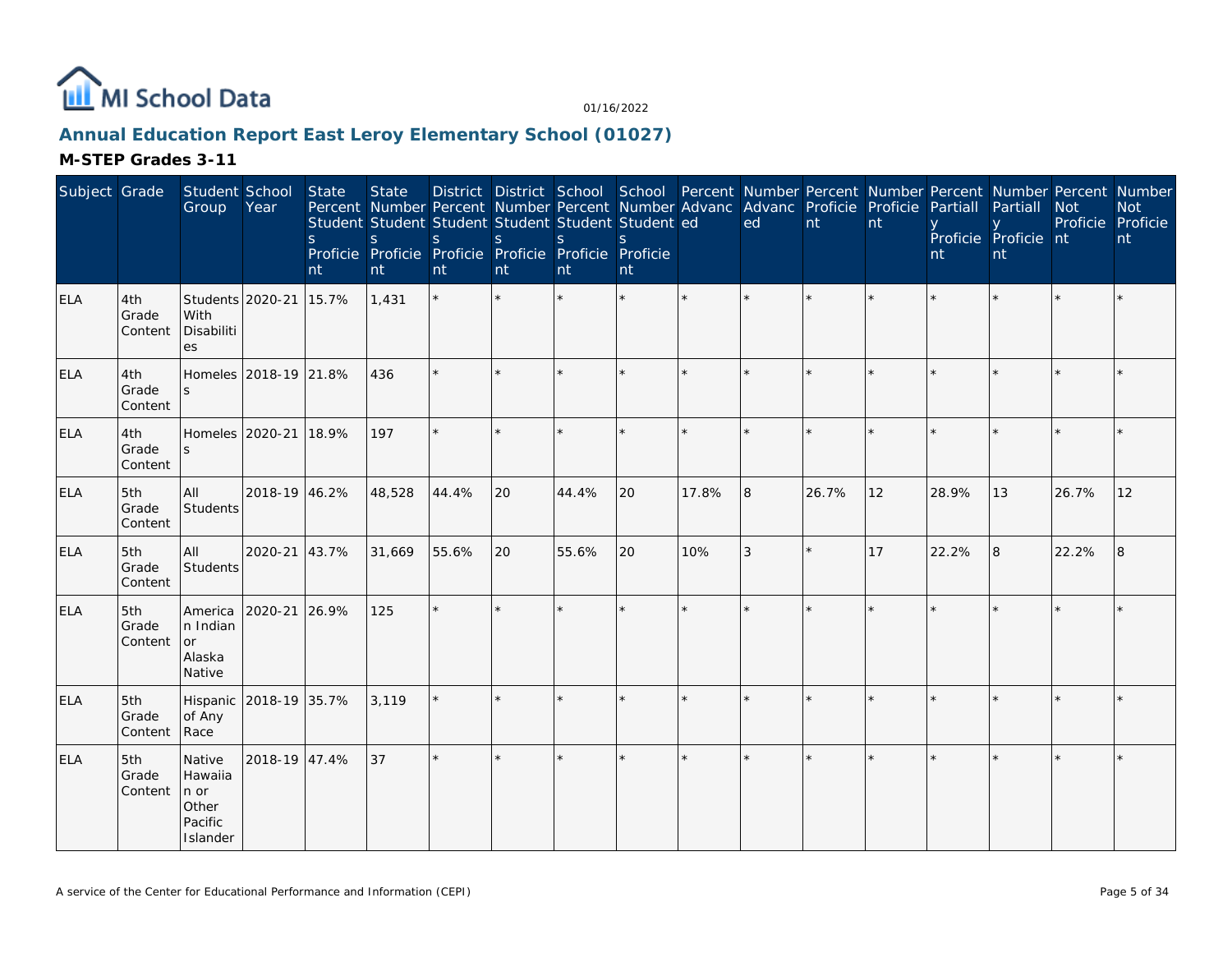

## **Annual Education Report East Leroy Elementary School (01027)**

| Subject Grade |                         | Student School<br>Group                             | Year          | <b>State</b><br>S<br>nt | <b>State</b><br>Student Student Student Student Student Student ed<br>S<br>Proficie Proficie Proficie Proficie Proficie Proficie<br>nt | S.<br>nt | <sub>S</sub><br>nt | <sub>S</sub><br>nt | <sub>S</sub><br>nt |         | District District School School Percent Number Percent Number Percent Number Percent Number<br>Percent Number Percent Number Percent Number Advanc Advanc Proficie Proficie<br>ed | nt      | nt          | Partiall<br>nt | Partiall<br>Proficie Proficie nt<br>nt | <b>Not</b><br>Proficie Proficie | <b>Not</b><br>nt |
|---------------|-------------------------|-----------------------------------------------------|---------------|-------------------------|----------------------------------------------------------------------------------------------------------------------------------------|----------|--------------------|--------------------|--------------------|---------|-----------------------------------------------------------------------------------------------------------------------------------------------------------------------------------|---------|-------------|----------------|----------------------------------------|---------------------------------|------------------|
| <b>ELA</b>    | 5th<br>Grade<br>Content | Two or<br>More<br>Races                             | 2018-19 43.5% |                         | 2,088                                                                                                                                  | $\star$  |                    |                    |                    | $\star$ | $\star$                                                                                                                                                                           |         | $\star$     |                |                                        |                                 |                  |
| <b>ELA</b>    | 5th<br>Grade<br>Content | Two or<br>More<br>Races                             | 2020-21 40.7% |                         | 1,412                                                                                                                                  |          |                    |                    |                    |         |                                                                                                                                                                                   |         |             |                |                                        |                                 |                  |
| ELA           | 5th<br>Grade<br>Content | White                                               | 2018-19 53.3% |                         | 36,534                                                                                                                                 | 43.6%    | 17                 | 43.6%              | 17                 | 15.4%   | 6                                                                                                                                                                                 | 28.2%   | 11          | 30.8%          | 12                                     | 25.6%                           | 10               |
| <b>ELA</b>    | 5th<br>Grade<br>Content | White                                               | 2020-21 48.4% |                         | 25,033                                                                                                                                 | 53.1%    | 17                 | 53.1%              | 17                 | 10%     | $<$ 3                                                                                                                                                                             |         |             | 25.0%          | 8                                      | 21.9%                           |                  |
| ELA           | 5th<br>Grade<br>Content | Female                                              | 2018-19 50.2% |                         | 25,866                                                                                                                                 | 46.2%    | 12                 | 46.2%              | 12                 | 20%     | 3                                                                                                                                                                                 |         | $\mathsf Q$ |                | $\mathsf{Q}$                           | 20%                             |                  |
| <b>ELA</b>    | 5th<br>Grade<br>Content | Female                                              | 2020-21 47.0% |                         | 16,718                                                                                                                                 | 50%      | 8                  | 50%                | 8                  | 50%     | $<$ 3                                                                                                                                                                             | 50%     |             | 50%            |                                        | 50%                             |                  |
| <b>ELA</b>    | 5th<br>Grade<br>Content | Male                                                | 2018-19 42.3% |                         | 22,662                                                                                                                                 | 42.1%    | 8                  | 42.1%              | 8                  | $\star$ | 5                                                                                                                                                                                 | 20%     | 3           | 21.1%          | $\vert$ 4                              | 36.8%                           |                  |
| <b>ELA</b>    | 5th<br>Grade<br>Content | Male                                                | 2020-21 40.6% |                         | 14,951                                                                                                                                 | 52.2%    | 12                 | 52.2%              | 12                 | 20%     | $<$ 3                                                                                                                                                                             |         |             | 20%            |                                        |                                 |                  |
| <b>ELA</b>    | 5th<br>Grade<br>Content | Economi 2018-19 31.6%<br>cally<br>Disadva<br>ntaged |               |                         | 17,978                                                                                                                                 | 42.9%    | 12                 | 42.9%              | 12                 | 20%     | $\overline{4}$                                                                                                                                                                    | $\star$ | 8           | 25.0%          |                                        | 32.1%                           | 9                |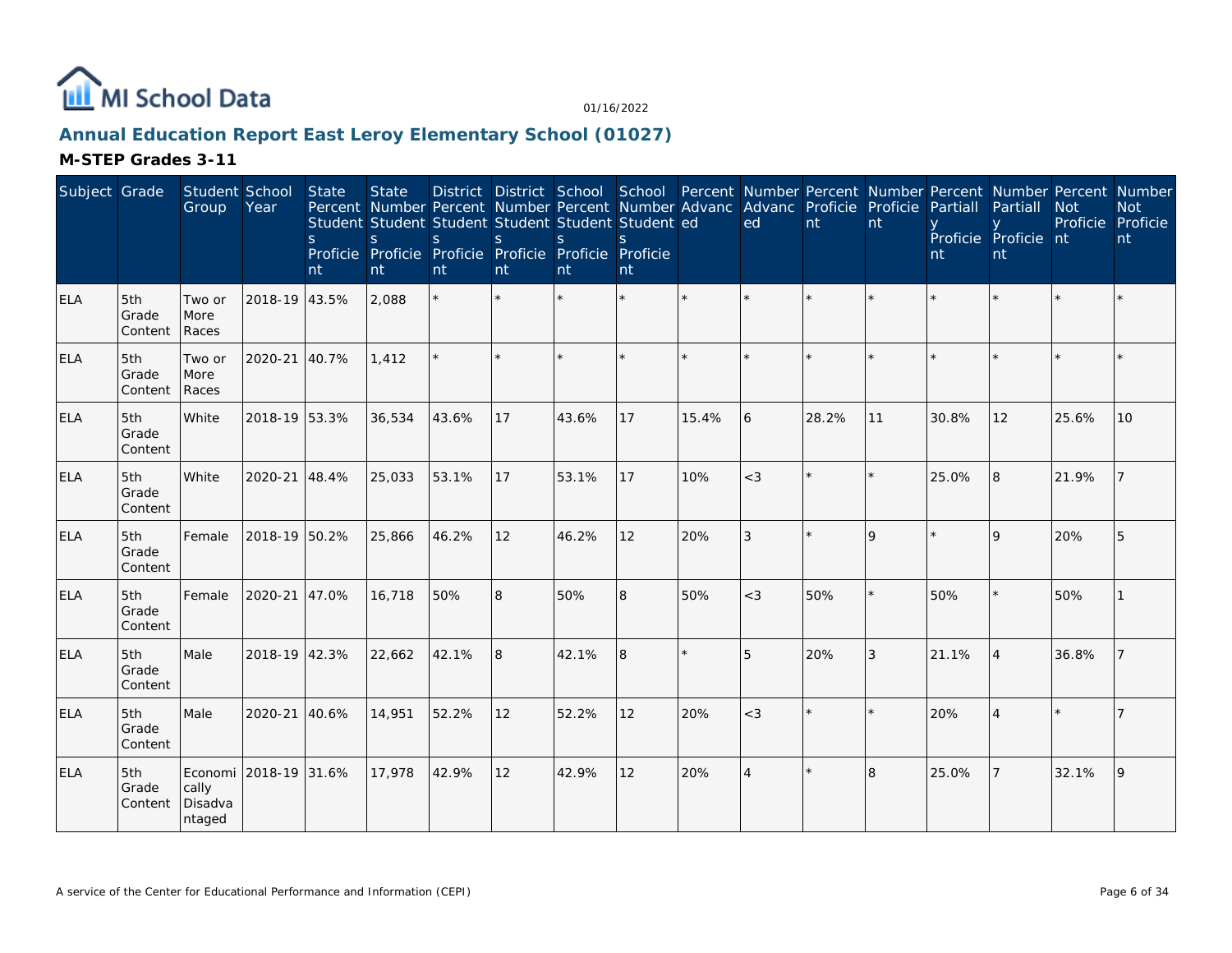

## **Annual Education Report East Leroy Elementary School (01027)**

| Subject Grade   |                         | Student School<br>Group                       | Year                   | <b>State</b><br><sub>S</sub><br>nt | <b>State</b><br>Percent Number Percent Number Percent Number Advanc Advanc Proficie Proficie<br>Student Student Student Student Student Student ed<br>S.<br>Proficie Proficie Proficie Proficie Proficie Proficie<br>nt | S.<br>nt | <sub>S</sub><br>nt | <sub>S</sub><br>nt | $\mathcal{S}$<br>nt |         | ed      | $\mathsf{nt}$ | nt | Partiall<br>nt | District District School School Percent Number Percent Number Percent Number Percent Number<br>Partiall<br>Proficie Proficie nt<br>nt | <b>Not</b><br>Proficie Proficie | <b>Not</b><br>nt |
|-----------------|-------------------------|-----------------------------------------------|------------------------|------------------------------------|-------------------------------------------------------------------------------------------------------------------------------------------------------------------------------------------------------------------------|----------|--------------------|--------------------|---------------------|---------|---------|---------------|----|----------------|---------------------------------------------------------------------------------------------------------------------------------------|---------------------------------|------------------|
| <b>ELA</b>      | 5th<br>Grade<br>Content | Economi 2020-21<br>cally<br>Disadva<br>ntaged |                        | 28.5%                              | 10,326                                                                                                                                                                                                                  | 50.0%    | 9                  | 50.0%              | 9                   | 20%     | $<$ 3   |               |    | 27.8%          | 5                                                                                                                                     | 22.2%                           | $\overline{4}$   |
| <b>ELA</b>      | 5th<br>Grade<br>Content | With<br>Disabiliti<br>es                      | Students 2018-19 15.0% |                                    | 1,885                                                                                                                                                                                                                   |          |                    |                    | $\star$             | $\star$ |         |               |    |                |                                                                                                                                       |                                 |                  |
| <b>ELA</b>      | 5th<br>Grade<br>Content | Students 2020-21<br>With<br>Disabiliti<br>es  |                        | 13.0%                              | 1,138                                                                                                                                                                                                                   | $\star$  |                    |                    | $\star$             | $\star$ | $\star$ |               |    |                |                                                                                                                                       |                                 |                  |
| <b>ELA</b>      | 5th<br>Grade<br>Content | Homeles 2018-19 24.1%                         |                        |                                    | 480                                                                                                                                                                                                                     | $\star$  |                    |                    |                     |         |         |               |    |                |                                                                                                                                       |                                 |                  |
| <b>ELA</b>      | 5th<br>Grade<br>Content | Foster<br>Care                                | 2020-21 22.2%          |                                    | 72                                                                                                                                                                                                                      | $\star$  |                    |                    | $\star$             |         |         |               |    |                |                                                                                                                                       |                                 |                  |
| Mathem<br>atics | 3rd<br>Grade<br>Content | All<br>Students                               | 2018-19 46.7%          |                                    | 47,210                                                                                                                                                                                                                  | 41.2%    | 14                 | 41.2%              | 14                  | 14.7%   | 5       | 26.5%         | Q  | 44.1%          | 15                                                                                                                                    | 14.7%                           | .5               |
| Mathem<br>atics | 3rd<br>Grade<br>Content | All<br>Students                               | 2020-21 42.3%          |                                    | 30,590                                                                                                                                                                                                                  | 23.5%    | 8                  | 23.5%              | 8                   | 10%     | $<$ 3   |               |    | 35.3%          | 12                                                                                                                                    | 41.2%                           | 14               |
| Mathem<br>atics | 3rd<br>Grade<br>Content | America<br>n Indian<br>or<br>Alaska<br>Native | 2018-19 34.9%          |                                    | 192                                                                                                                                                                                                                     | $\star$  |                    |                    | $\star$             | $\star$ | ×.      |               |    |                |                                                                                                                                       |                                 |                  |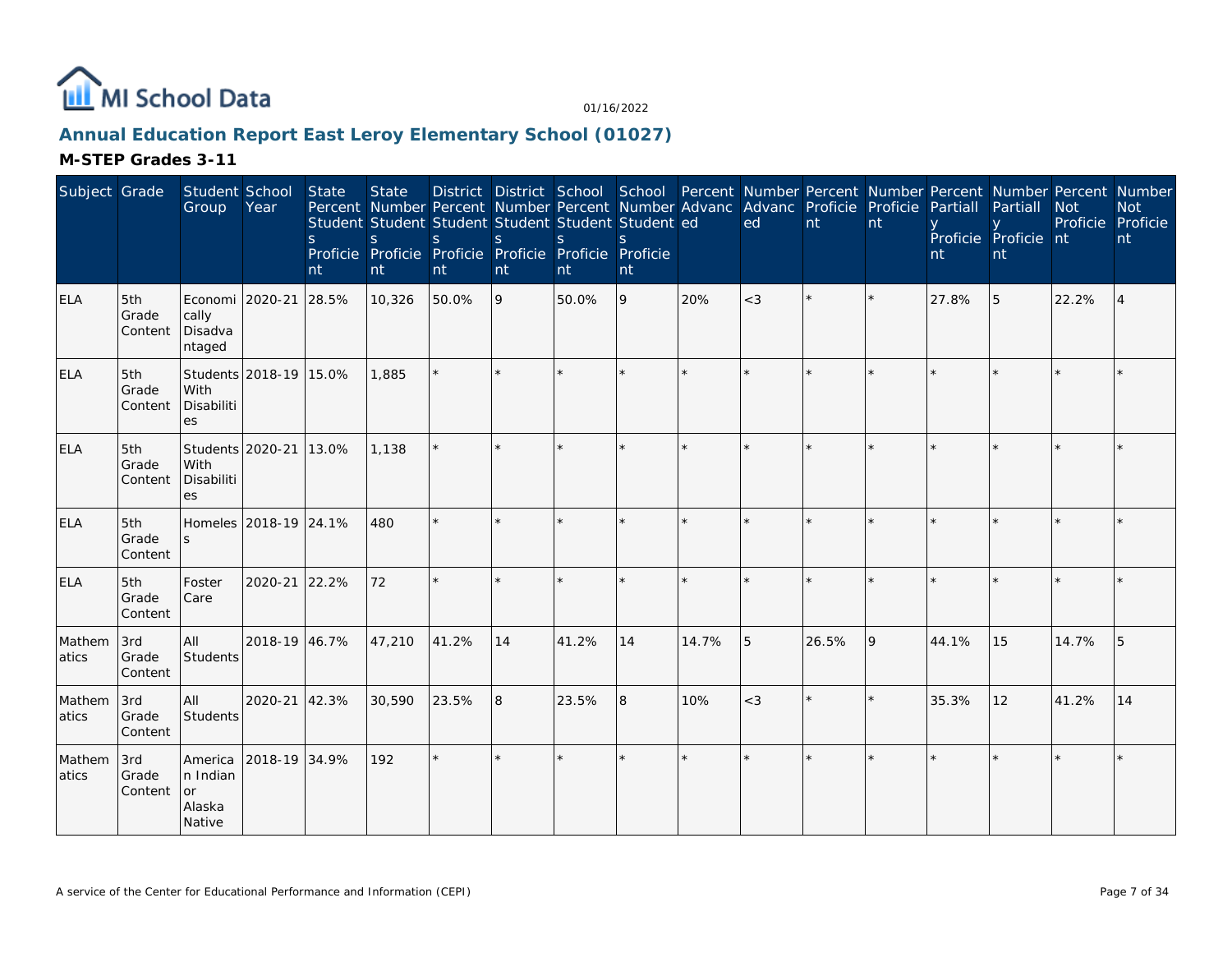

## **Annual Education Report East Leroy Elementary School (01027)**

| Subject Grade   |                         | Student School<br>Group    | Year                  | State<br>S<br>nt | <b>State</b><br><sub>S</sub><br>nt | <sub>S</sub><br>nt | <sub>S</sub><br>nt | District District School School Percent Number Percent Number Percent Number Percent Number<br>Percent Number Percent Number Percent Number Advanc Advanc Proficie Proficie<br>Student Student Student Student Student Student ed<br>S.<br>Proficie Proficie Proficie Proficie Proficie Proficie<br>nt | $\mathcal{S}_{\mathcal{S}}$<br>nt |     | ed                    | nt  | nt             | Partiall<br>nt | Partiall<br>Proficie Proficie nt<br>nt | <b>Not</b><br>Proficie | <b>Not</b><br>Proficie<br>nt |
|-----------------|-------------------------|----------------------------|-----------------------|------------------|------------------------------------|--------------------|--------------------|--------------------------------------------------------------------------------------------------------------------------------------------------------------------------------------------------------------------------------------------------------------------------------------------------------|-----------------------------------|-----|-----------------------|-----|----------------|----------------|----------------------------------------|------------------------|------------------------------|
| Mathem<br>atics | 3rd<br>Grade<br>Content | Two or<br>More<br>Races    | 2018-19 43.7%         |                  | 2,140                              |                    |                    |                                                                                                                                                                                                                                                                                                        | $\star$                           |     | $\star$               |     |                |                |                                        |                        |                              |
| Mathem<br>atics | 3rd<br>Grade<br>Content | Two or<br>More<br>Races    | 2020-21               | 36.1%            | 1,320                              |                    |                    |                                                                                                                                                                                                                                                                                                        | ×.                                |     |                       |     |                |                |                                        |                        |                              |
| Mathem<br>atics | 3rd<br>Grade<br>Content | White                      | 2018-19 54.8%         |                  | 35,297                             | 43.3%              | 13                 | 43.3%                                                                                                                                                                                                                                                                                                  | 13                                | 20% | $\boldsymbol{\Delta}$ |     | Q              |                | 13                                     | 20%                    |                              |
| Mathem<br>atics | 3rd<br>Grade<br>Content | White                      | 2020-21               | 47.9%            | 24,910                             | 25.8%              | 8                  | 25.8%                                                                                                                                                                                                                                                                                                  | 8                                 | 10% | $<$ 3                 |     |                | 35.5%          | 11                                     | 38.7%                  | 12                           |
| Mathem<br>atics | 3rd<br>Grade<br>Content | Female                     | 2018-19 44.3%         |                  | 21,930                             | 50%                | 6                  | 50%                                                                                                                                                                                                                                                                                                    | 6                                 | 50% | $<$ 3                 | 50% |                | 50%            |                                        | 50%                    | $\mathcal{P}$                |
| Mathem<br>atics | 3rd<br>Grade<br>Content | Female                     | 2020-21               | 38.9%            | 13,785                             | 22.2%              | $\overline{A}$     | 22.2%                                                                                                                                                                                                                                                                                                  | 4                                 | 20% | $<$ 3                 |     |                | 44.4%          | R.                                     | 33.3%                  | 6                            |
| Mathem<br>atics | 3rd<br>Grade<br>Content | Male                       | 2018-19 49.1%         |                  | 25,280                             | 38.1%              | 8                  | 38.1%                                                                                                                                                                                                                                                                                                  | 8                                 | 20% | $\overline{4}$        | 20% | $\overline{4}$ |                | 10 <sup>1</sup>                        | 20%                    | 3                            |
| Mathem<br>atics | 3rd<br>Grade<br>Content | Male                       | 2020-21               | 45.6%            | 16,805                             | 25.0%              | $\overline{4}$     | 25.0%                                                                                                                                                                                                                                                                                                  | $\overline{4}$                    | 20% | $<$ 3                 | 20% |                | 25.0%          | $\boldsymbol{\vartriangle}$            | 50.0%                  | 8                            |
| Mathem<br>atics | 3rd<br>Grade<br>Content | cally<br>Disadva<br>ntaged | Economi 2018-19 32.6% |                  | 18,495                             | 26.3%              | 5                  | 26.3%                                                                                                                                                                                                                                                                                                  | 5                                 | 20% | $<$ 3                 | 20% | $\star$        | 47.4%          | 9                                      | 26.3%                  | 5                            |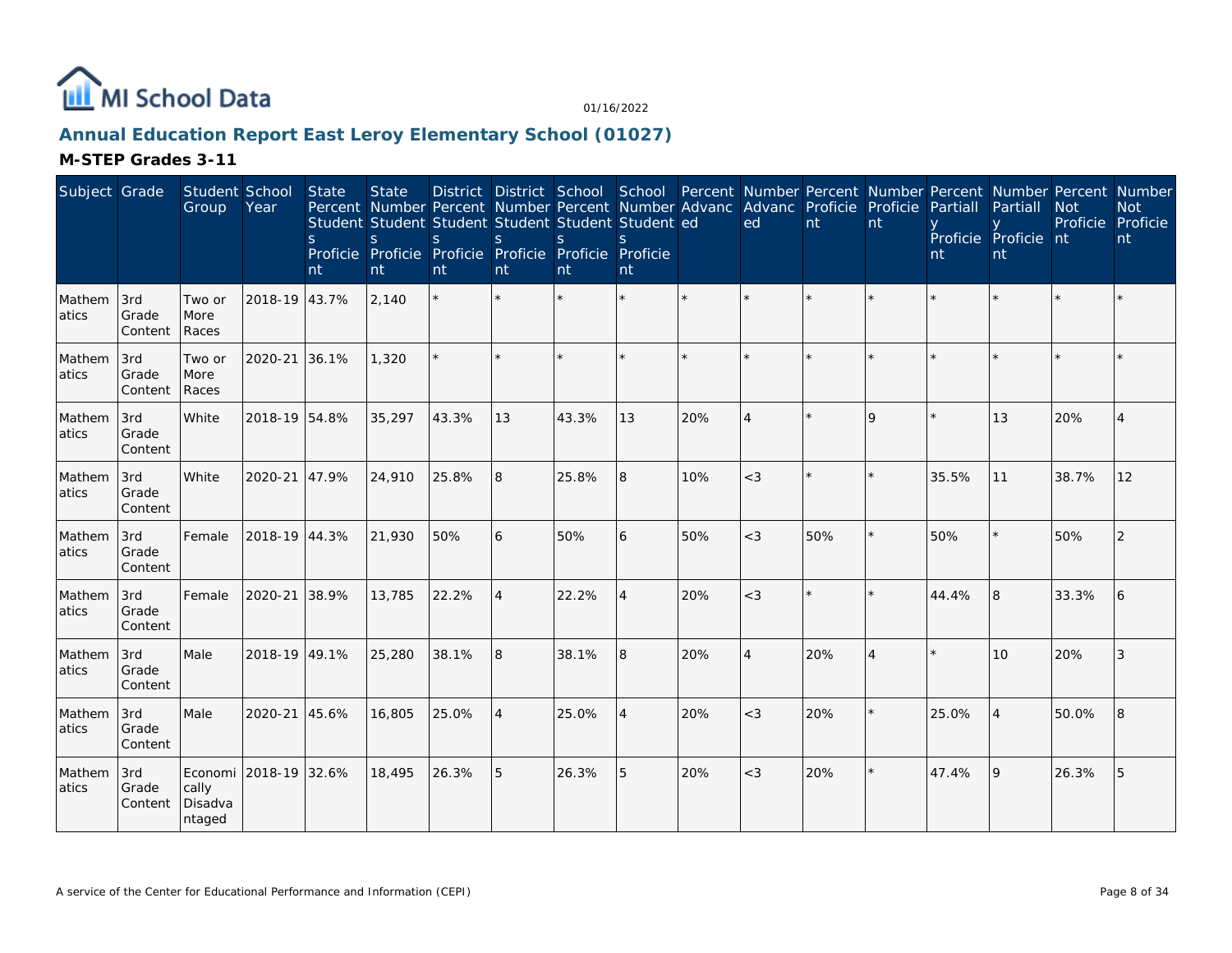

## **Annual Education Report East Leroy Elementary School (01027)**

| Subject Grade    |                         | Student School<br>Group                       | Year                   | State<br><sub>S</sub><br>nt | <b>State</b><br>S.<br>nt | Percent Number Percent Number Percent Number Advanc Advanc Proficie Proficie<br>Student Student Student Student Student Student ed<br>S.<br>Proficie Proficie Proficie Proficie Proficie Proficie<br>nt | <sub>S</sub><br>nt | S.<br>nt | S.<br>nt |     | District District School School Percent Number Percent Number Percent Number Percent Number<br>ed | nt  | nt    | Partiall<br>nt | Partiall<br>Proficie Proficie nt<br>nt | <b>Not</b><br>Proficie | <b>Not</b><br>Proficie<br>nt |
|------------------|-------------------------|-----------------------------------------------|------------------------|-----------------------------|--------------------------|---------------------------------------------------------------------------------------------------------------------------------------------------------------------------------------------------------|--------------------|----------|----------|-----|---------------------------------------------------------------------------------------------------|-----|-------|----------------|----------------------------------------|------------------------|------------------------------|
| Mathem<br>atics  | 3rd<br>Grade<br>Content | Economi 2020-21<br>cally<br>Disadva<br>ntaged |                        | 25.8%                       | 9,511                    | 20%                                                                                                                                                                                                     | $\sqrt{3}$         | 20%      | 3        | 20% | $<$ 3                                                                                             | 20% | $<$ 3 |                | 5                                      |                        | 11                           |
| Mathem<br>atics  | 3rd<br>Grade<br>Content | With<br>Disabiliti<br>es                      | Students 2018-19 20.9% |                             | 2,504                    |                                                                                                                                                                                                         |                    |          | $\star$  |     | $\star$                                                                                           |     |       |                |                                        |                        |                              |
| Mathem<br>latics | 3rd<br>Grade<br>Content | Students 2020-21<br>With<br>Disabiliti<br>es  |                        | 19.1%                       | 1.711                    | $\star$                                                                                                                                                                                                 | $\star$            |          | $\star$  |     | $\star$                                                                                           |     | ×.    |                |                                        |                        |                              |
| Mathem<br>atics  | 3rd<br>Grade<br>Content | $\mathsf{S}$                                  | Homeles 2018-19 22.4%  |                             | 469                      | $\star$                                                                                                                                                                                                 |                    |          |          |     |                                                                                                   |     |       |                |                                        |                        |                              |
| Mathem<br>atics  | 3rd<br>Grade<br>Content | Homeles<br><sub>S</sub>                       | 2020-21                | 15.4%                       | 163                      |                                                                                                                                                                                                         |                    |          | $\star$  |     | $\star$                                                                                           |     |       |                |                                        |                        |                              |
| Mathem<br>atics  | 4th<br>Grade<br>Content | All<br>Students                               | 2018-19 41.8%          |                             | 42,898                   | 43.6%                                                                                                                                                                                                   | 17                 | 43.6%    | 17       | 10% | 3                                                                                                 |     | 14    | 30.8%          | 12                                     | 25.6%                  | 10                           |
| Mathem<br>atics  | 4th<br>Grade<br>Content | All<br>Students                               | 2020-21                | 36.5%                       | 26,524                   | 19.4%                                                                                                                                                                                                   | 6                  | 19.4%    | 6        | 10% | $<$ 3                                                                                             |     |       | 32.3%          | 10                                     | 48.4%                  | 15                           |
| Mathem<br>atics  | 4th<br>Grade<br>Content | America<br>n Indian<br>or<br>Alaska<br>Native | 2018-19 32.5%          |                             | 193                      | ÷.                                                                                                                                                                                                      | ×.                 |          | $\star$  |     | ×                                                                                                 |     |       |                |                                        |                        |                              |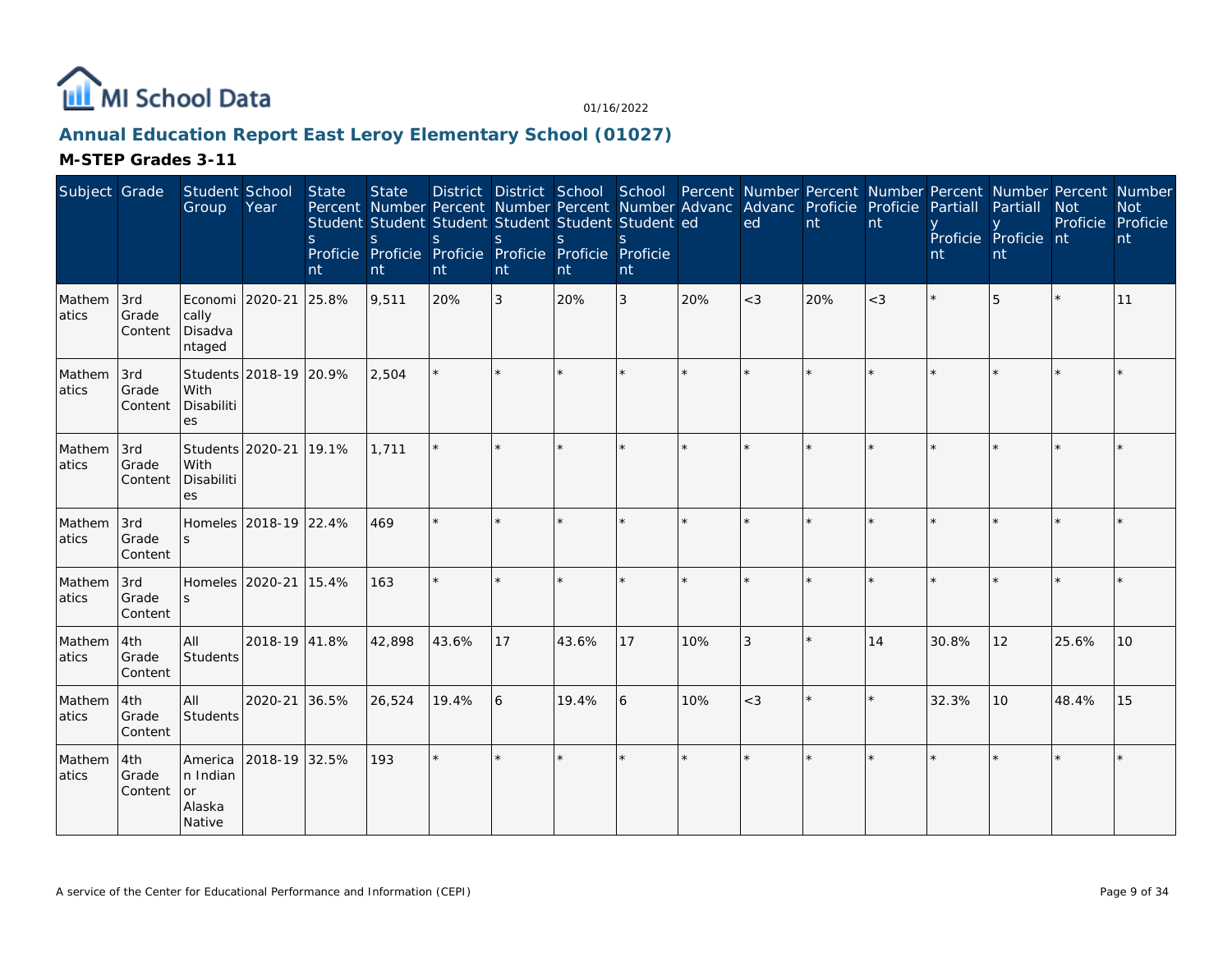

## **Annual Education Report East Leroy Elementary School (01027)**

| Subject Grade   |                         | Student School<br>Group                       | Year          | State<br><sub>S</sub><br>nt | <b>State</b><br>Percent Number Percent Number Percent Number Advanc<br>Student Student Student Student Student Student ed<br>S<br>Proficie Proficie Proficie Proficie Proficie Proficie<br>nt | <sub>S</sub><br>nt | S<br>nt | <sub>S</sub><br>nt | <sub>S</sub><br>nt |     | District District School School Percent Number Percent Number Percent Number Percent Number<br>Advanc Proficie Proficie<br>ed | nt  | nt      | Partiall<br>nt | Partiall<br>Proficie Proficie nt<br>nt | <b>Not</b> | <b>Not</b><br>Proficie Proficie<br>nt |
|-----------------|-------------------------|-----------------------------------------------|---------------|-----------------------------|-----------------------------------------------------------------------------------------------------------------------------------------------------------------------------------------------|--------------------|---------|--------------------|--------------------|-----|-------------------------------------------------------------------------------------------------------------------------------|-----|---------|----------------|----------------------------------------|------------|---------------------------------------|
| Mathem<br>atics | 4th<br>Grade<br>Content | America<br>n Indian<br>or<br>Alaska<br>Native | 2020-21       | 22.7%                       | 102                                                                                                                                                                                           | $\star$            |         |                    |                    |     |                                                                                                                               |     |         |                |                                        |            |                                       |
| Mathem<br>atics | 4th<br>Grade<br>Content | Hispanic<br>of Any<br>Race                    | 2020-21 23.9% |                             | 1,340                                                                                                                                                                                         |                    |         |                    |                    |     |                                                                                                                               |     |         |                |                                        |            |                                       |
| Mathem<br>atics | 4th<br>Grade<br>Content | Two or<br>More<br>Races                       | 2018-19 38.1% |                             | 1.795                                                                                                                                                                                         |                    |         |                    |                    |     |                                                                                                                               |     |         |                |                                        |            |                                       |
| Mathem<br>atics | 4th<br>Grade<br>Content | Two or<br>More<br>Races                       | 2020-21 29.4% |                             | 1,027                                                                                                                                                                                         |                    |         |                    |                    |     |                                                                                                                               |     | $\star$ |                |                                        |            |                                       |
| Mathem<br>atics | 4th<br>Grade<br>Content | White                                         | 2018-19 49.6% |                             | 32,851                                                                                                                                                                                        | 44.4%              | 16      | 44.4%              | 16                 | 10% | 3                                                                                                                             |     | 13      | 33.3%          | 12                                     | 22.2%      | 8                                     |
| Mathem<br>atics | 4th<br>Grade<br>Content | White                                         | 2020-21       | 41.5%                       | 21,680                                                                                                                                                                                        | 20%                | 3       | 20%                | 3                  | 20% | $<$ 3                                                                                                                         | 20% |         |                | $\mathsf Q$                            |            | 12                                    |
| Mathem<br>atics | 4th<br>Grade<br>Content | Female                                        | 2018-19 39.0% |                             | 19,618                                                                                                                                                                                        | 45.5%              | 10      | 45.5%              | 10                 | 20% | $<$ 3                                                                                                                         |     | $\star$ | 31.8%          |                                        | 22.7%      | 5                                     |
| Mathem<br>atics | 4th<br>Grade<br>Content | Female                                        | 2020-21 32.4% |                             | 11,434                                                                                                                                                                                        | 50%                | $<$ 3   | 50%                |                    | 50% | $<$ 3                                                                                                                         | 50% | $<$ 3   | $<$ 3          | $<$ 3                                  |            | 11                                    |
| Mathem<br>atics | 4th<br>Grade<br>Content | Male                                          | 2018-19 44.5% |                             | 23,280                                                                                                                                                                                        | 41.2%              |         | 41.2%              |                    | 20% | $<$ 3                                                                                                                         |     |         | 29.4%          | 5                                      | 29.4%      | 5                                     |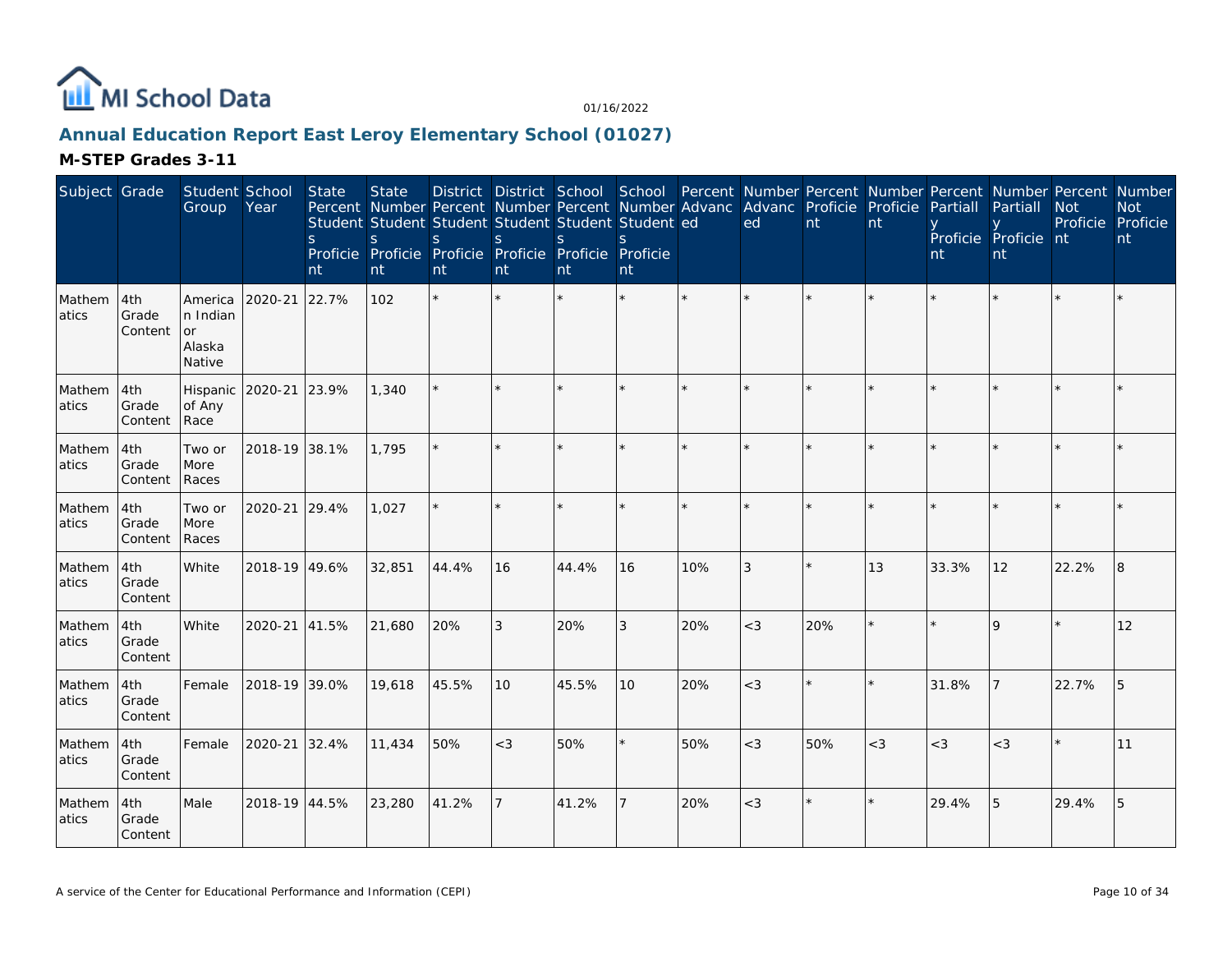

## **Annual Education Report East Leroy Elementary School (01027)**

| Subject Grade   |                         | Student School<br>Group                       | Year                   | State<br><sub>S</sub><br>nt | <b>State</b><br><sub>S</sub><br>nt | Student Student Student Student Student Student ed<br><sub>S</sub><br>Proficie Proficie Proficie Proficie Proficie Proficie<br>nt | $\mathbf S$<br>nt | <sub>S</sub><br>nt | S.<br>nt |     | District District School School Percent Number Percent Number Percent Number Percent Number<br>Percent Number Percent Number Percent Number Advanc Advanc Proficie Proficie<br>ed | nt      | nt      | Partiall<br>nt | Partiall<br>Proficie Proficie nt<br>nt | <b>Not</b> | <b>Not</b><br>Proficie Proficie<br>nt |
|-----------------|-------------------------|-----------------------------------------------|------------------------|-----------------------------|------------------------------------|-----------------------------------------------------------------------------------------------------------------------------------|-------------------|--------------------|----------|-----|-----------------------------------------------------------------------------------------------------------------------------------------------------------------------------------|---------|---------|----------------|----------------------------------------|------------|---------------------------------------|
| Mathem<br>atics | 4th<br>Grade<br>Content | Male                                          | 2020-21                | 40.4%                       | 15,090                             | 29.4%                                                                                                                             | 5                 | 29.4%              | 5        | 20% | $<$ 3                                                                                                                                                                             |         |         | 47.1%          | 8                                      | 23.5%      | 4                                     |
| Mathem<br>atics | 4th<br>Grade<br>Content | Economi<br>cally<br>Disadva<br>ntaged         | 2018-19 27.0%          |                             | 15,316                             | 28.6%                                                                                                                             | 6                 | 28.6%              | 6        | 20% | $<$ 3                                                                                                                                                                             |         |         | 42.9%          | 9                                      | 28.6%      | 6                                     |
| Mathem<br>atics | 4th<br>Grade<br>Content | Economi 2020-21<br>cally<br>Disadva<br>ntaged |                        | 20.7%                       | 7,547                              | 50%                                                                                                                               | $<$ 3             | 50%                |          | 50% | $<$ 3                                                                                                                                                                             | 50%     | $<$ 3   |                | 3                                      | k.         | 10                                    |
| Mathem<br>atics | 4th<br>Grade<br>Content | English<br>Learners                           | 2018-19 29.9%          |                             | 2,776                              |                                                                                                                                   |                   |                    |          |     |                                                                                                                                                                                   | $\star$ |         |                |                                        |            |                                       |
| Mathem<br>atics | 4th<br>Grade<br>Content | With<br>Disabiliti<br>es                      | Students 2018-19 16.0% |                             | 1,955                              |                                                                                                                                   |                   |                    |          |     |                                                                                                                                                                                   |         |         |                |                                        |            |                                       |
| Mathem<br>atics | 4th<br>Grade<br>Content | Students 2020-21<br>With<br>Disabiliti<br>es  |                        | 13.5%                       | 1,222                              |                                                                                                                                   |                   |                    |          |     |                                                                                                                                                                                   |         |         |                |                                        |            |                                       |
| Mathem<br>atics | 4th<br>Grade<br>Content | Homeles<br>S                                  | 2018-19 17.5%          |                             | 352                                |                                                                                                                                   |                   |                    |          |     |                                                                                                                                                                                   |         |         |                |                                        |            |                                       |
| Mathem<br>atics | 4th<br>Grade<br>Content | Homeles<br>S                                  | 2020-21                | 13.2%                       | 138                                | $\star$                                                                                                                           |                   |                    |          |     |                                                                                                                                                                                   | $\star$ | $\star$ |                |                                        |            |                                       |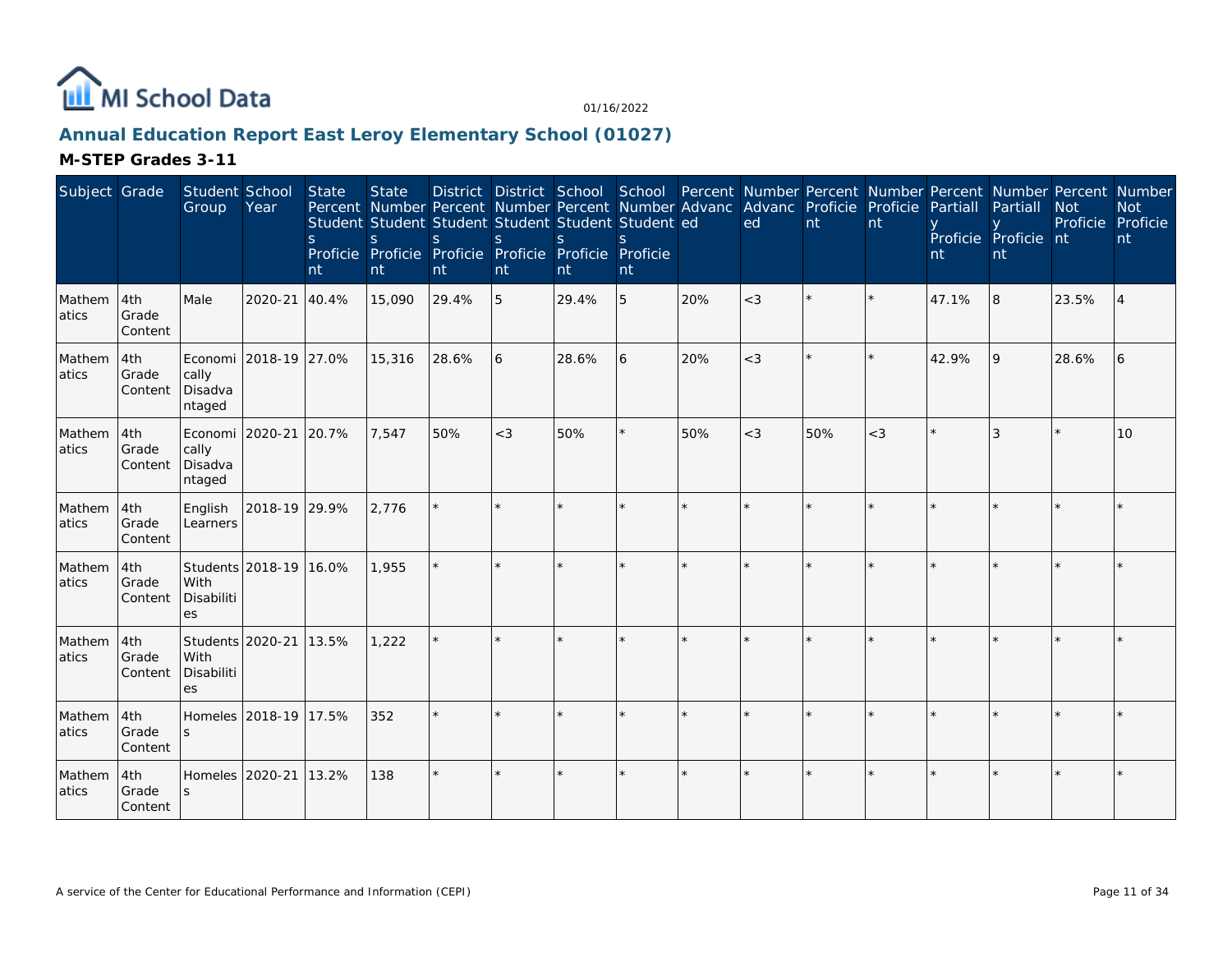

## **Annual Education Report East Leroy Elementary School (01027)**

| Subject Grade   |                         | Student School<br>Group                                   | Year          | State<br>S.<br>nt | <b>State</b><br>Percent Number Percent Number Percent Number Advanc Advanc Proficie Proficie<br>Student Student Student Student Student Student ed<br>S.<br>Proficie Proficie Proficie Proficie Proficie Proficie<br>nt | S.<br>nt | <sub>S</sub><br>nt | S<br>nt | District District School School Percent Number Percent Number Percent Number Percent Number<br>nt |       | ed             | nt    | nt             | Partiall<br>nt | Partiall<br>Proficie Proficie nt<br>nt | <b>Not</b><br>Proficie Proficie | <b>Not</b><br>nt |
|-----------------|-------------------------|-----------------------------------------------------------|---------------|-------------------|-------------------------------------------------------------------------------------------------------------------------------------------------------------------------------------------------------------------------|----------|--------------------|---------|---------------------------------------------------------------------------------------------------|-------|----------------|-------|----------------|----------------|----------------------------------------|---------------------------------|------------------|
| Mathem<br>atics | 5th<br>Grade<br>Content | All<br>Students                                           | 2018-19 34.8% |                   | 36,649                                                                                                                                                                                                                  | 28.9%    | 13                 | 28.9%   | 13                                                                                                | 11.1% | 5              | 17.8% | 8              | 40.0%          | 18                                     | 31.1%                           | 14               |
| Mathem<br>atics | 5th<br>Grade<br>Content | All<br>Students                                           | 2020-21 29.6% |                   | 21,274                                                                                                                                                                                                                  | 25.0%    | 9                  | 25.0%   | 9                                                                                                 | 13.9% | 5              | 11.1% | $\overline{4}$ | 36.1%          | 13                                     | 38.9%                           | 14               |
| Mathem<br>atics | 5th<br>Grade<br>Content | America<br>In Indian<br>or<br>Alaska<br>Native            | 2020-21 15.3% |                   | 70                                                                                                                                                                                                                      |          |                    |         |                                                                                                   |       |                |       |                |                |                                        |                                 |                  |
| Mathem<br>atics | 5th<br>Grade<br>Content | Hispanic<br>of Any<br>Race                                | 2018-19 22.6% |                   | 1,992                                                                                                                                                                                                                   |          |                    |         |                                                                                                   |       |                |       |                |                |                                        |                                 |                  |
| Mathem<br>atics | 5th<br>Grade<br>Content | Native<br>Hawaiia<br>n or<br>Other<br>Pacific<br>Islander | 2018-19 33.3% |                   | 26                                                                                                                                                                                                                      |          | $\star$            |         | ÷                                                                                                 |       |                |       |                |                |                                        |                                 |                  |
| Mathem<br>atics | 5th<br>Grade<br>Content | Two or<br>More<br>Races                                   | 2018-19 30.7% |                   | 1,473                                                                                                                                                                                                                   |          |                    |         |                                                                                                   |       |                |       |                |                |                                        |                                 |                  |
| Mathem<br>atics | 5th<br>Grade<br>Content | Two or<br>More<br>Races                                   | 2020-21 24.7% |                   | 846                                                                                                                                                                                                                     |          |                    |         |                                                                                                   |       |                |       |                |                |                                        |                                 |                  |
| Mathem<br>atics | 5th<br>Grade<br>Content | White                                                     | 2018-19 41.6% |                   | 28,567                                                                                                                                                                                                                  | 28.2%    | 11                 | 28.2%   | 11                                                                                                | 10.3% | $\overline{4}$ | 17.9% | 7              | 38.5%          | 15                                     | 33.3%                           | 13               |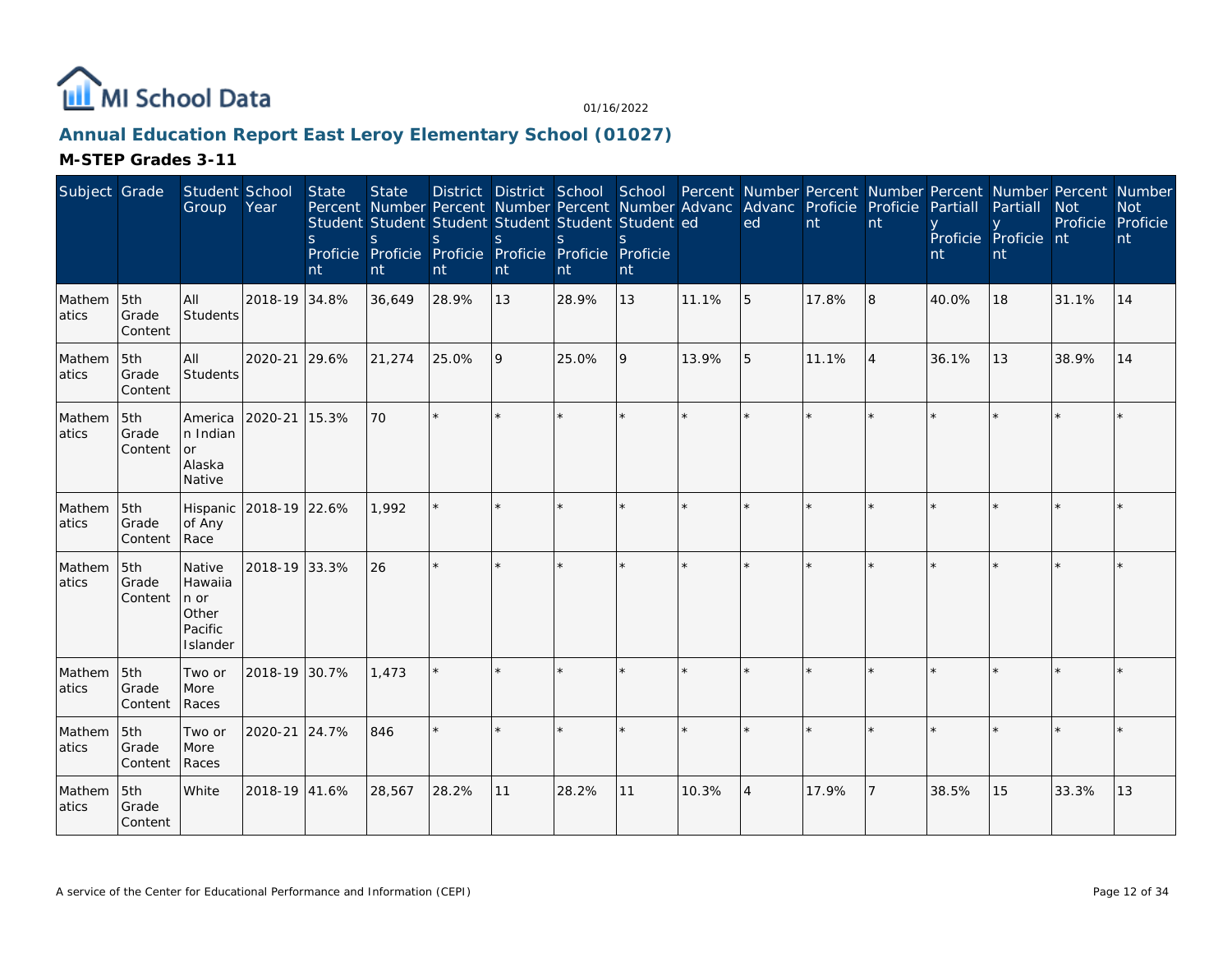

## **Annual Education Report East Leroy Elementary School (01027)**

| Subject Grade    |                         | Student School<br>Group               | Year                   | <b>State</b><br>S.<br>nt | <b>State</b><br>Percent Number Percent Number Percent Number Advanc Advanc Proficie Proficie<br>Student Student Student Student Student Student ed<br>S<br>Proficie Proficie<br>nt | <sub>S</sub><br>nt | S<br>nt        | $\mathbf S$<br>Proficie Proficie Proficie Proficie<br>nt | nt           |         | District District School School Percent Number Percent Number Percent Number Percent Number<br>ed | nt  | Int     | Partiall<br>nt | Partiall<br>Proficie Proficie nt<br>nt | <b>Not</b><br>Proficie Proficie | <b>Not</b><br>nt |
|------------------|-------------------------|---------------------------------------|------------------------|--------------------------|------------------------------------------------------------------------------------------------------------------------------------------------------------------------------------|--------------------|----------------|----------------------------------------------------------|--------------|---------|---------------------------------------------------------------------------------------------------|-----|---------|----------------|----------------------------------------|---------------------------------|------------------|
| Mathem<br>atics  | 5th<br>Grade<br>Content | White                                 | 2020-21                | 33.8%                    | 17,393                                                                                                                                                                             | 21.9%              | $\overline{7}$ | 21.9%                                                    |              | $\star$ | $\overline{4}$                                                                                    | 10% | 3       | 37.5%          | 12                                     | 40.6%                           | 13               |
| Mathem<br>latics | 5th<br>Grade<br>Content | Female                                | 2018-19 31.7%          |                          | 16,346                                                                                                                                                                             | 26.9%              |                | 26.9%                                                    |              | 20%     | $<$ 3                                                                                             | 20% |         | 46.2%          | 12                                     | 26.9%                           |                  |
| Mathem<br>latics | 5th<br>Grade<br>Content | Female                                | 2020-21 25.2%          |                          | 8,880                                                                                                                                                                              | 50%                | 3              | 50%                                                      | 3            | 50%     | $<$ 3                                                                                             | 50% | $\star$ | 50%            |                                        | 50%                             | 3                |
| Mathem<br>atics  | 5th<br>Grade<br>Content | Male                                  | 2018-19 37.8%          |                          | 20,303                                                                                                                                                                             | 31.6%              | 6              | 31.6%                                                    | l 6          | 20%     | 3                                                                                                 | 20% | 3       | 31.6%          | 6                                      | 36.8%                           |                  |
| Mathem<br>atics  | 5th<br>Grade<br>Content | Male                                  | 2020-21 33.8%          |                          | 12,394                                                                                                                                                                             | 26.1%              | 6              | 26.1%                                                    | <sup>6</sup> | $\star$ | $\star$                                                                                           | 20% | $<$ 3   | 26.1%          | 6                                      | 47.8%                           | 11               |
| Mathem<br>atics  | 5th<br>Grade<br>Content | Economi<br>cally<br>Disadva<br>ntaged | 2018-19 20.2%          |                          | 11,502                                                                                                                                                                             | 21.4%              | l 6            | 21.4%                                                    | 6            | 20%     | $<$ 3                                                                                             | 20% |         | 46.4%          | 13                                     | 32.1%                           | 19               |
| Mathem<br>atics  | 5th<br>Grade<br>Content | Economi<br>cally<br>Disadva<br>ntaged | 2020-21 15.5%          |                          | 5,557                                                                                                                                                                              | 20%                | 3              | 20%                                                      | 3            | 20%     | $<$ 3                                                                                             | 20% | $<$ 3   |                |                                        |                                 | <sub>R</sub>     |
| Mathem<br>atics  | 5th<br>Grade<br>Content | With<br>Disabiliti<br>es              | Students 2018-19 10.3% |                          | 1,300                                                                                                                                                                              |                    |                |                                                          | $\star$      |         |                                                                                                   |     |         |                |                                        |                                 |                  |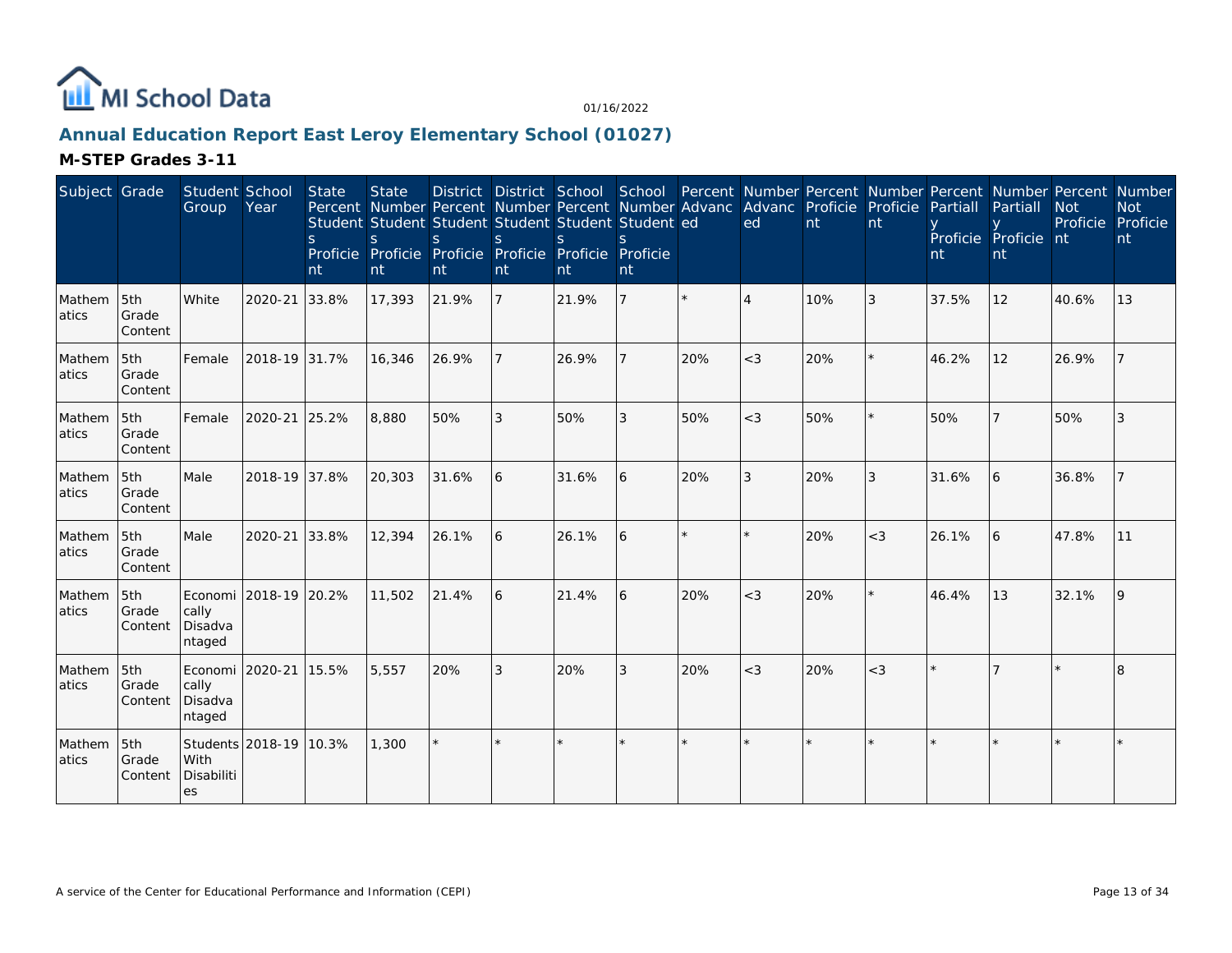

## **Annual Education Report East Leroy Elementary School (01027)**

| Subject Grade   |                         | Student School<br>Group                       | Year                  | State<br><sub>S</sub><br>nt | <b>State</b><br>S.<br>nt | District District School School Percent Number Percent Number Percent Number Percent Number<br>Percent Number Percent Number Percent Number Advanc Advanc Proficie Proficie<br>Student Student Student Student Student Student ed<br><sub>S</sub><br>Proficie Proficie Proficie Proficie Proficie Proficie<br>nt | $\mathsf S$<br>nt | S<br>Int | S<br>nt |         | ed      | nt      | nt | Partiall<br>nt | Partiall<br>Proficie Proficie nt<br>nt | Not<br>Proficie Proficie | <b>Not</b><br>nt |
|-----------------|-------------------------|-----------------------------------------------|-----------------------|-----------------------------|--------------------------|------------------------------------------------------------------------------------------------------------------------------------------------------------------------------------------------------------------------------------------------------------------------------------------------------------------|-------------------|----------|---------|---------|---------|---------|----|----------------|----------------------------------------|--------------------------|------------------|
| Mathem<br>atics | 5th<br>Grade<br>Content | Students 2020-21<br>With<br>Disabiliti<br>es  |                       | 8.4%                        | 728                      | $\star$                                                                                                                                                                                                                                                                                                          |                   |          | $\star$ | $\star$ | $\star$ |         |    |                |                                        |                          |                  |
| Mathem<br>atics | 5th<br>Grade<br>Content | S.                                            | Homeles 2018-19 12.4% |                             | 248                      |                                                                                                                                                                                                                                                                                                                  |                   |          | ×.      |         | $\star$ |         |    |                |                                        |                          |                  |
| Mathem<br>atics | 5th<br>Grade<br>Content | Foster<br>Care                                | 2020-21               | 11.2%                       | 35                       |                                                                                                                                                                                                                                                                                                                  | $\star$           |          | $\star$ | $\star$ | $\star$ |         |    |                |                                        |                          |                  |
| Science         | 5th<br>Grade<br>Content | All<br><b>Students</b>                        | 2020-21               | 28.5%                       | 20,119                   | 36.1%                                                                                                                                                                                                                                                                                                            | 13                | 36.1%    | 13      | 10%     | $<$ 3   | $\star$ |    | 44.4%          | 16                                     | 19.4%                    |                  |
| Science         | 5th<br>Grade<br>Content | America<br>n Indian<br>or<br>Alaska<br>Native | 2020-21               | 18.7%                       | 83                       | $\star$                                                                                                                                                                                                                                                                                                          | $\star$           |          | $\star$ | $\star$ | $\star$ | $\star$ |    |                |                                        |                          |                  |
| Science         | 5th<br>Grade<br>Content | Two or<br>More<br>Races                       | 2020-21               | 25.5%                       | 858                      | $\star$                                                                                                                                                                                                                                                                                                          |                   |          | ×.      |         | $\star$ |         |    |                |                                        |                          |                  |
| Science         | 5th<br>Grade<br>Content | White                                         | 2020-21               | 32.5%                       | 16,483                   | 34.4%                                                                                                                                                                                                                                                                                                            | 11                | 34.4%    | 11      | 10%     | $<$ 3   |         |    | 43.8%          | 14                                     | 21.9%                    |                  |
| Science         | 5th<br>Grade<br>Content | Female                                        | 2020-21               | 27.5%                       | 9,500                    | 50%                                                                                                                                                                                                                                                                                                              | 6                 | 50%      | 6       | 50%     | $<$ 3   | 50%     |    | 50%            |                                        | 50%                      |                  |
| Science         | 5th<br>Grade<br>Content | Male                                          | 2020-21               | 29.6%                       | 10,619                   | 30.4%                                                                                                                                                                                                                                                                                                            |                   | 30.4%    |         | 20%     | $<$ 3   |         |    | 43.5%          | 10                                     | 26.1%                    | 6                |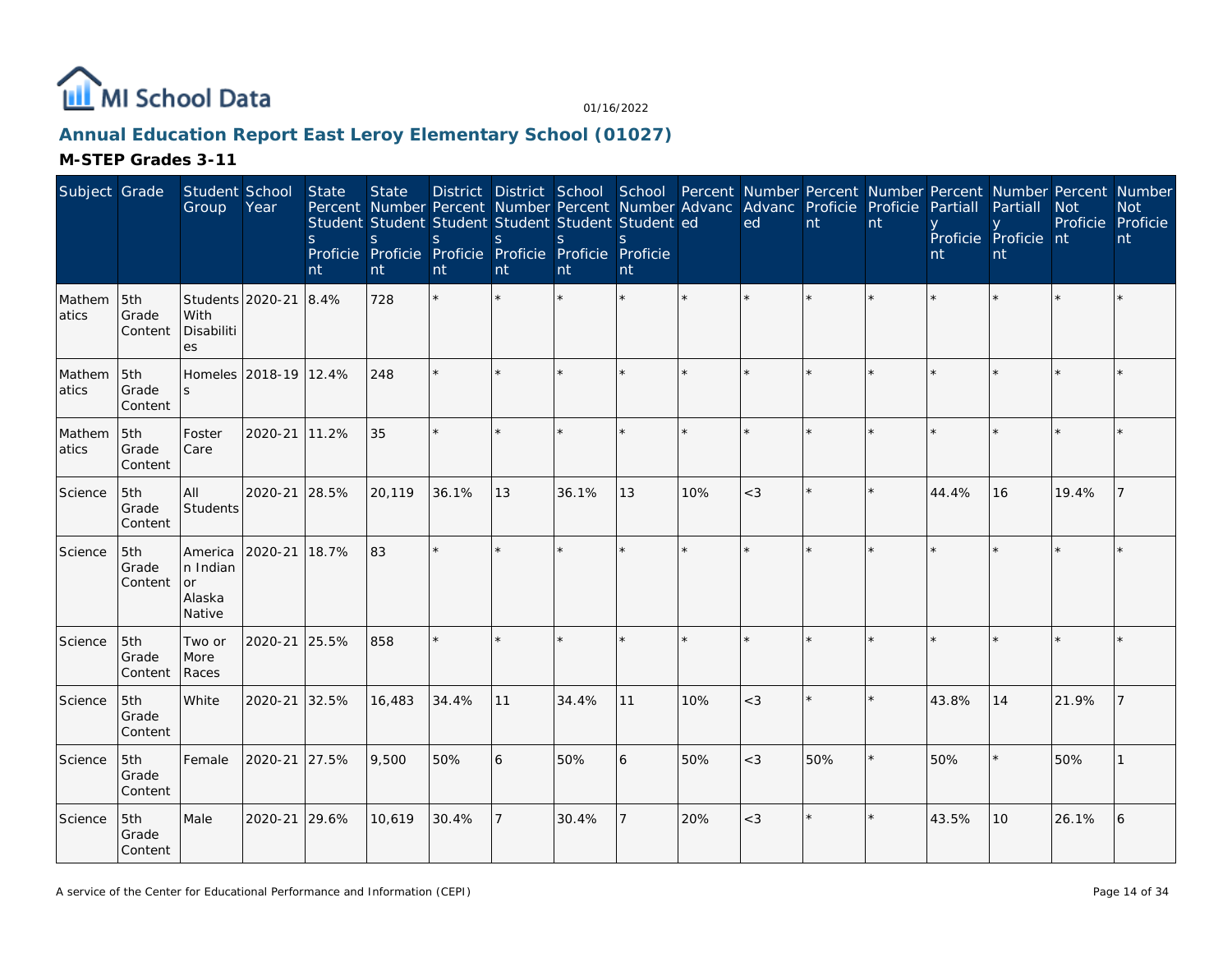

## **Annual Education Report East Leroy Elementary School (01027)**

| Subject Grade            |                         | Student School<br>Group                                   | Year                  | <b>State</b><br><sub>S</sub><br>nt | <b>State</b><br>Percent Number Percent Number Percent Number Advanc Advanc Proficie Proficie<br>Student Student Student Student Student Student ed<br>$\mathsf S$<br>Proficie Proficie Proficie Proficie Proficie Proficie<br>nt | <sub>S</sub><br>nt | $\mathsf{S}$<br>nt | $\mathsf S$<br>nt | S<br>nt |         | District District School School Percent Number Percent Number Percent Number Percent Number<br>ed | $\overline{nt}$ | nt | Partiall<br>nt | Partiall<br>Proficie Proficie nt<br>nt | <b>Not</b><br>Proficie Proficie | <b>Not</b><br>nt |
|--------------------------|-------------------------|-----------------------------------------------------------|-----------------------|------------------------------------|----------------------------------------------------------------------------------------------------------------------------------------------------------------------------------------------------------------------------------|--------------------|--------------------|-------------------|---------|---------|---------------------------------------------------------------------------------------------------|-----------------|----|----------------|----------------------------------------|---------------------------------|------------------|
| Science                  | 5th<br>Grade<br>Content | Economi 2020-21<br>cally<br>Disadva<br>ntaged             |                       | 16.5%                              | 5,761                                                                                                                                                                                                                            | 33.3%              | 6                  | 33.3%             | 6       | 20%     | $<$ 3                                                                                             |                 |    | 44.4%          | 8                                      | 22.2%                           | $\overline{4}$   |
| Science                  | 5th<br>Grade<br>Content | With<br>Disabiliti<br>es                                  | Students 2020-21 8.8% |                                    | 748                                                                                                                                                                                                                              | $\star$            |                    |                   | $\star$ |         | $\star$                                                                                           |                 |    |                |                                        |                                 |                  |
| Science                  | 5th<br>Grade<br>Content | Foster<br>Care                                            | 2020-21               | 10.6%                              | 32                                                                                                                                                                                                                               | ÷.                 |                    |                   | ×.      |         |                                                                                                   |                 |    |                |                                        |                                 |                  |
| Social<br>Studies        | 5th<br>Grade<br>Content | All<br>Students                                           | 2018-19 17.4%         |                                    | 18,265                                                                                                                                                                                                                           | 20.0%              | 9                  | 20.0%             | 9       | 10%     | $<$ 3                                                                                             |                 |    | 66.7%          | 30                                     | 13.3%                           | 16               |
| Social<br><b>Studies</b> | 5th<br>Grade<br>Content | All<br><b>Students</b>                                    | 2020-21               | 15.6%                              | 11,119                                                                                                                                                                                                                           | 19.4%              |                    | 19.4%             | 7       | 10%     | $<$ 3                                                                                             |                 |    | 55.6%          | 20                                     | 25.0%                           | 9                |
| Social<br>Studies        | 5th<br>Grade<br>Content | America<br>n Indian<br>or<br>Alaska<br>Native             | 2020-21 5.5%          |                                    | 25                                                                                                                                                                                                                               | $\star$            |                    |                   | $\star$ | $\star$ | $\star$                                                                                           |                 |    |                |                                        |                                 |                  |
| Social<br>Studies        | 5th<br>Grade<br>Content | Hispanic<br>of Any<br>Race                                | 2018-19 8.8%          |                                    | 776                                                                                                                                                                                                                              | $\star$            |                    |                   | $\star$ |         | $\star$                                                                                           |                 |    |                |                                        |                                 |                  |
| Social<br>Studies        | 5th<br>Grade<br>Content | Native<br>Hawaiia<br>n or<br>Other<br>Pacific<br>Islander | 2018-19 10.1%         |                                    | < 10                                                                                                                                                                                                                             | $\star$            |                    |                   | k.      |         |                                                                                                   |                 |    |                |                                        |                                 |                  |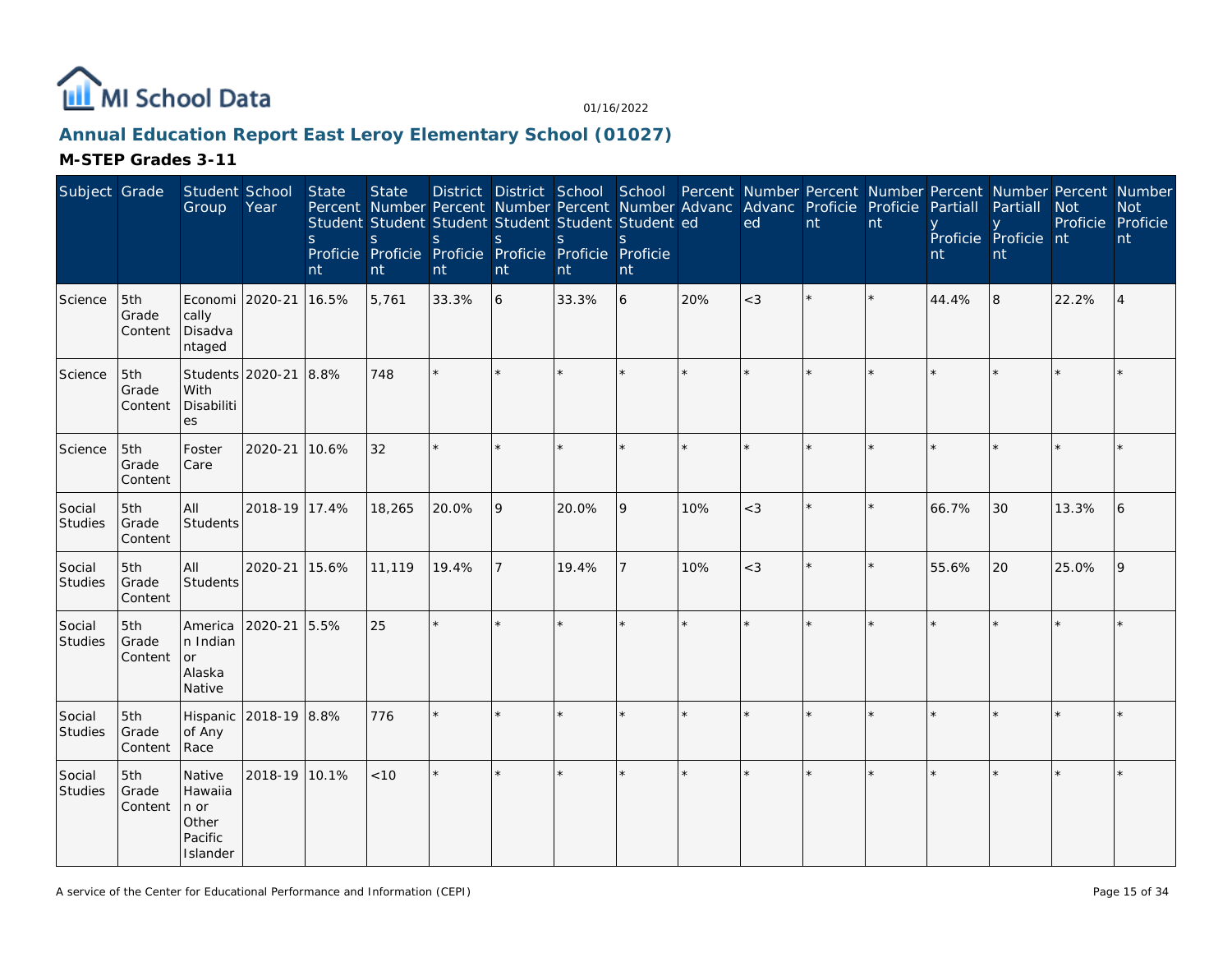

## **Annual Education Report East Leroy Elementary School (01027)**

| Subject Grade            |                         | Student School<br>Group               | Year          | State<br><sub>S</sub><br>nt | <b>State</b><br><sub>S</sub><br>nt | Percent Number Percent Number Percent Number Advanc Advanc Proficie Proficie<br>Student Student Student Student Student Student ed<br><sub>S</sub><br>Proficie Proficie Proficie Proficie Proficie Proficie<br>nt | <sub>S</sub><br>nt | S.<br>nt | $\mathcal{S}_{\mathcal{S}}$<br>nt |     | ed      | nt  | nt      | Partiall<br>nt | District District School School Percent Number Percent Number Percent Number Percent Number<br>Partiall<br>Proficie Proficie nt<br>nt | <b>Not</b><br>Proficie | <b>Not</b><br>Proficie<br>nt |
|--------------------------|-------------------------|---------------------------------------|---------------|-----------------------------|------------------------------------|-------------------------------------------------------------------------------------------------------------------------------------------------------------------------------------------------------------------|--------------------|----------|-----------------------------------|-----|---------|-----|---------|----------------|---------------------------------------------------------------------------------------------------------------------------------------|------------------------|------------------------------|
| Social<br>Studies        | 5th<br>Grade<br>Content | Two or<br>More<br>Races               | 2018-19 14.6% |                             | 698                                | $\star$                                                                                                                                                                                                           | $\star$            |          | $\star$                           |     | $\star$ |     |         |                |                                                                                                                                       |                        |                              |
| Social<br>Studies        | 5th<br>Grade<br>Content | Two or<br>More<br>Races               | 2020-21       | 13.6%                       | 462                                | $\star$                                                                                                                                                                                                           |                    |          | $\star$                           |     |         |     |         |                |                                                                                                                                       |                        |                              |
| Social<br>Studies        | 5th<br>Grade<br>Content | White                                 | 2018-19 21.5% |                             | 14,719                             | 17.9%                                                                                                                                                                                                             |                    | 17.9%    |                                   | 10% | $<$ 3   |     |         | 69.2%          | 27                                                                                                                                    | 12.8%                  | 5                            |
| Social<br><b>Studies</b> | 5th<br>Grade<br>Content | White                                 | 2020-21       | 18.0%                       | 9,158                              | 18.8%                                                                                                                                                                                                             | 6                  | 18.8%    | 6                                 | 10% | $<$ 3   |     |         | 59.4%          | 19                                                                                                                                    | 21.9%                  |                              |
| Social<br>Studies        | 5th<br>Grade<br>Content | Female                                | 2018-19 15.3% |                             | 7,868                              | 20%                                                                                                                                                                                                               | 5                  | 20%      | 5                                 | 20% | $<$ 3   | 20% |         |                | 18                                                                                                                                    | 20%                    | 3                            |
| Social<br>Studies        | 5th<br>Grade<br>Content | Female                                | 2020-21       | 13.4%                       | 4,686                              | 50%                                                                                                                                                                                                               | $<$ 3              | 50%      | ×.                                | 50% | $<$ 3   | 50% | $<$ 3   |                |                                                                                                                                       |                        |                              |
| Social<br>Studies        | 5th<br>Grade<br>Content | Male                                  | 2018-19 19.4% |                             | 10,397                             | 21.1%                                                                                                                                                                                                             | $\overline{4}$     | 21.1%    | $\overline{4}$                    | 20% | $<$ 3   |     |         |                | 12                                                                                                                                    | 20%                    | 3                            |
| Social<br>Studies        | 5th<br>Grade<br>Content | Male                                  | 2020-21       | 17.8%                       | 6,433                              | 21.7%                                                                                                                                                                                                             | 5                  | 21.7%    | 5                                 | 20% | $<$ 3   | 20% |         | 43.5%          | 10                                                                                                                                    | 34.8%                  | 8                            |
| Social<br><b>Studies</b> | 5th<br>Grade<br>Content | Economi<br>cally<br>Disadva<br>ntaged | 2018-19 8.1%  |                             | 4,614                              | 20%                                                                                                                                                                                                               | $\overline{4}$     | 20%      | 4                                 | 20% | $<$ 3   | 20% | $\star$ |                | 20                                                                                                                                    | 20%                    | $\overline{4}$               |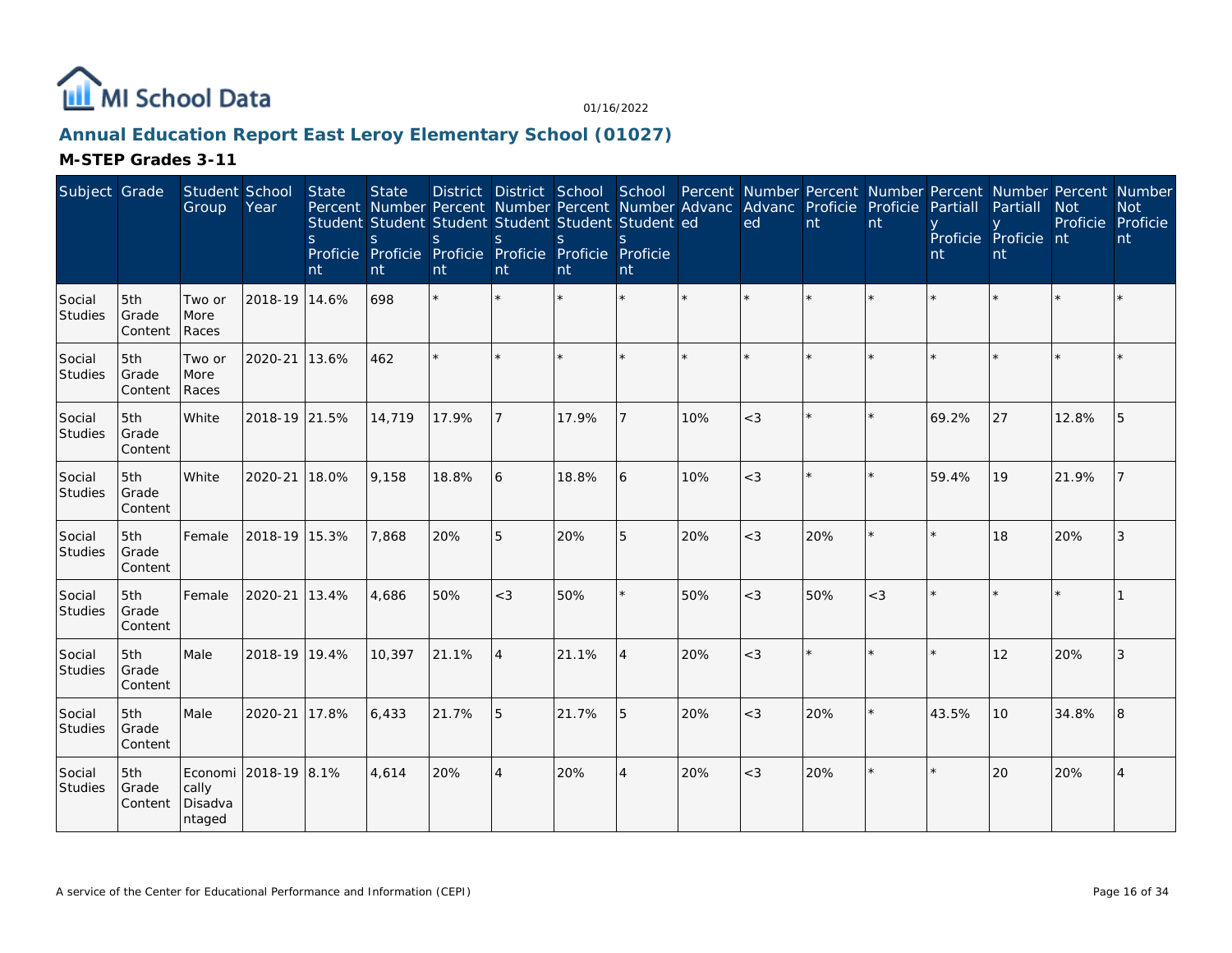

## **Annual Education Report East Leroy Elementary School (01027)**

| Subject Grade            |                                   | Student School<br>Group Year                      |                       | State<br>nt | State<br><sub>S</sub><br>Int | Student Student Student Student Student Student ed<br>Proficie Proficie Proficie Proficie Proficie Proficie<br><b>nt</b> | nt    | nt. | nt. |     | District District School School Percent Number Percent Number Percent Number Percent Number<br>Percent Number Percent Number Percent Number Advanc Advanc Proficie Proficie Partiall<br>ed | $\overline{nt}$ | nt    | nt | Partiall<br>Proficie Proficie nt<br><sub>nt</sub> | <b>Not</b><br>Proficie | <b>Not</b><br>Proficie<br>nt |
|--------------------------|-----------------------------------|---------------------------------------------------|-----------------------|-------------|------------------------------|--------------------------------------------------------------------------------------------------------------------------|-------|-----|-----|-----|--------------------------------------------------------------------------------------------------------------------------------------------------------------------------------------------|-----------------|-------|----|---------------------------------------------------|------------------------|------------------------------|
| Social<br><b>Studies</b> | 5th<br>Grade<br>l Content         | Economi   2020-21<br>cally<br>Disadva<br>ntaged   |                       | 7.0%        | 2,478                        | 20%                                                                                                                      | $<$ 3 | 20% | *   | 20% | $<$ 3                                                                                                                                                                                      | 20%             | $<$ 3 |    | 10                                                |                        |                              |
| Social<br><b>Studies</b> | l5th<br>l Grade<br><b>Content</b> | Students 2018-19 5.0%<br>With<br>Disabiliti<br>es |                       |             | 632                          | $\star$                                                                                                                  |       |     |     |     |                                                                                                                                                                                            |                 |       |    |                                                   |                        |                              |
| Social<br><b>Studies</b> | 5th<br>Grade<br>l Content         | With<br>Disabiliti<br>es.                         | Students 2020-21 4.2% |             | 357                          |                                                                                                                          |       |     |     |     |                                                                                                                                                                                            |                 |       |    |                                                   |                        |                              |
| Social<br>Studies        | 5th<br>Grade<br>l Content         | Homeles 2018-19 4.5%                              |                       |             | 89                           |                                                                                                                          |       |     |     |     |                                                                                                                                                                                            |                 |       |    |                                                   |                        |                              |
| Social<br><b>Studies</b> | 5th<br>Grade<br>l Content         | Foster<br>Care                                    | 2020-21               | 12.8%       | < 10                         |                                                                                                                          |       |     |     |     |                                                                                                                                                                                            |                 |       |    |                                                   |                        |                              |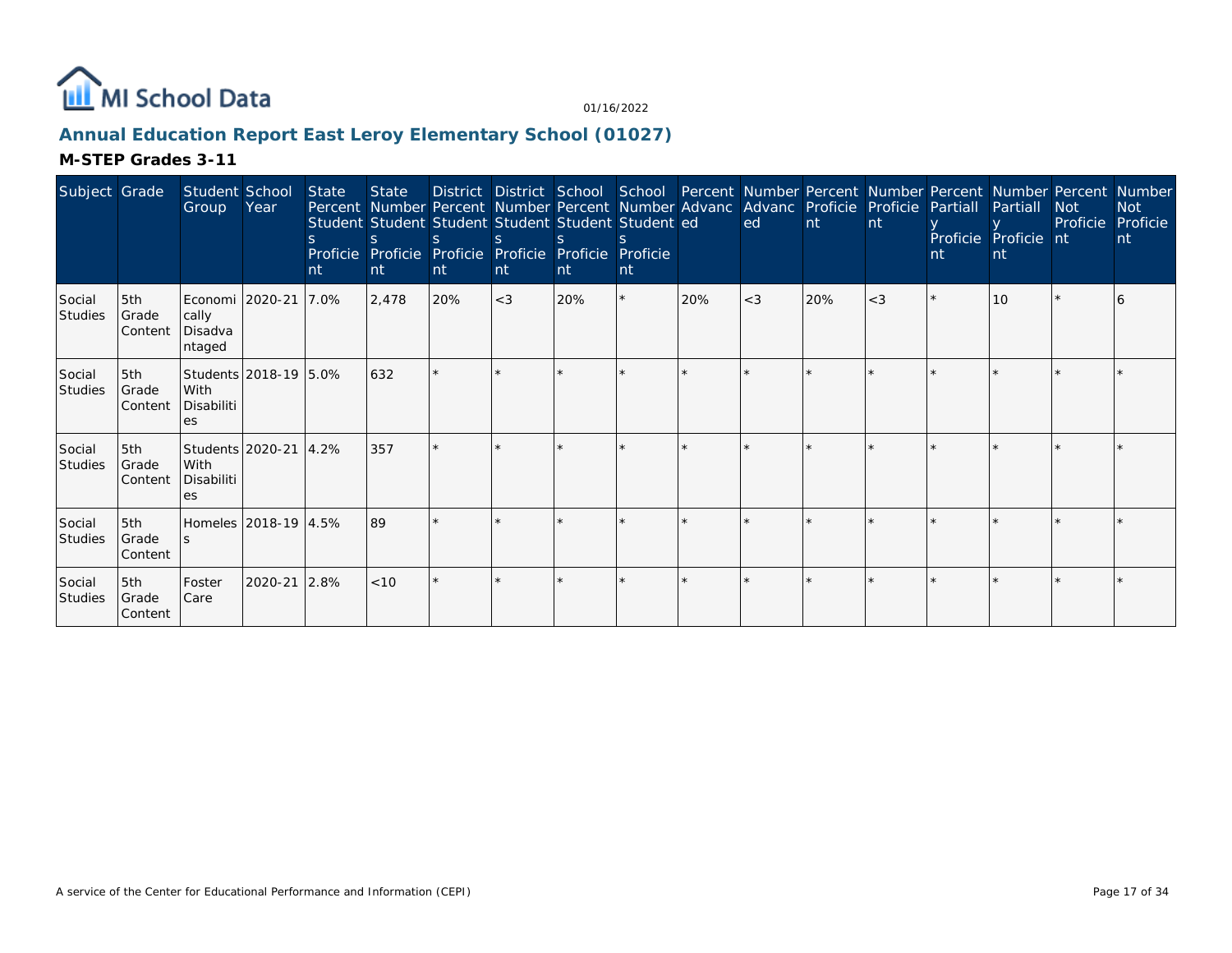

## **Annual Education Report East Leroy Elementary School (01027)**

#### **PSAT**

| Subject Grade Student School State State District District School School Percent Number Percent Number Percent Number Percent Number Number |       |      |    |                                                                                                    |    |    |    |     |     |    |                      |                   |
|---------------------------------------------------------------------------------------------------------------------------------------------|-------|------|----|----------------------------------------------------------------------------------------------------|----|----|----|-----|-----|----|----------------------|-------------------|
|                                                                                                                                             | Group | Year |    | Percent Number Percent Number Percent Number Advanc Advanc Proficie Proficie Partiall Partiall Not |    |    |    |     |     |    |                      | -Not              |
|                                                                                                                                             |       |      |    | Student Student Student Student Student Student ed                                                 |    |    |    | ed. | ∣nt | nt |                      | Proficie Proficie |
|                                                                                                                                             |       |      |    |                                                                                                    |    |    |    |     |     |    | Proficie Proficie nt | nt                |
|                                                                                                                                             |       |      |    | Proficie Proficie Proficie Proficie Proficie Proficie I                                            |    |    |    |     |     |    |                      |                   |
|                                                                                                                                             |       |      | nt | nt                                                                                                 | nt | nt | nt |     |     |    |                      |                   |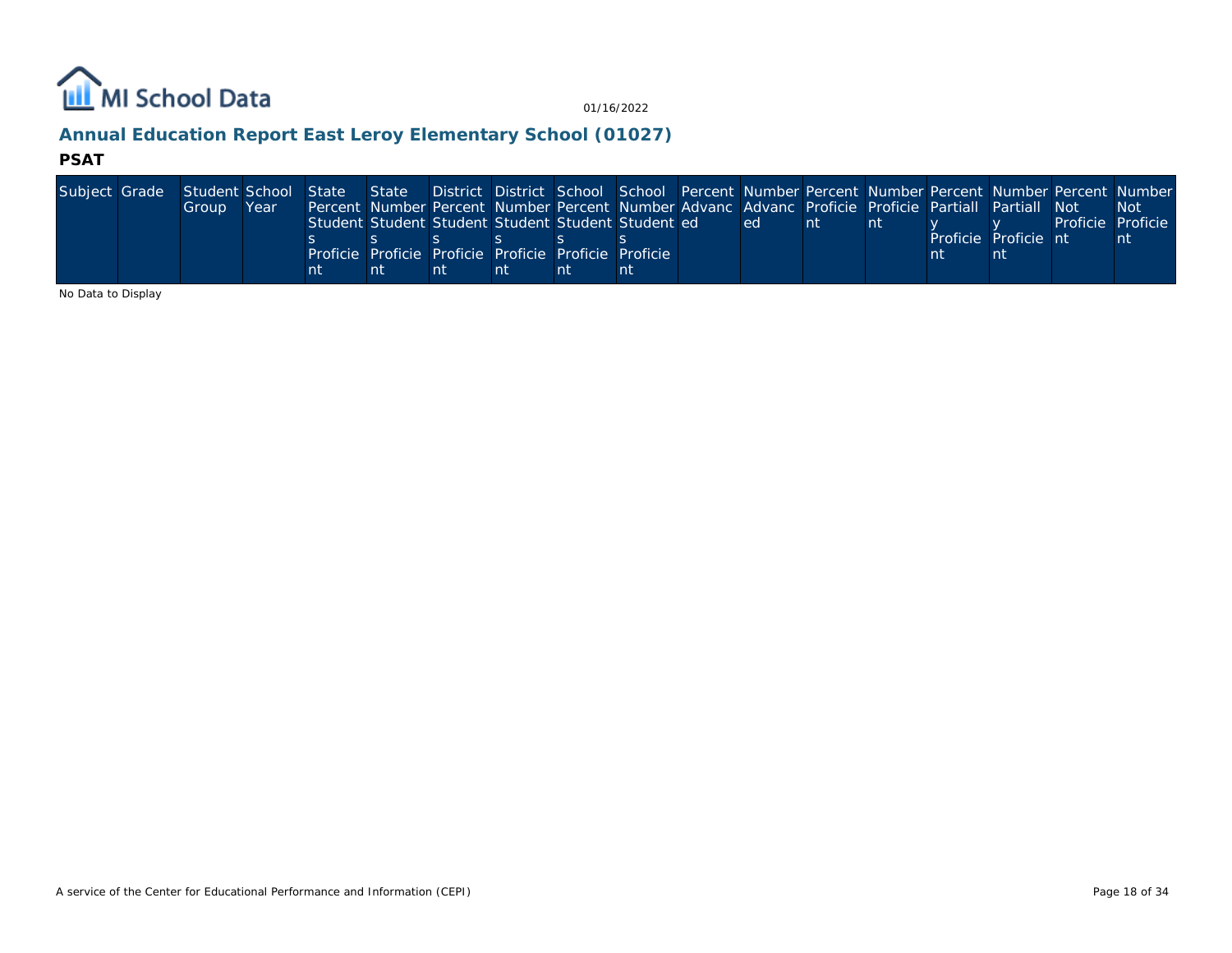

## **Annual Education Report East Leroy Elementary School (01027)**

#### **SAT**

| Location<br><b>Name</b>                                                                                | School Year | Subject | Student <sup>1</sup><br>Group | Mean SAT<br><b>Score</b> | Benchmark | Met or<br>Exceeded | % Met or<br>Exceeded <sup>1</sup> | Did Not Meet % Did Not | Meet | <b>Number</b><br>Assessed |
|--------------------------------------------------------------------------------------------------------|-------------|---------|-------------------------------|--------------------------|-----------|--------------------|-----------------------------------|------------------------|------|---------------------------|
| $\mathbf{A}$ . $\mathbf{B}$ . $\mathbf{A}$ . $\mathbf{B}$ . $\mathbf{B}$ . $\mathbf{A}$ . $\mathbf{B}$ |             |         |                               |                          |           |                    |                                   |                        |      |                           |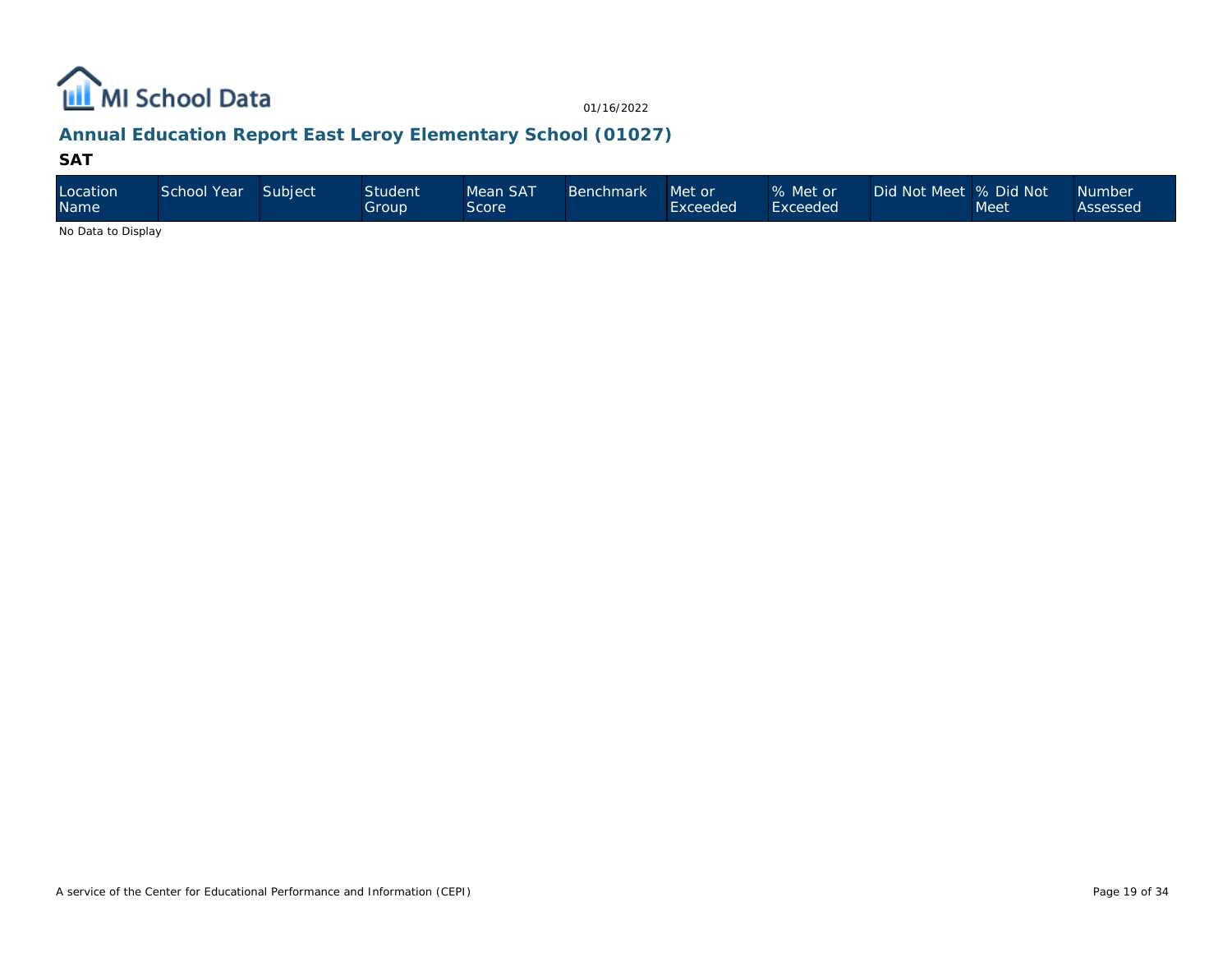

## **Annual Education Report East Leroy Elementary School (01027)**

**MI-Access Participation**

| Subiect | Grade I | Student Group School Year |  | State Percent<br><b>Students</b><br>Proficient | <b>District</b><br>Percent<br><b>Students</b><br>Proficient | School Percent Percent<br><b>Students</b><br>Proficient | Surpassed | Percent<br>Attained | Percent<br>Emerging |
|---------|---------|---------------------------|--|------------------------------------------------|-------------------------------------------------------------|---------------------------------------------------------|-----------|---------------------|---------------------|
|---------|---------|---------------------------|--|------------------------------------------------|-------------------------------------------------------------|---------------------------------------------------------|-----------|---------------------|---------------------|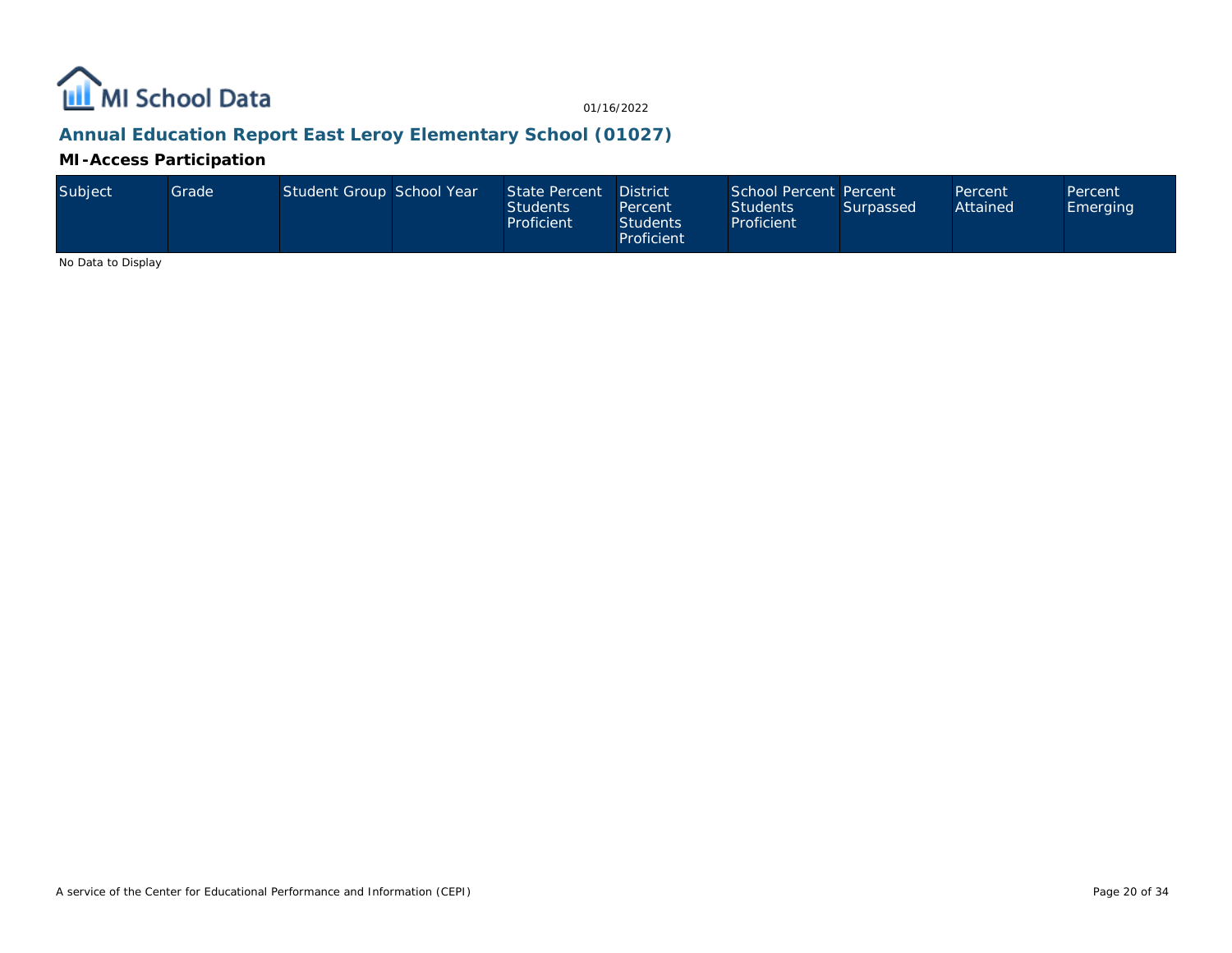

## **Annual Education Report East Leroy Elementary School (01027)**

| Subject    | Grade                    | Student<br>Group                                  | School<br>Year | Number<br>Tested -<br>M-STEP,<br>SAT or MI- Access<br><b>Access</b> | Number<br>Tested -<br>Any MI- | Percent<br>Tested -<br>Any MI-<br>Access | Number<br>Tested -<br>Functional<br>Independe<br>nce | Percent<br>Tested -<br>Functional<br>Independe<br>nce | Number<br>Tested -<br>Supported<br>Independe<br>nce | Percent<br>Tested -<br>Supported<br>Independe n<br>nce | Number<br>Tested -<br>Participatio Participatio | Percent<br>Tested -<br>n |
|------------|--------------------------|---------------------------------------------------|----------------|---------------------------------------------------------------------|-------------------------------|------------------------------------------|------------------------------------------------------|-------------------------------------------------------|-----------------------------------------------------|--------------------------------------------------------|-------------------------------------------------|--------------------------|
| <b>ELA</b> | All Grades<br>(Combined) | All Students                                      | 2020-21        | 103                                                                 | < 10                          | $\star$                                  |                                                      | $\star$                                               | $\star$                                             | $\star$                                                | $\star$                                         | $\star$                  |
| <b>ELA</b> | All Grades<br>(Combined) | American<br>Indian or<br>Alaska<br>Native         | 2020-21        | < 10                                                                | $\star$                       | ÷                                        |                                                      | ×                                                     | ÷.                                                  | $\star$                                                | $\star$                                         | ÷.                       |
| <b>ELA</b> | All Grades<br>(Combined) | Hispanic of<br>Any Race                           | 2020-21        | < 10                                                                | $\star$                       |                                          |                                                      | $\star$                                               | ×                                                   | $\star$                                                | $\star$                                         | $\star$                  |
| <b>ELA</b> | All Grades<br>(Combined) | Two or More 2020-21<br>Races                      |                | 10                                                                  | < 10                          | $\star$                                  |                                                      | $\star$                                               | $\star$                                             | $\star$                                                | $\star$                                         | $\star$                  |
| <b>ELA</b> | All Grades<br>(Combined) | White                                             | 2020-21        | 89                                                                  | $<10$                         | $\star$                                  |                                                      | $\star$                                               | $\star$                                             | ×.                                                     | $\star$                                         | $\star$                  |
| <b>ELA</b> | All Grades<br>(Combined) | Female                                            | 2020-21        | 46                                                                  | < 10                          |                                          |                                                      | ×                                                     |                                                     | $\star$                                                | $\star$                                         | $\star$                  |
| <b>ELA</b> | All Grades<br>(Combined) | Male                                              | 2020-21        | 57                                                                  | < 10                          | ÷                                        | $\star$                                              | $\star$                                               | $\star$                                             | $\star$                                                | $\star$                                         | $\star$                  |
| <b>ELA</b> | All Grades<br>(Combined) | Economicall<br>$\vee$<br>Disadvantag<br>ed        | 2020-21        | 53                                                                  | < 10                          |                                          |                                                      | ×                                                     | $\star$                                             | $\star$                                                |                                                 | $\star$                  |
| <b>ELA</b> | All Grades<br>(Combined) | Not<br>Economicall<br>$\vee$<br>Disadvantag<br>ed | 2020-21        | 50                                                                  | < 10                          |                                          |                                                      |                                                       |                                                     | ×.                                                     |                                                 | $\star$                  |
| <b>ELA</b> | All Grades<br>(Combined) | Not English<br>Learners                           | 2020-21        | 103                                                                 | < 10                          |                                          |                                                      | ÷                                                     |                                                     | ×.                                                     | ÷                                               | $\star$                  |
| <b>ELA</b> | All Grades<br>(Combined) | Not Migrant                                       | 2020-21        | 103                                                                 | < 10                          |                                          |                                                      | $\star$                                               |                                                     |                                                        | $\star$                                         | $\star$                  |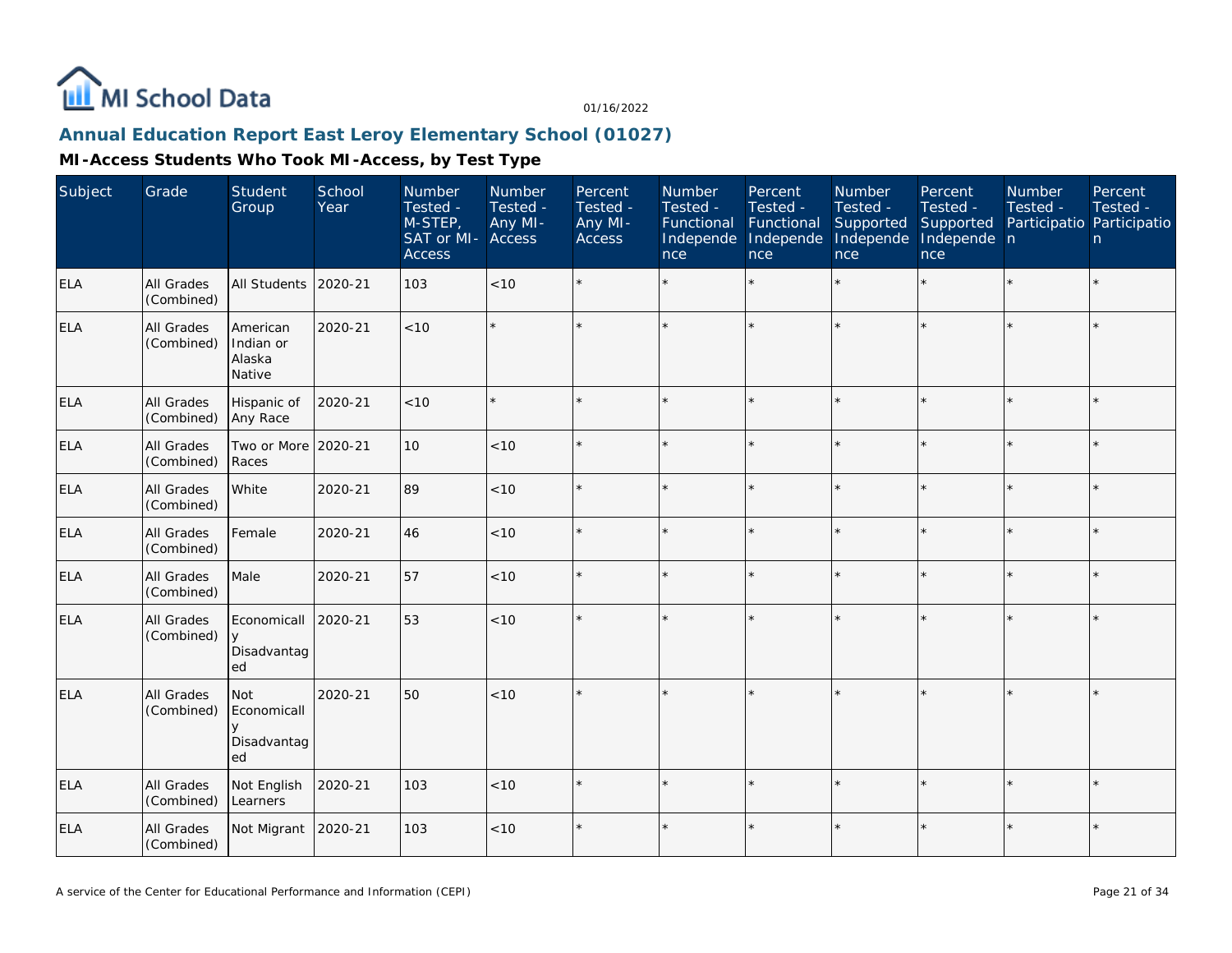

## **Annual Education Report East Leroy Elementary School (01027)**

| Subject                | Grade                           | Student<br>Group                                  | School<br>Year | Number<br>Tested -<br>M-STEP,<br>SAT or MI-<br><b>Access</b> | Number<br>Tested -<br>Any MI-<br>Access | Percent<br>Tested -<br>Any MI-<br><b>Access</b> | Number<br>Tested -<br>Functional<br>Independe<br>nce | Percent<br>Tested -<br>Functional<br>Independe<br>nce | Number<br>Tested -<br>Supported<br>Independe<br>nce | Percent<br>Tested -<br>Supported<br>Independe n<br>nce | Number<br>Tested -<br>Participatio Participatio | Percent<br>Tested -<br>n |
|------------------------|---------------------------------|---------------------------------------------------|----------------|--------------------------------------------------------------|-----------------------------------------|-------------------------------------------------|------------------------------------------------------|-------------------------------------------------------|-----------------------------------------------------|--------------------------------------------------------|-------------------------------------------------|--------------------------|
| ELA                    | <b>All Grades</b><br>(Combined) | Students<br>With<br><b>Disabilities</b>           | 2020-21        | 17                                                           | <10                                     |                                                 |                                                      | $\star$                                               |                                                     | ×.                                                     |                                                 | $\star$                  |
| ELA                    | All Grades<br>(Combined)        | <b>Students</b><br>Without<br><b>Disabilities</b> | 2020-21        | 86                                                           | < 10                                    | $\star$                                         |                                                      | $\star$                                               |                                                     | $\star$                                                | $\star$                                         | $\star$                  |
| <b>ELA</b>             | All Grades<br>(Combined)        | Homeless                                          | 2020-21        | <10                                                          |                                         |                                                 |                                                      | $\star$                                               | $\star$                                             | $\star$                                                | $\star$                                         | $\star$                  |
| <b>ELA</b>             | <b>All Grades</b><br>(Combined) | Not<br>Homeless                                   | 2020-21        | 101                                                          | < 10                                    |                                                 |                                                      | $\star$                                               |                                                     |                                                        | $\star$                                         | $\star$                  |
| <b>ELA</b>             | All Grades<br>(Combined)        | Foster Care                                       | 2020-21        | < 10                                                         |                                         |                                                 |                                                      | $\star$                                               | $\star$                                             | $\star$                                                | $\star$                                         | $\star$                  |
| <b>ELA</b>             | All Grades<br>(Combined)        | Not Foster<br>Care                                | 2020-21        | 101                                                          | < 10                                    |                                                 |                                                      | $\star$                                               |                                                     | $\star$                                                | $\star$                                         | $\star$                  |
| <b>ELA</b>             | All Grades<br>(Combined)        | Not Military<br>Connected                         | 2020-21        | 103                                                          | $<10$                                   |                                                 |                                                      | $\star$                                               |                                                     |                                                        |                                                 | $\star$                  |
| Mathematics All Grades | (Combined)                      | <b>All Students</b>                               | 2020-21        | 103                                                          | < 10                                    |                                                 |                                                      | $\star$                                               |                                                     | $\star$                                                | $\star$                                         | $\star$                  |
| Mathematics All Grades | (Combined)                      | American<br>Indian or<br>Alaska<br>Native         | 2020-21        | < 10                                                         |                                         |                                                 |                                                      | $\star$                                               |                                                     | $\star$                                                | $\star$                                         | $\star$                  |
| Mathematics All Grades | (Combined)                      | Hispanic of<br>Any Race                           | 2020-21        | < 10                                                         |                                         | $\star$                                         |                                                      | $\star$                                               | $\star$                                             | $\star$                                                | $\star$                                         | $\star$                  |
| Mathematics All Grades | (Combined)                      | Two or More<br>Races                              | 2020-21        | 10                                                           | < 10                                    |                                                 |                                                      | $\star$                                               | ÷                                                   | ×.                                                     | $\star$                                         | $\star$                  |
| Mathematics All Grades | (Combined)                      | White                                             | 2020-21        | 89                                                           | $<10$                                   | $\star$                                         |                                                      | $\star$                                               | $\star$                                             | $\star$                                                | $\star$                                         | $\star$                  |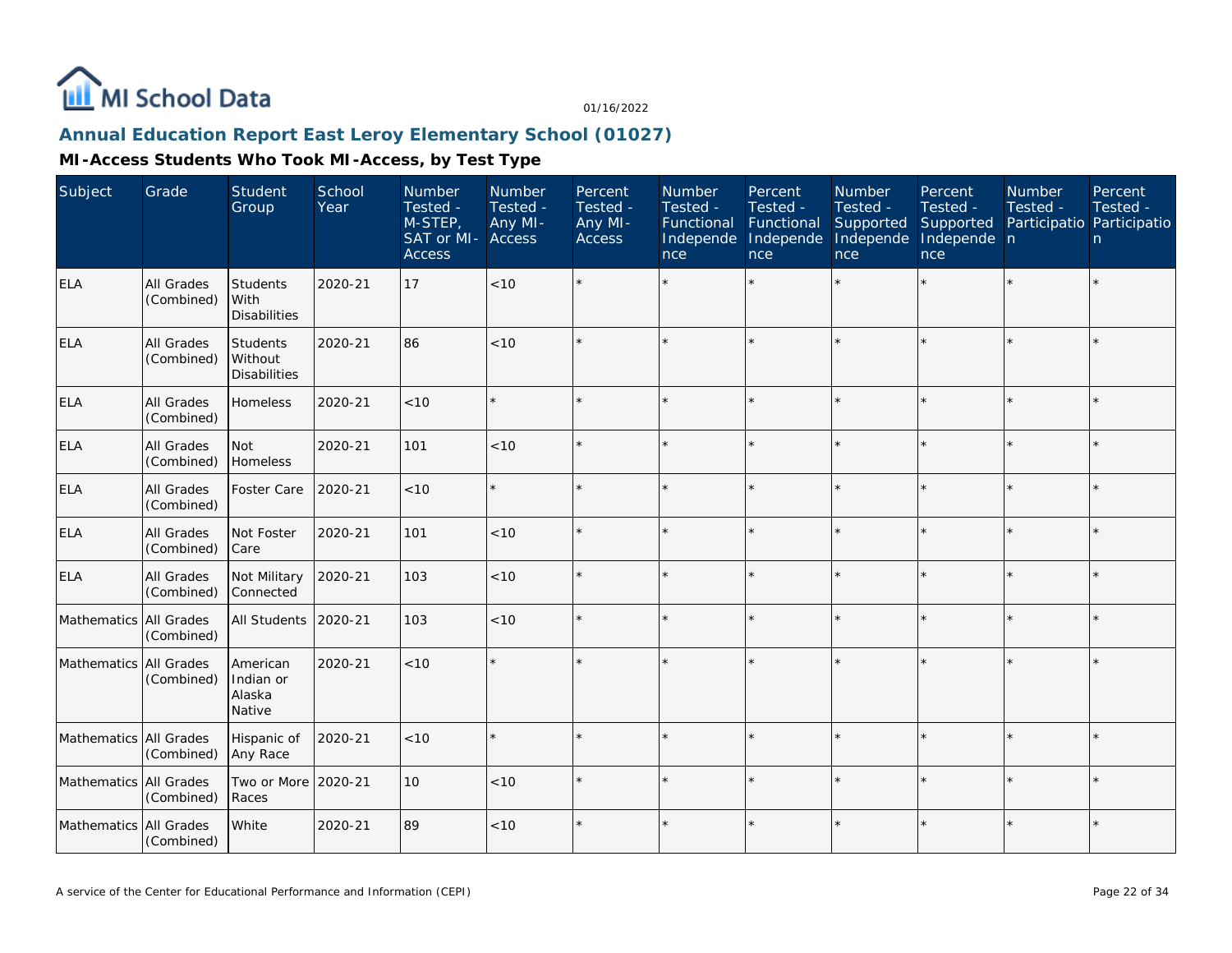

## **Annual Education Report East Leroy Elementary School (01027)**

| Subject                  | Grade      | Student<br>Group                               | School<br>Year | Number<br>Tested -<br>M-STEP,<br>SAT or MI-<br><b>Access</b> | <b>Number</b><br>Tested -<br>Any MI-<br>Access | Percent<br>Tested -<br>Any MI-<br><b>Access</b> | Number<br>Tested -<br>Functional<br>Independe<br>nce | Percent<br>Tested -<br>Functional<br>Independe<br>nce | Number<br>Tested -<br>Supported<br>Independe<br>nce | Percent<br>Tested -<br>Supported<br>Independe n<br>nce | <b>Number</b><br>Tested -<br>Participatio Participatio | Percent<br>Tested -<br>n |
|--------------------------|------------|------------------------------------------------|----------------|--------------------------------------------------------------|------------------------------------------------|-------------------------------------------------|------------------------------------------------------|-------------------------------------------------------|-----------------------------------------------------|--------------------------------------------------------|--------------------------------------------------------|--------------------------|
| Mathematics All Grades   | (Combined) | Female                                         | 2020-21        | 46                                                           | < 10                                           |                                                 |                                                      | $\star$                                               |                                                     |                                                        |                                                        | $\star$                  |
| Mathematics All Grades   | (Combined) | Male                                           | 2020-21        | 57                                                           | < 10                                           |                                                 |                                                      | $\star$                                               |                                                     | $\star$                                                | $\star$                                                | $\star$                  |
| Mathematics All Grades   | (Combined) | Economicall<br>Disadvantag<br>ed               | 2020-21        | 53                                                           | < 10                                           |                                                 |                                                      |                                                       |                                                     |                                                        |                                                        | $\star$                  |
| Mathematics   All Grades | (Combined) | <b>Not</b><br>Economicall<br>Disadvantag<br>ed | 2020-21        | 50                                                           | < 10                                           |                                                 |                                                      | $\star$                                               |                                                     |                                                        |                                                        | $\star$                  |
| Mathematics All Grades   | (Combined) | Not English<br>Learners                        | 2020-21        | 103                                                          | $<10$                                          |                                                 |                                                      | $\star$                                               |                                                     |                                                        |                                                        | $\star$                  |
| Mathematics All Grades   | (Combined) | Not Migrant                                    | 2020-21        | 103                                                          | < 10                                           |                                                 |                                                      | $\star$                                               |                                                     | ×.                                                     |                                                        | $\star$                  |
| Mathematics All Grades   | (Combined) | Students<br>With<br><b>Disabilities</b>        | 2020-21        | 17                                                           | < 10                                           |                                                 |                                                      |                                                       |                                                     | ×.                                                     |                                                        | $\star$                  |
| Mathematics All Grades   | (Combined) | Students<br>Without<br><b>Disabilities</b>     | 2020-21        | 86                                                           | < 10                                           |                                                 |                                                      |                                                       |                                                     |                                                        |                                                        | $\star$                  |
| Mathematics All Grades   | (Combined) | Homeless                                       | 2020-21        | < 10                                                         | $\star$                                        |                                                 |                                                      | $\star$                                               |                                                     | ×.                                                     |                                                        | $\star$                  |
| Mathematics All Grades   | (Combined) | <b>Not</b><br>Homeless                         | 2020-21        | 101                                                          | < 10                                           |                                                 |                                                      | $\star$                                               | ÷,                                                  | $\star$                                                |                                                        | ÷.                       |
| Mathematics All Grades   | (Combined) | Foster Care                                    | 2020-21        | < 10                                                         | $\star$                                        |                                                 |                                                      | $\star$                                               |                                                     | $\star$                                                |                                                        | $\star$                  |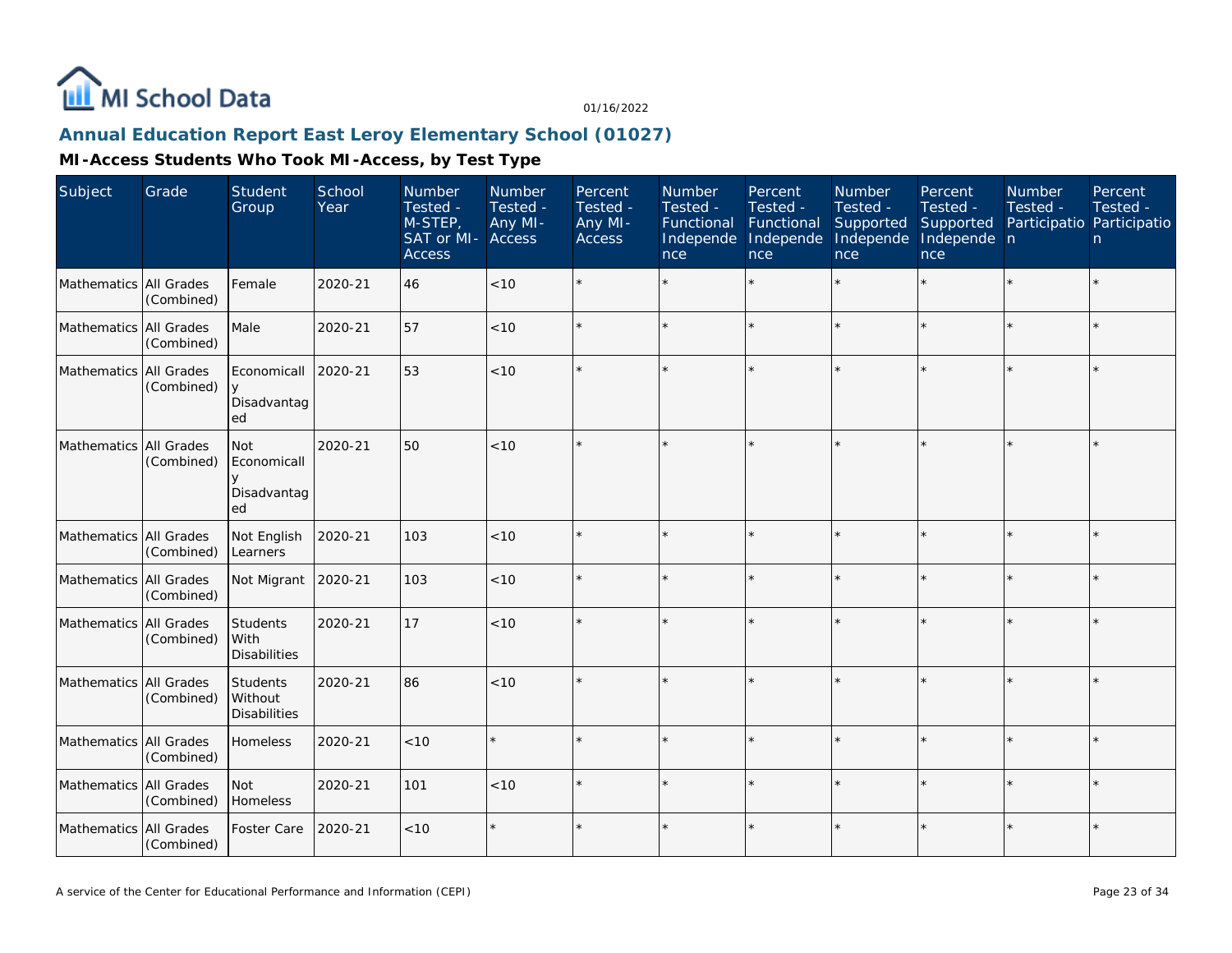

# **Annual Education Report East Leroy Elementary School (01027)**

| Subject                  | Grade                           | Student<br>Group                               | School<br>Year | Number<br>Tested -<br>M-STEP,<br>SAT or MI-<br><b>Access</b> | Number<br>Tested -<br>Any MI-<br><b>Access</b> | Percent<br>Tested -<br>Any MI-<br>Access | Number<br>Tested -<br>Functional<br>Independe<br>nce | Percent<br>Tested -<br>Functional<br>Independe<br>nce | Number<br>Tested -<br>Supported<br>Independe<br>nce | Percent<br>Tested -<br>Supported<br>Independe n<br>nce | <b>Number</b><br>Tested -<br>Participatio Participatio | Percent<br>Tested -<br>n |
|--------------------------|---------------------------------|------------------------------------------------|----------------|--------------------------------------------------------------|------------------------------------------------|------------------------------------------|------------------------------------------------------|-------------------------------------------------------|-----------------------------------------------------|--------------------------------------------------------|--------------------------------------------------------|--------------------------|
| Mathematics All Grades   | (Combined)                      | Not Foster<br>Care                             | 2020-21        | 101                                                          | < 10                                           |                                          |                                                      | $\star$                                               | ÷.                                                  |                                                        |                                                        | $\star$                  |
| Mathematics   All Grades | (Combined)                      | Not Military<br>Connected                      | 2020-21        | 103                                                          | < 10                                           |                                          |                                                      | $\star$                                               |                                                     | $\star$                                                |                                                        | $\star$                  |
| Science                  | All Grades<br>(Combined)        | <b>All Students</b>                            | 2020-21        | 36                                                           | $<10$                                          |                                          |                                                      | $\star$                                               |                                                     | ×.                                                     |                                                        | $\star$                  |
| Science                  | <b>All Grades</b><br>(Combined) | American<br>Indian or<br>Alaska<br>Native      | 2020-21        | < 10                                                         | $\star$                                        |                                          |                                                      | $\star$                                               |                                                     | ×.                                                     |                                                        | $\star$                  |
| Science                  | All Grades<br>(Combined)        | Two or More 2020-21<br>Races                   |                | < 10                                                         | $\star$                                        |                                          |                                                      | $\star$                                               |                                                     | ×.                                                     | $\star$                                                | $\star$                  |
| Science                  | All Grades<br>(Combined)        | White                                          | 2020-21        | 32                                                           | $<10$                                          |                                          |                                                      | $\star$                                               |                                                     | ×.                                                     |                                                        | $\star$                  |
| Science                  | All Grades<br>(Combined)        | Female                                         | 2020-21        | 13                                                           | $<10$                                          |                                          |                                                      | $\star$                                               |                                                     | $\star$                                                |                                                        | $\star$                  |
| Science                  | All Grades<br>(Combined)        | Male                                           | 2020-21        | 23                                                           | < 10                                           |                                          |                                                      |                                                       |                                                     | $\star$                                                | $\star$                                                | $\star$                  |
| Science                  | All Grades<br>(Combined)        | Economicall<br>$\vee$<br>Disadvantag<br>ed     | 2020-21        | 18                                                           | < 10                                           |                                          |                                                      |                                                       |                                                     |                                                        |                                                        | $\star$                  |
| Science                  | All Grades<br>(Combined)        | <b>Not</b><br>Economicall<br>Disadvantag<br>ed | 2020-21        | 18                                                           | < 10                                           |                                          |                                                      |                                                       |                                                     | $\star$                                                |                                                        | $\star$                  |
| Science                  | All Grades<br>(Combined)        | Not English<br>Learners                        | 2020-21        | 36                                                           | < 10                                           |                                          |                                                      | $\star$                                               |                                                     | $\star$                                                |                                                        | $\star$                  |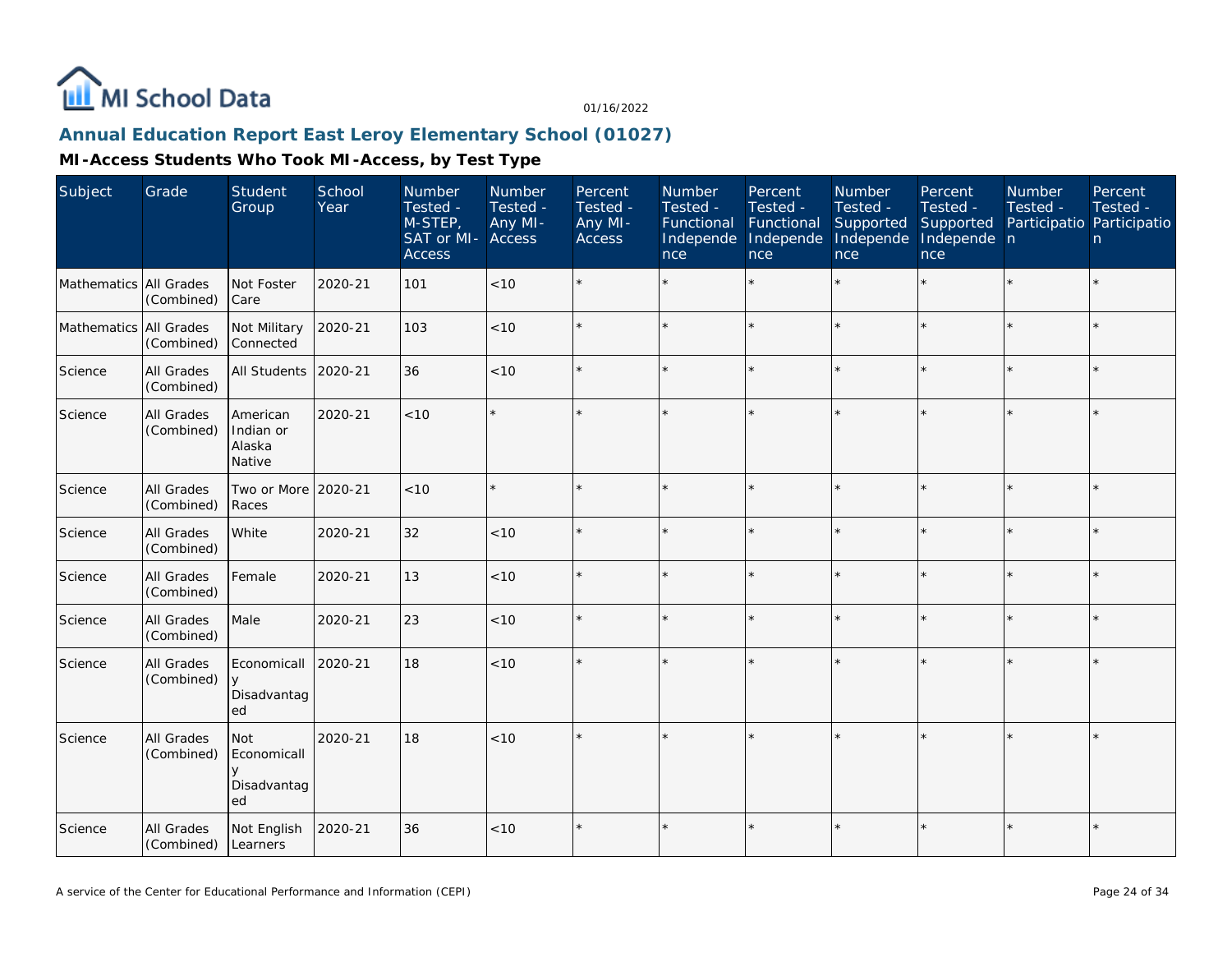

#### **Annual Education Report East Leroy Elementary School (01027)**

| Subject                  | Grade                           | Student<br>Group                           | School<br>Year | Number<br>Tested -<br>M-STEP,<br>SAT or MI-<br><b>Access</b> | Number<br>Tested -<br>Any MI-<br><b>Access</b> | Percent<br>Tested -<br>Any MI-<br><b>Access</b> | Number<br>Tested -<br>Functional<br>Independe<br>nce | Percent<br>Tested -<br>Functional<br>Independe<br>nce | <b>Number</b><br>Tested -<br>Supported<br>Independe<br>nce | Percent<br>Tested -<br>Supported<br>Independe n<br>nce | Number<br>Tested - | Percent<br>Tested -<br>Participatio Participatio<br>n. |
|--------------------------|---------------------------------|--------------------------------------------|----------------|--------------------------------------------------------------|------------------------------------------------|-------------------------------------------------|------------------------------------------------------|-------------------------------------------------------|------------------------------------------------------------|--------------------------------------------------------|--------------------|--------------------------------------------------------|
| Science                  | All Grades<br>(Combined)        | Not Migrant                                | 2020-21        | 36                                                           | < 10                                           |                                                 |                                                      |                                                       |                                                            |                                                        |                    | $\star$                                                |
| Science                  | All Grades<br>(Combined)        | Students<br>With<br><b>Disabilities</b>    | 2020-21        | < 10                                                         |                                                |                                                 |                                                      |                                                       |                                                            |                                                        |                    | $\star$                                                |
| Science                  | All Grades<br>(Combined)        | Students<br>Without<br><b>Disabilities</b> | 2020-21        | 29                                                           | < 10                                           |                                                 |                                                      |                                                       |                                                            |                                                        |                    | ÷.                                                     |
| Science                  | All Grades<br>(Combined)        | <b>Not</b><br>Homeless                     | 2020-21        | 36                                                           | < 10                                           |                                                 |                                                      |                                                       |                                                            |                                                        |                    | $\star$                                                |
| Science                  | All Grades<br>(Combined)        | Foster Care                                | 2020-21        | < 10                                                         | $\star$                                        |                                                 |                                                      |                                                       |                                                            |                                                        | ×.                 | $\star$                                                |
| Science                  | All Grades<br>(Combined)        | Not Foster<br><b>Care</b>                  | 2020-21        | 34                                                           | $<10$                                          |                                                 |                                                      |                                                       |                                                            |                                                        |                    | $\star$                                                |
| Science                  | All Grades<br>(Combined)        | Not Military<br>l Connected                | 2020-21        | 36                                                           | < 10                                           |                                                 |                                                      |                                                       |                                                            |                                                        |                    | $\star$                                                |
| Social<br><b>Studies</b> | All Grades<br>(Combined)        | All Students                               | 2020-21        | 37                                                           | < 10                                           |                                                 |                                                      |                                                       |                                                            |                                                        |                    | $\star$                                                |
| Social<br>Studies        | All Grades<br>(Combined)        | American<br>Indian or<br>Alaska<br>Native  | 2020-21        | < 10                                                         | $\star$                                        |                                                 |                                                      |                                                       |                                                            |                                                        |                    | $\star$                                                |
| Social<br><b>Studies</b> | All Grades<br>(Combined)        | Two or More<br>Races                       | 2020-21        | < 10                                                         | $\star$                                        |                                                 |                                                      | $\star$                                               |                                                            |                                                        |                    | $\star$                                                |
| Social<br>Studies        | All Grades<br>(Combined)        | White                                      | 2020-21        | 33                                                           | $<10$                                          |                                                 |                                                      |                                                       |                                                            |                                                        |                    | ÷.                                                     |
| Social<br>Studies        | <b>All Grades</b><br>(Combined) | Female                                     | 2020-21        | 14                                                           | < 10                                           |                                                 |                                                      |                                                       |                                                            |                                                        |                    | $\star$                                                |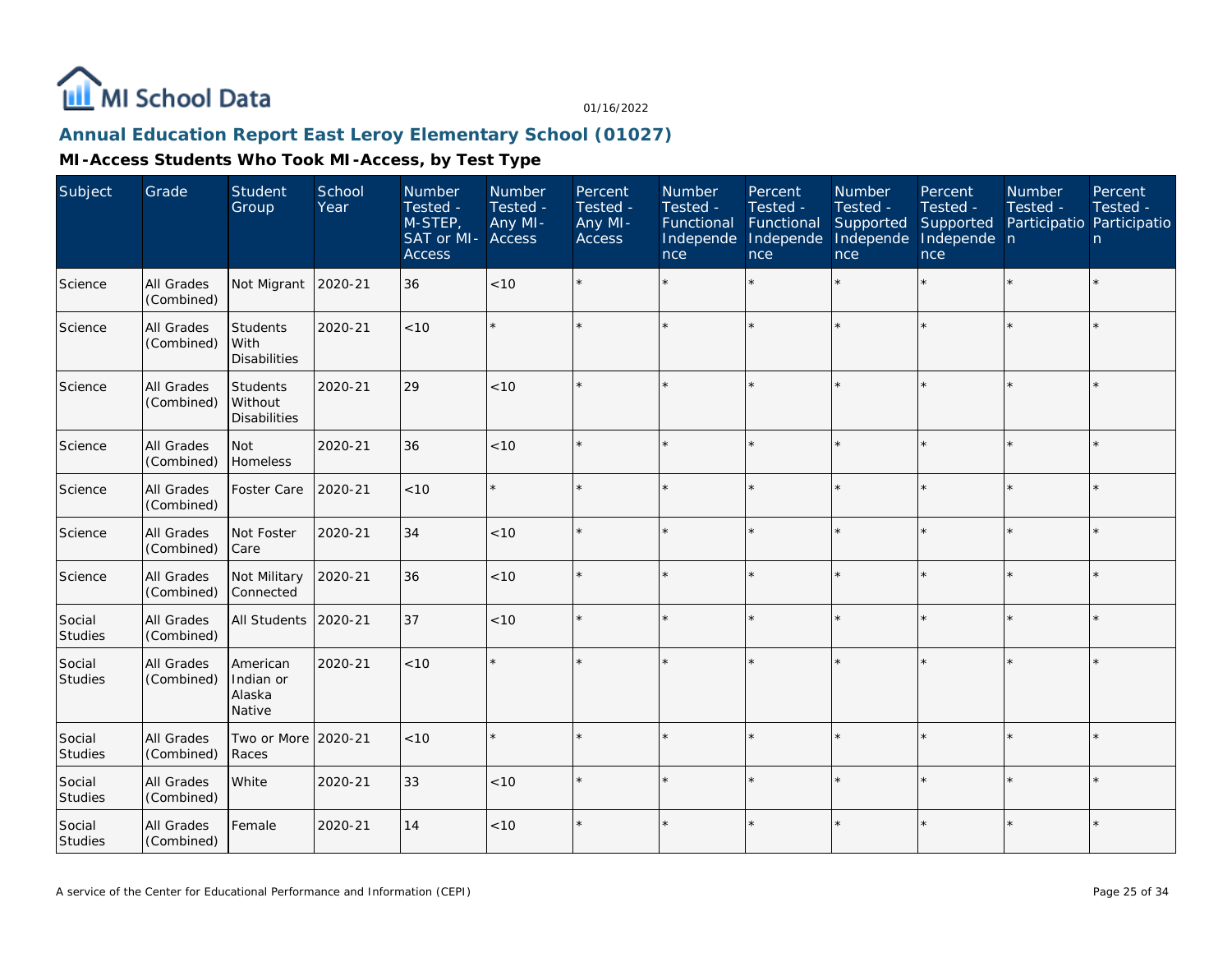

#### **Annual Education Report East Leroy Elementary School (01027)**

| Subject                  | Grade                           | Student<br>Group                                    | School<br>Year | Number<br>Tested -<br>M-STEP,<br>SAT or MI-<br><b>Access</b> | <b>Number</b><br>Tested -<br>Any MI-<br><b>Access</b> | Percent<br>Tested -<br>Any MI-<br><b>Access</b> | Number<br>Tested -<br>Functional<br>Independe<br>nce | Percent<br>Tested -<br>Functional<br>Independe<br>nce | <b>Number</b><br>Tested -<br>Supported<br>Independe<br>nce | Percent<br>Tested -<br>Supported<br>Independe n<br>nce | Number<br>Tested -<br>Participatio Participatio | Percent<br>Tested -<br>n |
|--------------------------|---------------------------------|-----------------------------------------------------|----------------|--------------------------------------------------------------|-------------------------------------------------------|-------------------------------------------------|------------------------------------------------------|-------------------------------------------------------|------------------------------------------------------------|--------------------------------------------------------|-------------------------------------------------|--------------------------|
| Social<br>Studies        | All Grades<br>(Combined)        | Male                                                | 2020-21        | 23                                                           | < 10                                                  |                                                 |                                                      | $\star$                                               |                                                            |                                                        |                                                 | $\star$                  |
| Social<br><b>Studies</b> | All Grades<br>(Combined)        | Economicall<br>y<br>Disadvantag<br>ed               | 2020-21        | 18                                                           | < 10                                                  |                                                 |                                                      | $\star$                                               |                                                            | $\star$                                                | $\star$                                         | $\star$                  |
| Social<br>Studies        | All Grades<br>(Combined)        | <b>Not</b><br>Economicall<br>y<br>Disadvantag<br>ed | 2020-21        | 19                                                           | < 10                                                  |                                                 |                                                      |                                                       |                                                            |                                                        |                                                 | $\star$                  |
| Social<br><b>Studies</b> | All Grades<br>(Combined)        | Not English<br>Learners                             | 2020-21        | 37                                                           | < 10                                                  |                                                 |                                                      |                                                       |                                                            |                                                        |                                                 | $\star$                  |
| Social<br><b>Studies</b> | All Grades<br>(Combined)        | Not Migrant                                         | 2020-21        | 37                                                           | $<10$                                                 |                                                 |                                                      | $\star$                                               |                                                            | $\star$                                                |                                                 | $\star$                  |
| Social<br>Studies        | All Grades<br>(Combined)        | Students<br>With<br><b>Disabilities</b>             | 2020-21        | < 10                                                         | $\star$                                               |                                                 |                                                      | $\star$                                               |                                                            |                                                        |                                                 | $\star$                  |
| Social<br>Studies        | All Grades<br>(Combined)        | Students<br>Without<br><b>Disabilities</b>          | 2020-21        | 29                                                           | < 10                                                  |                                                 |                                                      | $\star$                                               |                                                            | $\star$                                                | $\star$                                         | $\star$                  |
| Social<br><b>Studies</b> | All Grades<br>(Combined)        | <b>Not</b><br>Homeless                              | 2020-21        | 37                                                           | < 10                                                  |                                                 |                                                      |                                                       |                                                            | $\star$                                                |                                                 | $\star$                  |
| Social<br>Studies        | <b>All Grades</b><br>(Combined) | Foster Care                                         | 2020-21        | < 10                                                         | $\star$                                               |                                                 |                                                      | $\star$                                               |                                                            |                                                        |                                                 | $\star$                  |
| Social<br>Studies        | All Grades<br>(Combined)        | Not Foster<br>Care                                  | 2020-21        | 35                                                           | < 10                                                  |                                                 |                                                      | $\star$                                               | ÷,                                                         | $\star$                                                |                                                 | ÷.                       |
| Social<br>Studies        | All Grades<br>(Combined)        | Not Military<br>Connected                           | 2020-21        | 37                                                           | $<10$                                                 |                                                 |                                                      | $\star$                                               |                                                            | $\star$                                                |                                                 | $\star$                  |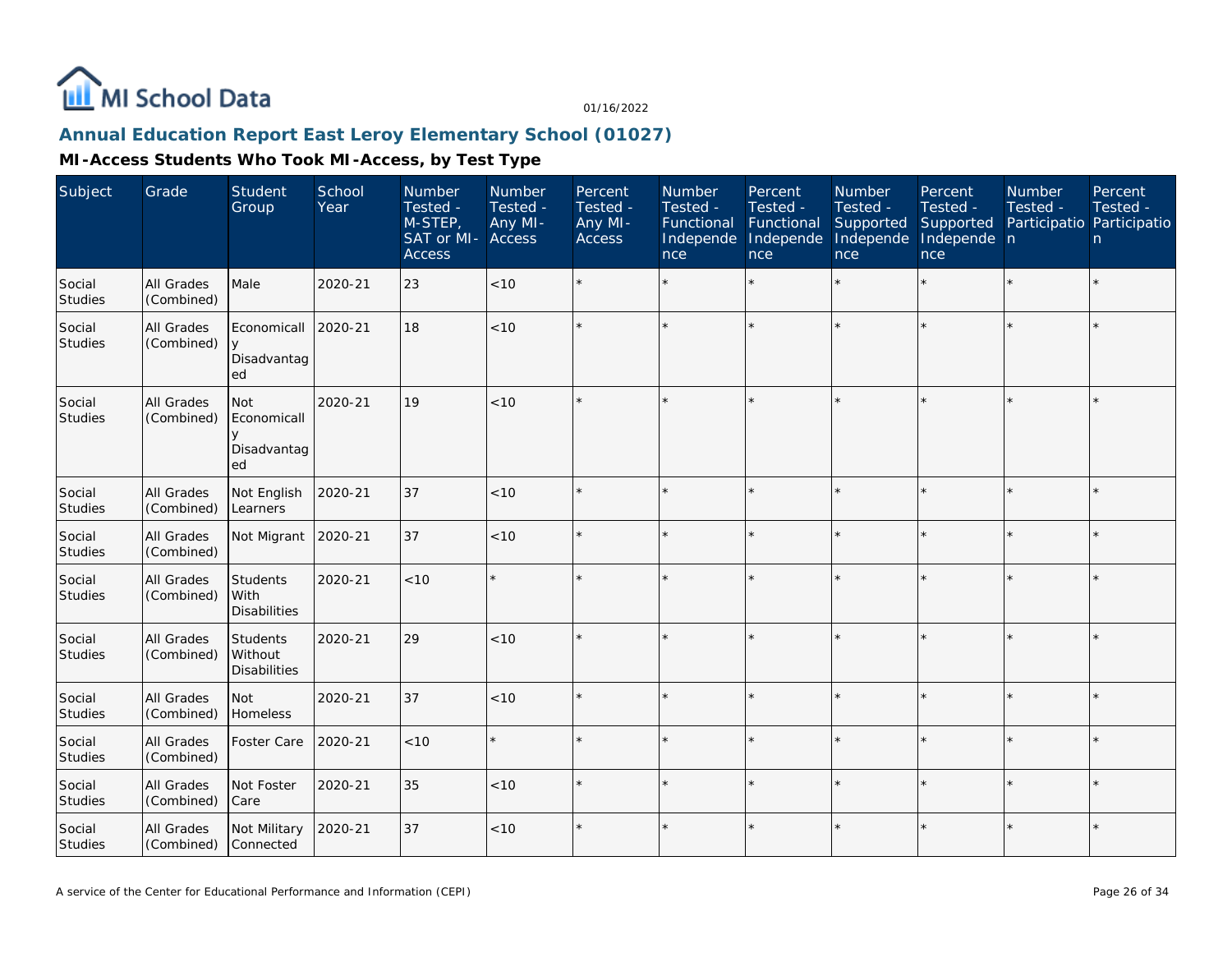

#### **Annual Education Report East Leroy Elementary School (01027)**

**High School Graduation: Four-Year Adjusted Cohort Rate**

| <b>Student Group</b> | <b>Baseline Data</b> | Most Recent<br><b>Results</b> | Interim Objective Interim Objective Long-Term Target |  |
|----------------------|----------------------|-------------------------------|------------------------------------------------------|--|
| .                    |                      |                               |                                                      |  |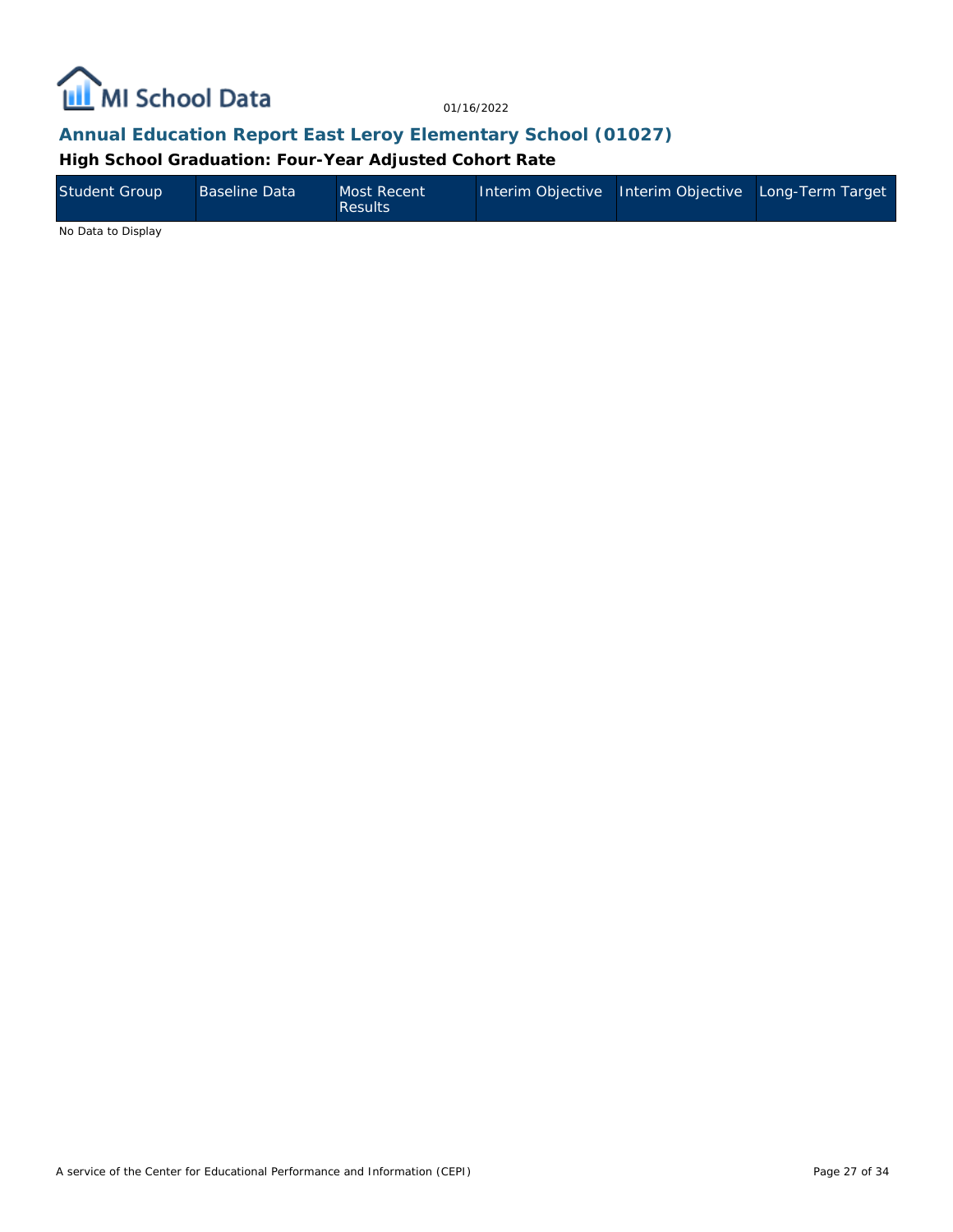

### **Annual Education Report East Leroy Elementary School (01027)**

#### **Accountability Details Attendance Data**

| <b>Student Group</b> | Statewide | <b>District</b> | School |
|----------------------|-----------|-----------------|--------|
| <b>All Students</b>  | 80.07%    | N/A             | 74.24% |

*\* All data based on students enrolled for a full academic year.*

*\*\* More information regarding the Michigan School Index System can be found at the following link:*

#### **Inexperienced Teachers**

|                                            | <b>Total Number Number</b><br>of Staffing<br>Group |      | Percent<br>Inexperience Inexperience | Count High-<br>Poverty<br><b>Schools</b> | Percent High- Count Low-<br>Poverty<br><b>Schools</b> | Poverty<br><b>Schools</b> | Percent Low-<br>Poverty<br><b>Schools</b> |
|--------------------------------------------|----------------------------------------------------|------|--------------------------------------|------------------------------------------|-------------------------------------------------------|---------------------------|-------------------------------------------|
| East Leroy<br>Elementary<br>School (01027) | 14.62                                              | 1.00 | 6.8%                                 | N/A                                      | N/A                                                   | IN/A                      | IN/A                                      |

#### **Inexperienced Principals and Other School Leaders**

|                                            | <b>Total Number Number</b><br>of Staffing<br>Group |      | Percent<br>Inexperience Inexperience | Count High-<br>Poverty<br><b>Schools</b> | Percent High- Count Low-<br>Poverty<br><b>Schools</b> | Poverty<br><b>Schools</b> | Percent Low-<br>Poverty<br><b>Schools</b> |
|--------------------------------------------|----------------------------------------------------|------|--------------------------------------|------------------------------------------|-------------------------------------------------------|---------------------------|-------------------------------------------|
| East Leroy<br>Elementary<br>School (01027) | 1.00                                               | 0.00 | $0.0\%$                              | IN/A                                     | N/A                                                   | IN/A                      | IN/A                                      |

#### **Teacher Emergency or Provisional Credentials**

|                                            | of Teachers | Total Number Number with Percent with Count High-<br>Emergency or Emergency or Poverty<br>Provisional<br><b>Credentials</b> | Provisional<br><b>Credentials</b> | Schools | Percent High- Count Low-<br>Poverty<br>Schools | Poverty<br>Schools | Percent Low-<br>Poverty<br>Schools |
|--------------------------------------------|-------------|-----------------------------------------------------------------------------------------------------------------------------|-----------------------------------|---------|------------------------------------------------|--------------------|------------------------------------|
| East Leroy<br>Elementary<br>School (01027) | 14.62       | 0.00                                                                                                                        | $0.0\%$                           | IN/A    | N/A                                            | N/A                | IN/A                               |

#### **Out-of-Field Teachers**

|                                            | Total Number Number of<br>of Teachers | Out-of-Field<br><b>Teachers</b> | Percent of<br>Out-of-Field<br>Teachers | Count High-<br>Poverty<br>Schools | Percent High- Count Low-<br>Poverty<br><b>Schools</b> | Poverty<br><b>Schools</b> | Percent Low-<br>Poverty<br><b>Schools</b> |
|--------------------------------------------|---------------------------------------|---------------------------------|----------------------------------------|-----------------------------------|-------------------------------------------------------|---------------------------|-------------------------------------------|
| East Leroy<br>Elementary<br>School (01027) | 14.62                                 | 0.00                            | $0.0\%$                                | N/A                               | N/A                                                   | N/A                       | IN/A                                      |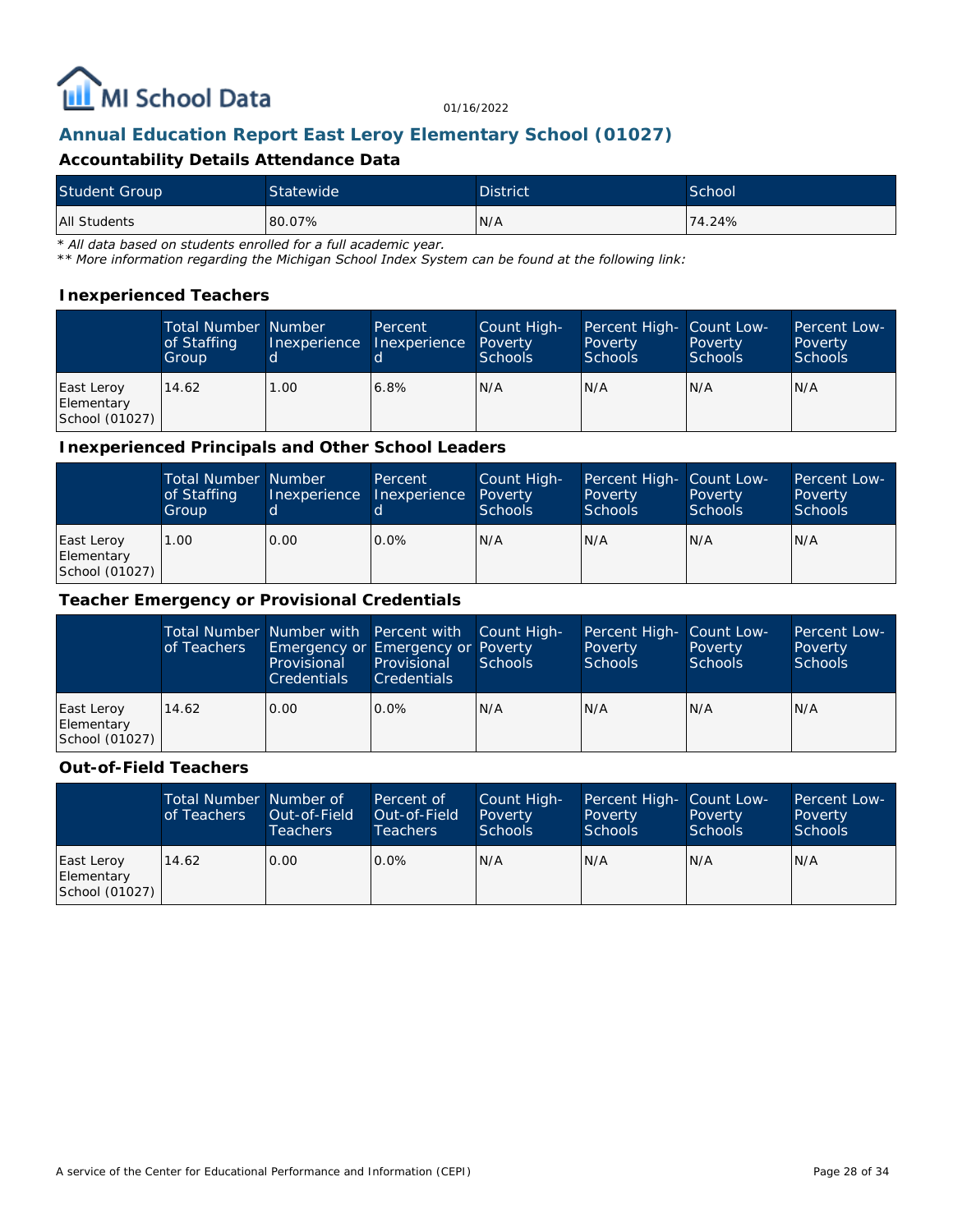

### **Annual Education Report East Leroy Elementary School (01027)**

#### **NAEP Grade 4 Math**

|                                                 | Percent of<br><b>Students</b> | Percent below<br><b>Basic</b> | Percent Basic | Percent Proficient | Percent Advanced |
|-------------------------------------------------|-------------------------------|-------------------------------|---------------|--------------------|------------------|
| <b>All Students</b>                             | 100                           | 24                            | 41            | 29                 | 7                |
| Male                                            | 51                            | 22                            | 40            | 30                 | 8                |
| Female                                          | 49                            | 25                            | 42            | 28                 | 5                |
| Eligible                                        | 51                            | 36                            | 44            | 18                 | $\overline{2}$   |
| Not Eligible                                    | 49                            | 12                            | 37            | 40                 | 11               |
| Info not available                              | $\ddagger$                    | $\ddagger$                    | $\ddagger$    | $\ddagger$         | $\ddagger$       |
| White                                           | 65                            | 15                            | 41            | 36                 | 8                |
| <b>Black or African</b><br>American             | 17                            | 51                            | 39            | 9                  | 1                |
| Hispanic                                        | 9                             | 34                            | 45            | 17                 | 4                |
| Asian                                           | 3                             | 9                             | 32            | 37                 | 22               |
| American Indian or<br>Alaska Native             | $\ddagger$                    | $\ddagger$                    | $\ddagger$    | $\ddagger$         | $\ddagger$       |
| Native Hawaiian or<br>Other Pacific<br>Islander | $\ddagger$                    | $\ddagger$                    | $\ddagger$    | $\ddagger$         | $\ddagger$       |
| Two or More Races                               | 5                             | 29                            | 42            | 22                 | 7                |
| Students With<br><b>Disabilities</b>            | 11                            | 60                            | 29            | 10                 |                  |
| Students Without<br><b>Disabilities</b>         | 89                            | 19                            | 42            | 31                 | $\overline{7}$   |
| English Language<br>Learners                    | 10                            | 37                            | 46            | 14                 | $\overline{2}$   |
| Not English<br>Language Learners                | 90                            | 22                            | 40            | 31                 | 7                |

*‡ Reporting Standards not met. Note: Observed differences are not necessarily statistically significant. Detail may not sum to total because of rounding. SOURCE: U.S. Department of Education. Institute for Education Sciences. National Center for Education Statistics. National Assessment of Educational Progress (NAEP) 2019 Mathematics Achievement.*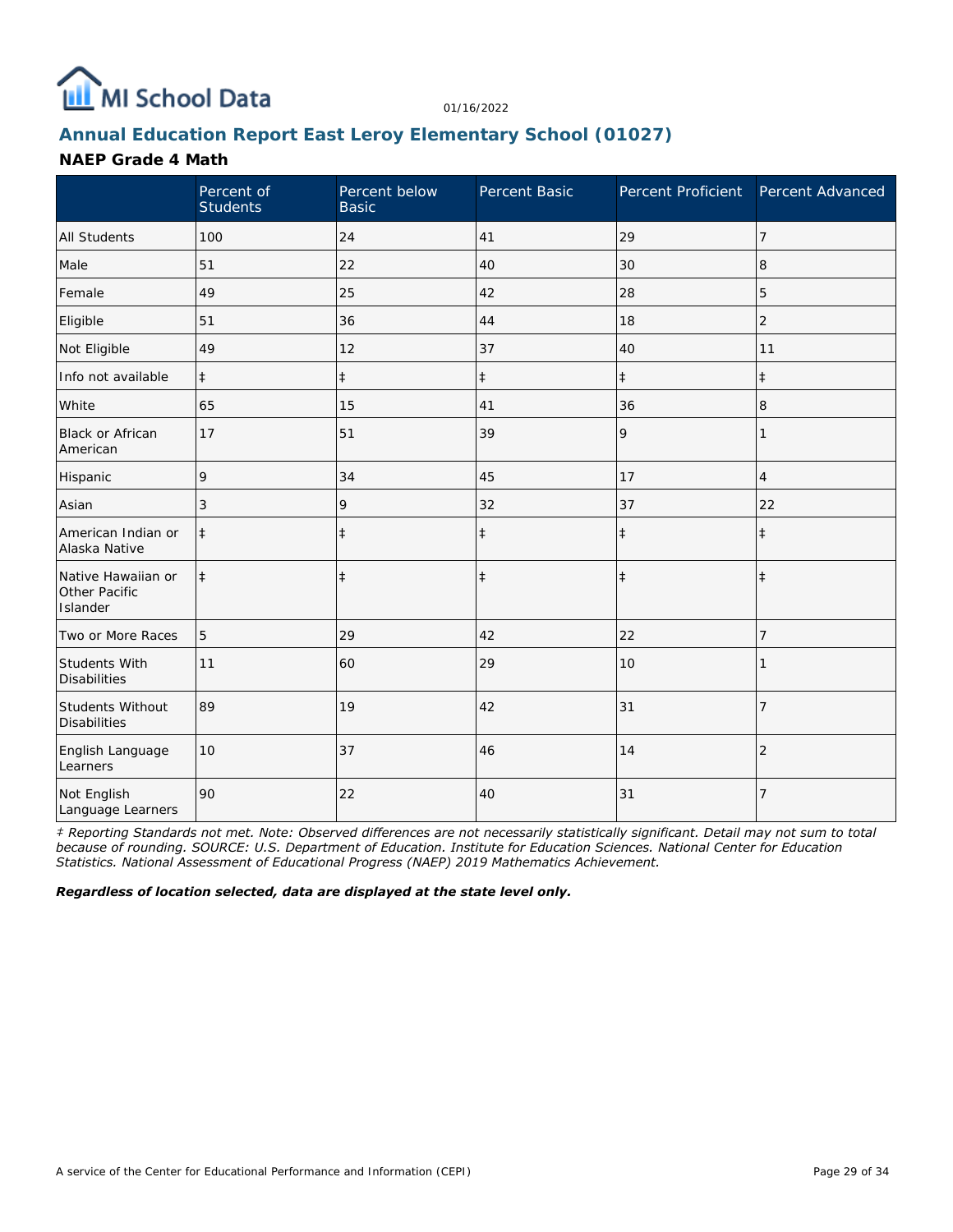

### **Annual Education Report East Leroy Elementary School (01027)**

#### **NAEP Grade 8 Math**

|                                                 | Percent of<br><b>Students</b> | Percent below<br><b>Basic</b> | Percent Basic | Percent Proficient Percent Advanced |                |
|-------------------------------------------------|-------------------------------|-------------------------------|---------------|-------------------------------------|----------------|
| <b>All Students</b>                             | 32                            | 68                            | 31            | 9                                   |                |
| Male                                            | 51                            | 33                            | 67            | 31                                  | 10             |
| Female                                          | 49                            | 31                            | 69            | 31                                  | 7              |
| Eligible                                        | 4                             | 48                            | 52            | 16                                  | 3              |
| Not Eligible                                    | 55                            | 19                            | 81            | 43                                  | 13             |
| Info not available                              | $\ddagger$                    | $\ddagger$                    | $\ddagger$    | $\ddagger$                          | $\ddagger$     |
| White                                           | 70                            | 25                            | 75            | 37                                  | 11             |
| Black or African<br>American                    | 15                            | 64                            | 36            | 9                                   | 1              |
| Hispanic                                        | 8                             | 41                            | 59            | 16                                  | $\overline{2}$ |
| Asian                                           | 3                             | 14                            | 86            | 52                                  | 21             |
| American Indian or<br>Alaska Native             | $\ddagger$                    | $\ddagger$                    | $\ddagger$    | $\ddagger$                          | $\ddagger$     |
| Native Hawaiian or<br>Other Pacific<br>Islander | $\ddagger$                    | $\ddagger$                    | $\ddagger$    | $\ddagger$                          | $\ddagger$     |
| Two or More Races                               | $\overline{4}$                | 39                            | 61            | 24                                  | 4              |
| Students With<br><b>Disabilities</b>            | 10                            | 75                            | 25            | 5                                   | 0              |
| Students Without<br><b>Disabilities</b>         | 90                            | 27                            | 73            | 34                                  | 9              |
| English Language<br>Learners                    | 6                             | 60                            | 40            | 8                                   | 1              |
| Not English<br>Language Learners                | 94                            | 30                            | 70            | 32                                  | 9              |

*‡ Reporting Standards not met. NOTE: Observed differences are not necessarily statistically significant. Detail may not sum to total because of rounding. SOURCE: U.S. Department of Education. Institute for Education Sciences. National Center for Education Statistics. National Assessment of Educational Progress (NAEP) 2019 Mathematics Achievement.*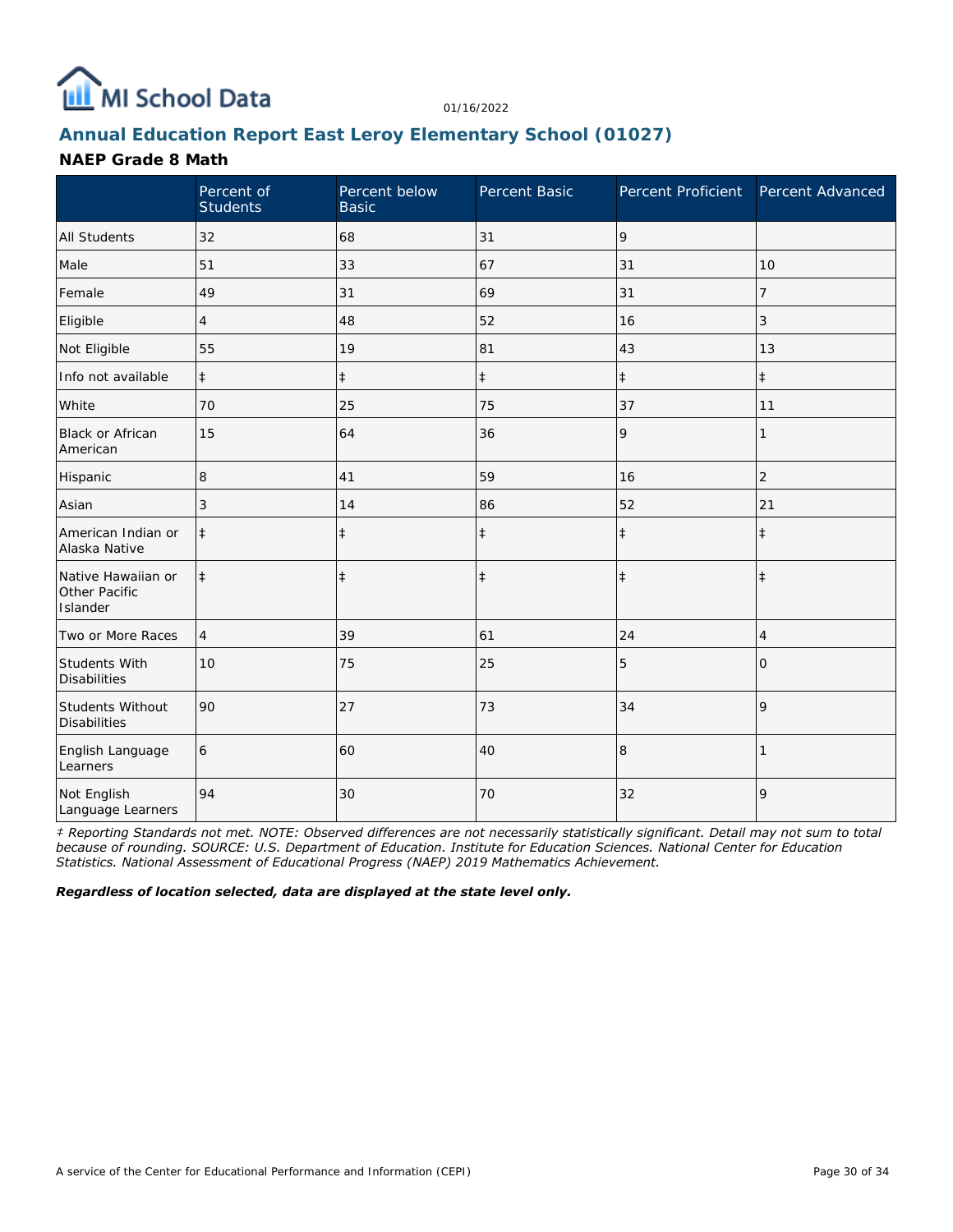

### **Annual Education Report East Leroy Elementary School (01027)**

#### **NAEP Grade 4 Reading**

|                                                 | Percent of<br><b>Students</b> | Percent below<br><b>Basic</b> | Percent Basic | Percent Proficient | Percent Advanced |
|-------------------------------------------------|-------------------------------|-------------------------------|---------------|--------------------|------------------|
| <b>All Students</b>                             | 100                           | 36                            | 64            | 32                 | $\overline{7}$   |
| Male                                            | 51                            | 40                            | 60            | 28                 | 6                |
| Female                                          | 49                            | 32                            | 68            | 36                 | 9                |
| Eligible                                        | 53                            | 49                            | 51            | 20                 | 3                |
| Not Eligible                                    | 47                            | 21                            | 79            | 45                 | 13               |
| Info not available                              | $\ddagger$                    | $\ddagger$                    | $\ddagger$    | $\ddagger$         | $\ddagger$       |
| White                                           | 65                            | 29                            | 71            | 37                 | 9                |
| Black or African<br>American                    | 18                            | 58                            | 42            | 15                 | $\overline{2}$   |
| Hispanic                                        | 9                             | 50                            | 50            | 18                 | $\overline{c}$   |
| Asian                                           | 3                             | 18                            | 82            | 44                 | 15               |
| American Indian or<br>Alaska Native             | $\ddagger$                    | $\ddagger$                    | $\ddagger$    | $\ddagger$         | $\ddagger$       |
| Native Hawaiian or<br>Other Pacific<br>Islander | $\ddagger$                    | $\ddagger$                    | $\ddagger$    | $\ddagger$         | $\ddagger$       |
| Two or More Races                               | 5                             | 33                            | 67            | 35                 | 8                |
| Students With<br><b>Disabilities</b>            | 10                            | 74                            | 26            | 10                 |                  |
| Students Without<br><b>Disabilities</b>         | 90                            | 31                            | 69            | 34                 | 8                |
| English Language<br>Learner                     | 11                            | 57                            | 43            | 14                 | 3                |
| Not English<br>Language Learner                 | 89                            | 33                            | 67            | 34                 | 8                |

*# Rounds to zero*

*‡ Reporting Standards not met. NOTE: Observed differences are not necessarily statistically significant. Detail may not sum to total because of rounding. SOURCE: U.S. Department of Education, Institute of Education Sciences, National Center for Education Statistics, National Assessment of Educational Progress (NAEP), 2019 Reading Assessment.*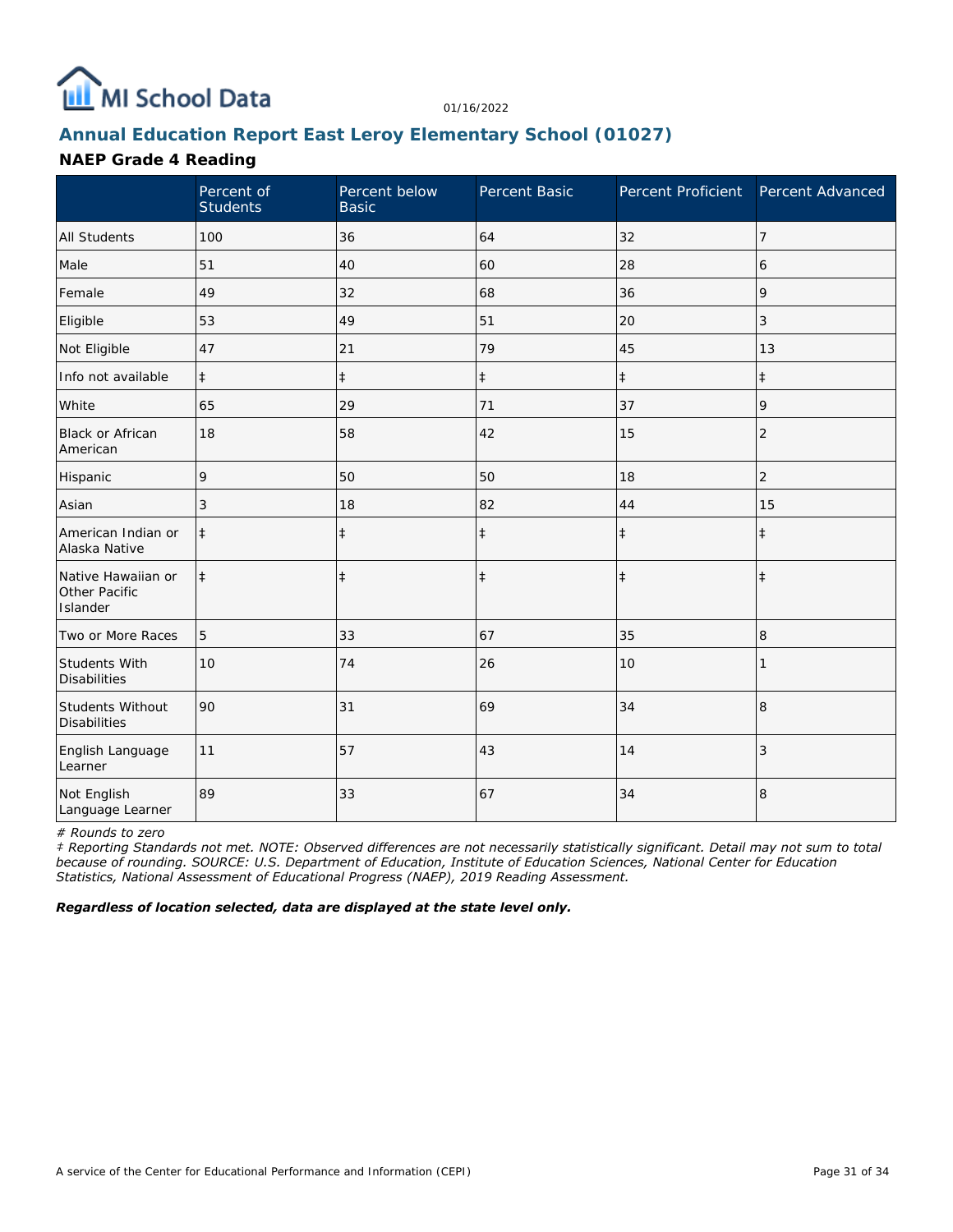

### **Annual Education Report East Leroy Elementary School (01027)**

#### **NAEP Grade 8 Reading**

|                                                 | Percent of<br><b>Students</b> | Percent below<br><b>Basic</b> | Percent Basic | Percent Proficient | Percent Advanced |
|-------------------------------------------------|-------------------------------|-------------------------------|---------------|--------------------|------------------|
| <b>All Students</b>                             | 100                           | 27                            | 73            | 31                 | 3                |
| Male                                            | 51                            | 32                            | 68            | 26                 | $\overline{2}$   |
| Female                                          | 49                            | 21                            | 79            | 37                 | 3                |
| Eligible                                        | 47                            | 39                            | 61            | 19                 |                  |
| Not Eligible                                    | 52                            | 15                            | 85            | 43                 | $\overline{4}$   |
| Info not available                              | $\ddagger$                    | $\ddagger$                    | $\ddagger$    | $\ddagger$         | $\ddagger$       |
| White                                           | 70                            | 22                            | 78            | 35                 | 3                |
| Black or Afican<br>American                     | 15                            | 48                            | 52            | 12                 | 0                |
| Hispanic                                        | 8                             | 36                            | 64            | 22                 | 1                |
| Asian                                           | 3                             | 14                            | 86            | 56                 | 6                |
| American Indian or<br>Alaska Native             | $\ddagger$                    | $\ddagger$                    | $\ddagger$    | $\ddagger$         | $\ddagger$       |
| Native Hawaiian or<br>Other Pacific<br>Islander | $\ddagger$                    | $\ddagger$                    | $\ddagger$    | $\ddagger$         | $\ddagger$       |
| Two or More Races                               | $\overline{4}$                | 23                            | 77            | 40                 | 5                |
| Students With<br><b>Disabilities</b>            | 11                            | 71                            | 29            | 5                  | $\Omega$         |
| Students Without<br><b>Disabilities</b>         | 89                            | 21                            | 79            | 35                 | 3                |
| English Language<br>Learner                     | 6                             | 57                            | 43            | 6                  | $\Omega$         |
| Not English<br>Language Learner                 | 94                            | 25                            | 75            | 33                 | 3                |

*# Rounds to zero*

*‡ Reporting Standards not met. NOTE: Observed differences are not necessarily statistically significant. Detail may not sum to total because of rounding. SOURCE: U.S. Department of Education, Institute of Education Sciences, National Center for Education Statistics, National Assessment of Educational Progress (NAEP), 2019 Reading Assessment.*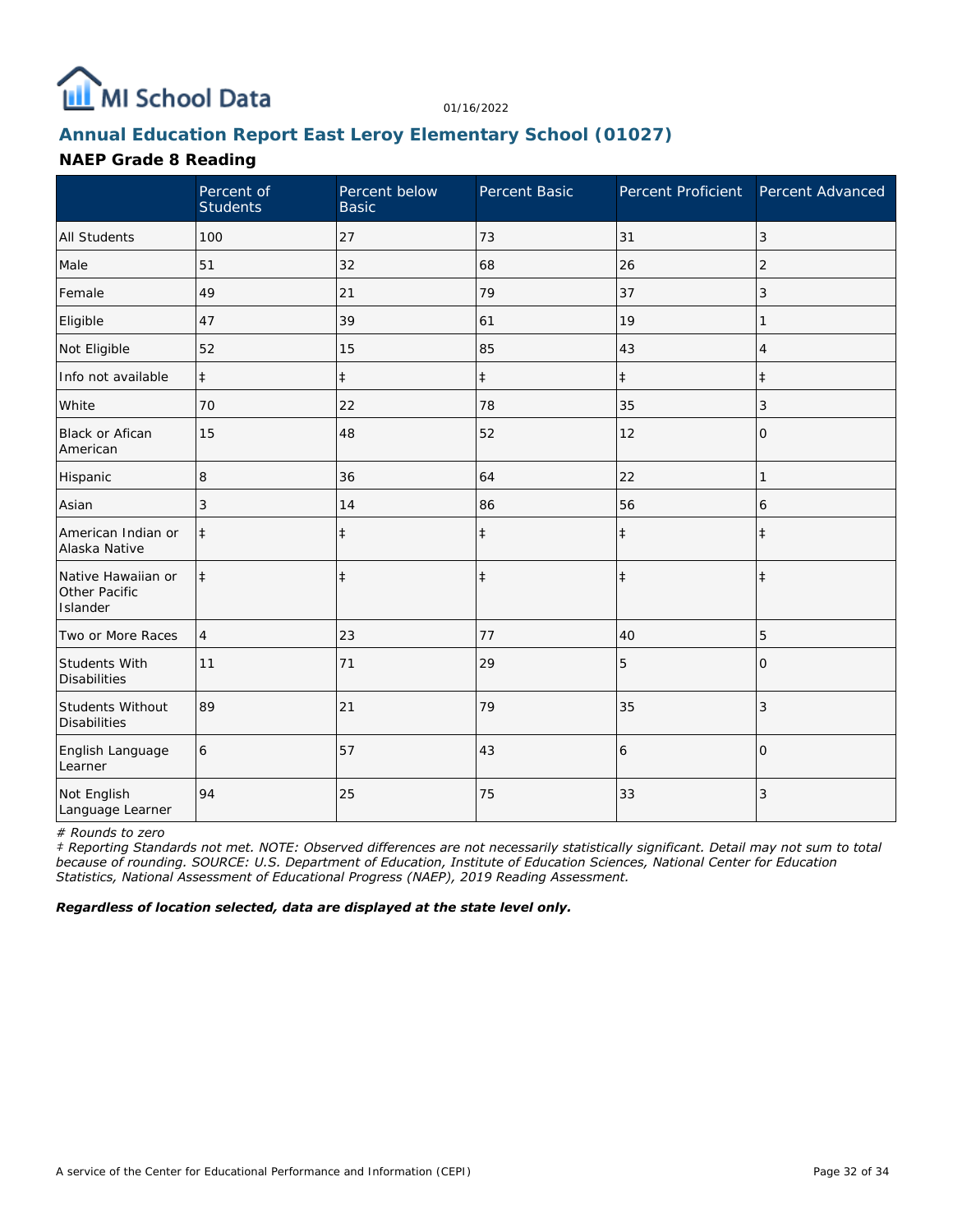

#### **Annual Education Report East Leroy Elementary School (01027)**

#### **NAEP Participation Data**

| Grade | Subject | Participation Rate Standard Error<br>for Students with<br><b>Disabilities</b> |      | Participation Rate Standard Error<br>for Limited English<br><b>Proficient Students</b> |      |
|-------|---------|-------------------------------------------------------------------------------|------|----------------------------------------------------------------------------------------|------|
| 4     | Math    | 86.9                                                                          | 2.25 | 19.                                                                                    | 0.97 |
|       | Reading | 85.4                                                                          | 2.57 | 98                                                                                     | 1.04 |
| 18    | Math    | 81.9                                                                          | 2.48 | 95                                                                                     | 1.79 |
|       | Reading | 83.3                                                                          | 2.41 | <u>o</u>                                                                               | 3.97 |

*The National Assessment of Educational Progress (NAEP) is periodically administered by the U.S. Department of Education based on assessments administered to samples of students in each state. Federal regulations require the display of state level NAEP data on the Annual Education Report. These data represent the performance of the most recent sample of Michigan students on the NAEP.*